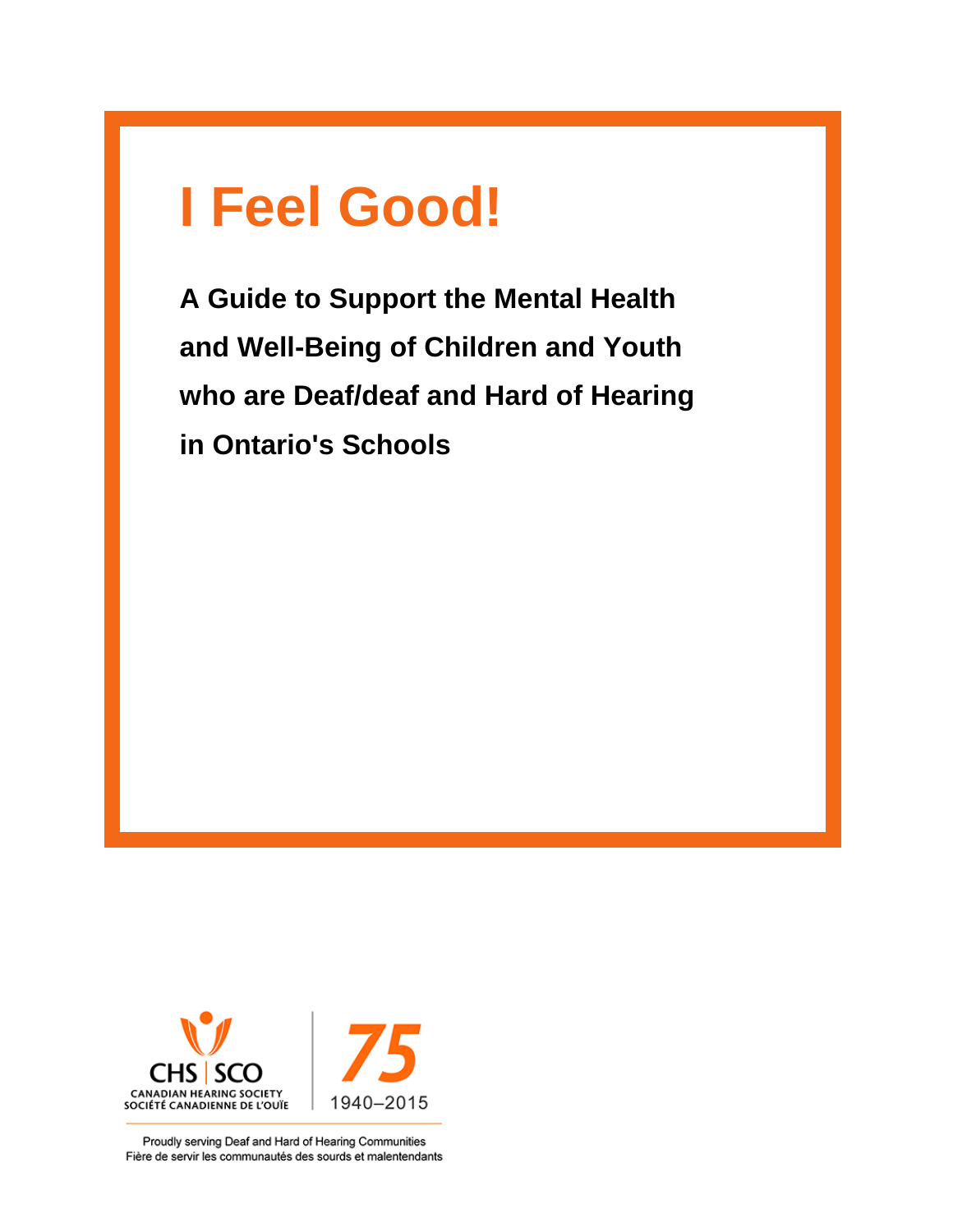### **Table of Contents**

| Section 5: Mental Health Disorders and Risk factors for children and |
|----------------------------------------------------------------------|
|                                                                      |
|                                                                      |
|                                                                      |
|                                                                      |
|                                                                      |
|                                                                      |
|                                                                      |
|                                                                      |
|                                                                      |
|                                                                      |

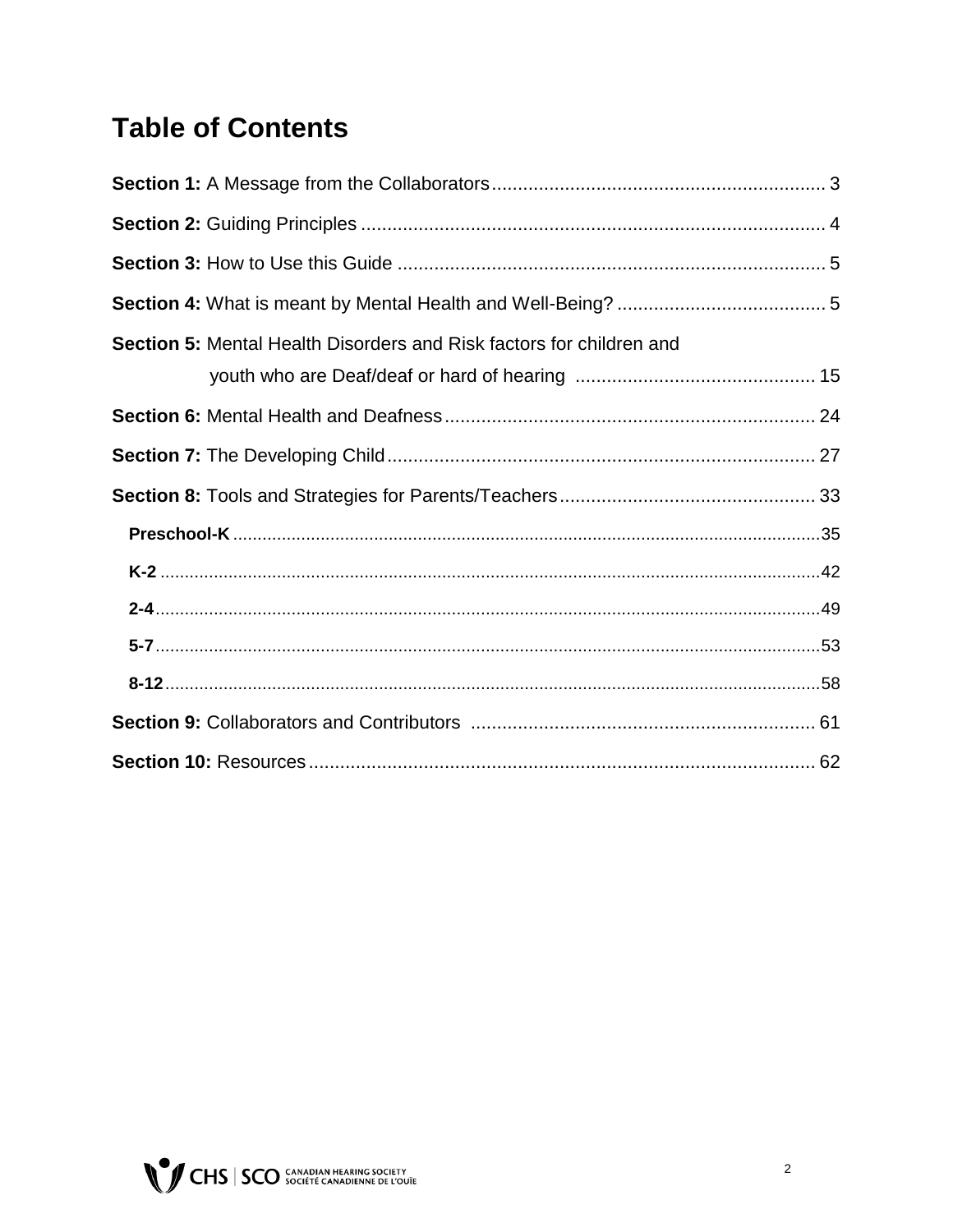### **Section 1: A Message from the Collaborators**

*"I Feel Good!": A Guide to Support the Mental Health and Well-Being of Children and Youth Who Are Deaf/deaf and Hard of Hearing in Ontario's Schools"* (Guide) was developed collaboratively by VOICE for Hearing Impaired Children and the Canadian Hearing Society. This guide offers a compilation of information, strategies, and resources that promote healthy social and emotional development and is relevant to all adults who are part of the lives of children who are Deaf/deaf or hard of hearing.

This resource, funded by the Ministry of Education<sup>1</sup>, is designed to help parents and educators distinguish among problems that are age-related and developmentally appropriate, those related to the impact of a hearing loss<sup>2</sup>, and those behaviors that may be indicative of more serious mental health and social/emotional concerns. This guide was developed to complement *Supporting Minds: An Educator's Guide to Promoting Students' Mental Health and Well-being*, a resource developed by the Ministry of Education which provides educators with information on the early signs of mental health and addictions problems, along with strategies that can be used in the classroom to support students. This document can be accessed at http://www.edu.gov.on.ca/eng/document/reports/SupportingMinds.pdf.

It is essential that all children be given the best start in childhood and adolescence in terms of their mental health and well-being. We hope that you find information and resources in this guide to better understand children and the impact of their hearing loss in order to make good decisions that will promote healthy social and emotional development.

This Guide has been developed to offer proactive and pro-social strategies as well as tools to educators and parents of children who are Deaf/deaf and hard of hearing who may be experiencing social and/or emotional problems related to their hearing loss. Mental health exists on a continuum and if you have any serious concerns about a

 $\overline{\phantom{a}}$ 

<sup>&</sup>lt;sup>1</sup> The views and opinions expressed in this guide are those of the author(s) and do not necessarily reflect those of the Province, Ministry of Education and its staff.

<sup>&</sup>lt;sup>2</sup> For the purposes of the 'I Feel Good' guide, the term 'hearing loss' may refer to either a partial or total inability to hear.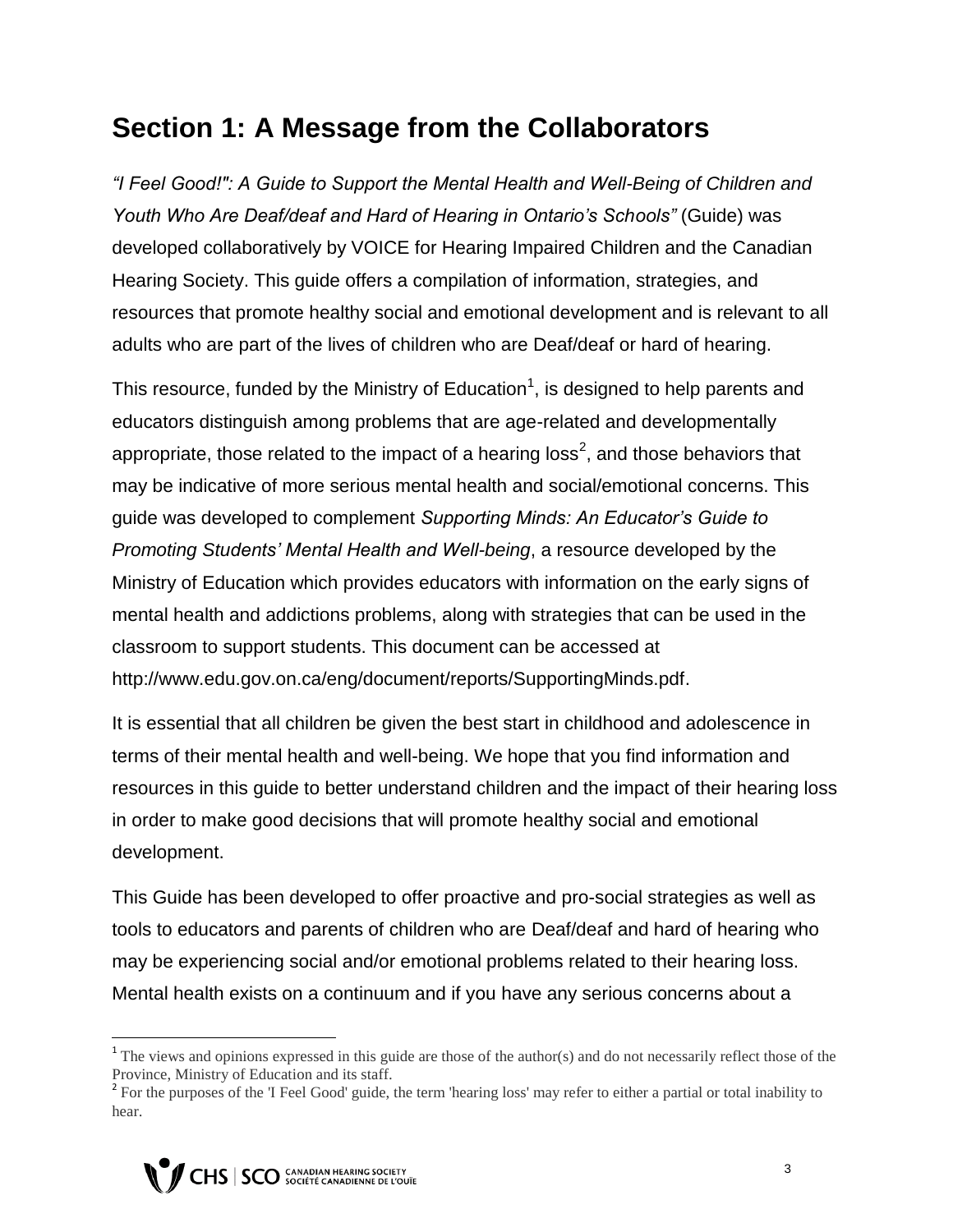child's mental health, we encourage you to consult with your family doctor and school resource team. In addition, if you would like advice from or referrals to professionals who have experience with students who are Deaf/deaf or hard of hearing, contact VOICE at ww.voicefordeafkids.com or the Canadian Hearing Society at www.chs.ca.

Both VOICE and CHS obtained significant support in the researching and writing of the information contained in this document through contributions from researchers in the Childhood Hearing Loss Laboratory at the University of Toronto and the Department of Psychology King's University College at the University of Western Ontario.

### **Section 2: Guiding Principles**

*"I Feel Good!": A Guide to Support the Mental Health and Well-Being of Children and Youth Who Are Deaf/deaf and Hard of Hearing in Ontario's Schools* (Guide) represents a collaboration between the Canadian Hearing Society and VOICE for Hearing Impaired Children to create a resource for parents, educators and families of children who are Deaf/deaf and hard of hearing, and is funded by the Ministry of Education.

This Guide has been designed to increase awareness and understanding of potential social and emotional issues related to being Deaf/deaf or hard of hearing. Some of these issues are interrelated to language development and ability and its effect on healthy social interaction, however this Guide is not intended to instruct parents and professionals in specific techniques that address language acquisition in children who are Deaf/deaf or hard of hearing. The Guide's focus is on providing tools, strategies and resources that promote mental health and well-being of students who are Deaf/deaf or hard of hearing.

The Ministry of Education uses the terminology "children who are Deaf/deaf and hard of hearing" to identify children who have a range of hearing losses. Other terms that are used to address this population include "culturally Deaf, deaf, deafened, hard of hearing, hearing impaired, or oral deaf," and this list is not exhaustive. For clarity, in this Guide the terminology "children who are Deaf/deaf or hard of hearing" will be used to

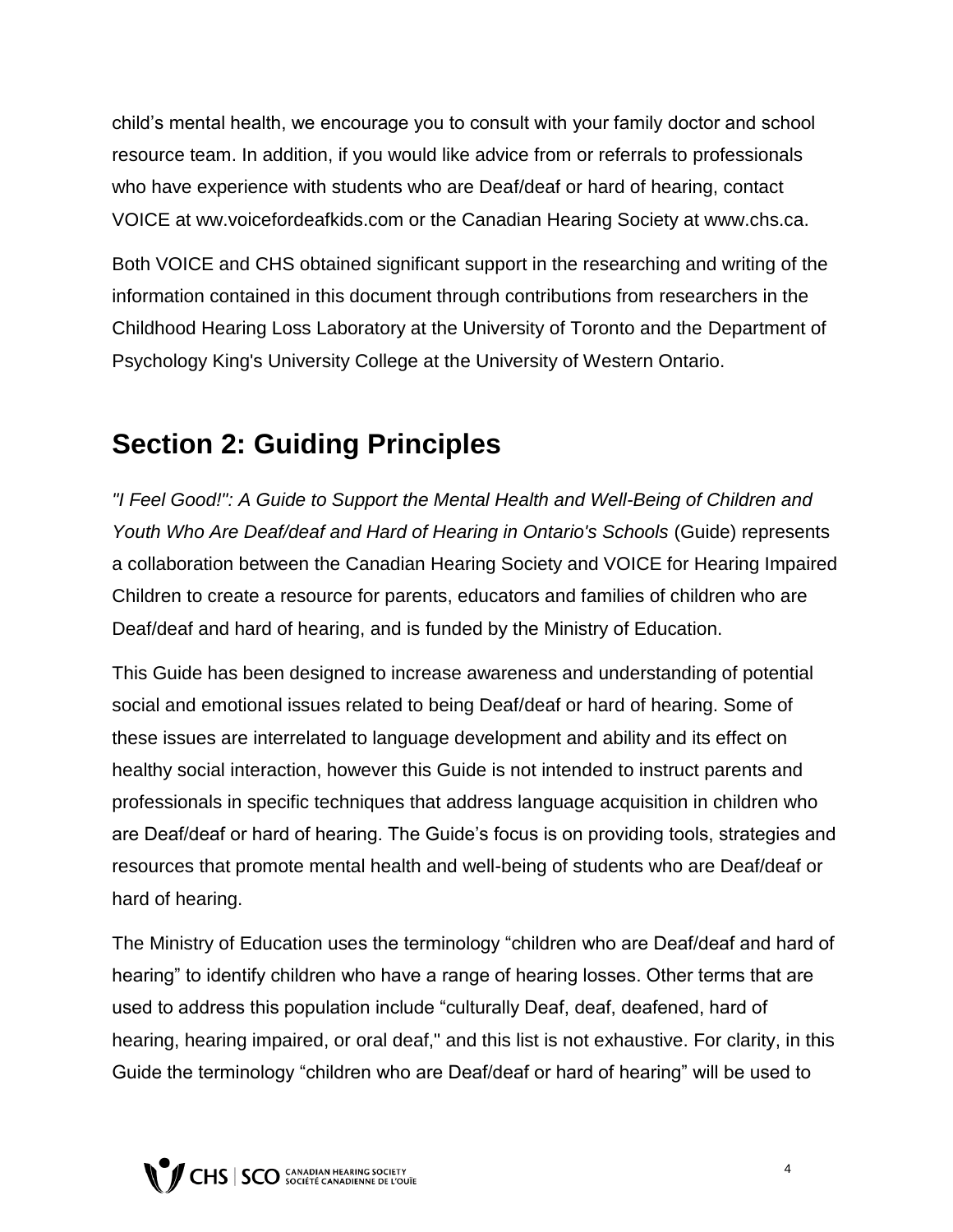refer to a broad range of children who are using either a spoken language, a signed language, or both, and includes both audiological and cultural perspectives.

### **Section 3: How to Use This Guide**

*"I Feel Good!": A Guide to Support the Mental Health and Well-Being of Children and Youth Who Are Deaf and Hard of Hearing in Ontario's Schools* is an online resource for parents and professionals supporting children who are Deaf/deaf or hard of hearing at different stages of social and emotional development.

Each section addresses a different topic and can be read as a stand-alone. The sections do not have to be read in sequence. As such, since each section can be read separately, readers might find that some information is repeated.

The sections have been divided according to developmental stages; if your child is not exhibiting behaviors expected for a certain age, refer to the previous section and focus on reinforcing the development of those skills.

Parents and professionals are encouraged to use this Guide in whatever order is best suited for the children they are supporting.

This Guide is one among many resources available. Throughout the Guide, we have provided links to relevant guides and resources where appropriate.

### **Section 4: What is meant by Mental Health and Well Being?**

The World Health Organization defines mental health as, "a state of well-being in which the individual realizes his or her own abilities, can cope with the normal stresses of life, can work productively and fruitfully, and is able to make a contribution to his or her community" (WHO, 2007). Rather than focusing on how negative interactions affect mental health, this perspective emphasizes the positive qualities that allow individuals to

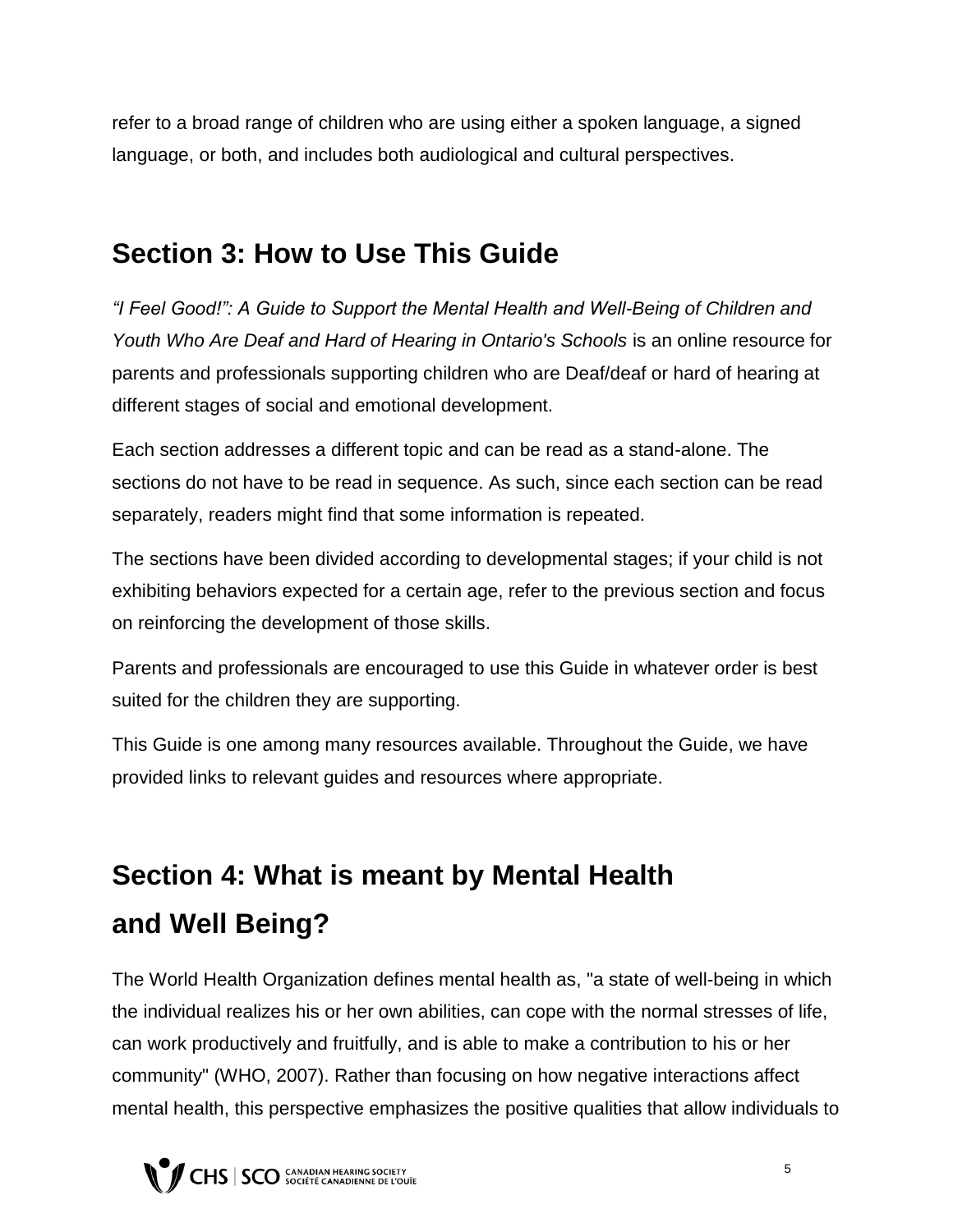succeed and thrive in society, many of which involve elements of healthy child and family support systems and the development of strong social and interpersonal communication skills.

Characteristics of Positive Mental Health:

- *Courage, optimism, hope, honesty, interpersonal skills, work ethic and perseverance*.
- *Ability to enjoy life –* Living in the moment, appreciating the "now." Ability to learn from the past and plan for the future without dwelling on things that can't be changed or predicted.
- *Resilience –* Ability to bounce back from hard times, manage stress without loss of optimism.
- *Balance –* Ability to juggle many aspects of your life. Ability to make changes to restore balance when necessary.
- *Self-actualization –* Recognition and development of individual strengths to reach one's full potential.
- *Flexibility –* Ability to feel and express a range of emotions. Ability to solve problems and revise expectations.

http://mentalhealth.about.com/cs/stressmanagement/a/whatismental.htm

Parents play a very important role in guiding the development of these attributes of positive mental health in their children. Each child (and parent) is unique with their own temperament, personality, strengths and weaknesses and the interactions of these factors with the environment, genetics, and the challenges of life make each parent/child relationship a little bit different. There may not be an absolute recipe for success, but authors such as Paul Tough (*"How Children Succeed — Grit, Curiosity, and the Hidden Power of Character* ") outline seven character traits key to childrens' success, especially at school:

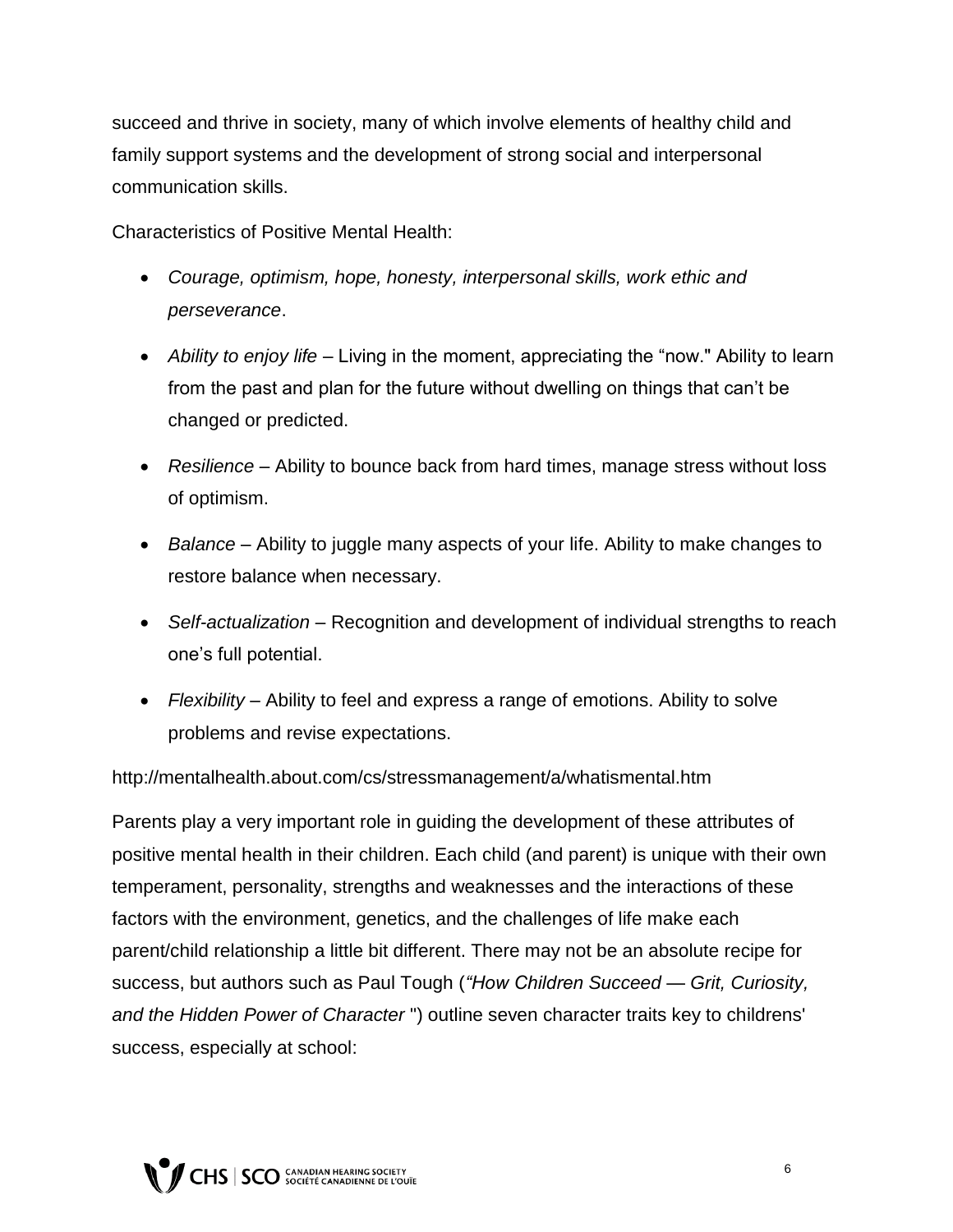- Grit
- Curiosity
- Self-control
- Social intelligence
- Zest
- Optimism
- Gratitude

http://www.cbc.ca/news/world/story/2012/11/22/f-how-children-succeed-paul-tough.html

### **Child Development**

The developmental years (the time period between birth and the end of adolescence) are marked by the achievement of multiple developmental milestones. Developmental milestones are functional skills or age-specific tasks that most children can do within a certain age range. Each milestone that a child reaches is like a building block or stepping-stone fostering the next phase of change. Child development typically progresses through four major skill areas, which are:

**Language**: Expressing needs, wants and thoughts; using body language and gestures; and understanding what others communicate.

**Movement and muscle coordination**: Using the body's large muscles (sitting, standing, walking, running, keeping balance, and changing positions) as well as small muscles (eating, drawing, playing, dressing, colouring) and developing hand-eye coordination.

**Play and social**: Having relationships with others, cooperating, and responding to the feelings of others.

**Thinking and reasoning**: Learning, understanding, problem-solving and remembering. It is natural for parents to compare their child's progress with other children. However,



7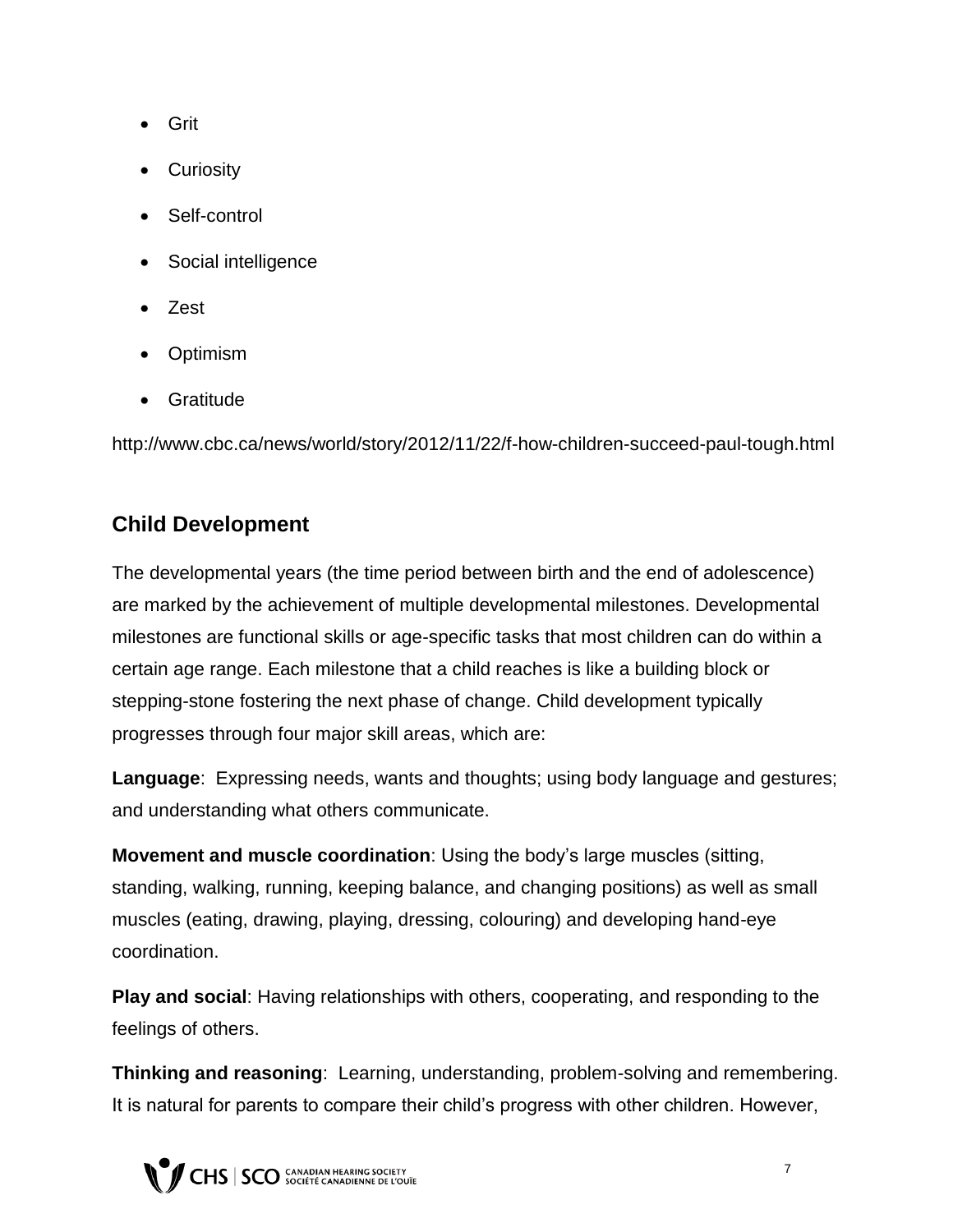although most children meet milestones within an average range, every child develops in a unique way and at a different rate. There are clearly wide variations in what is considered "normal," influenced by factors such as genetics, intellectual stimulation, family history, parenting skills, physical and mental health, culture, nutrition, as well as environmental and educational factors. While recognizing that each child develops differently, a general knowledge of expected developmental benchmarks may help alert parents and/or clinicians of development that is atypical for children who are Deaf/deaf and hard of hearing. Children who are late in achieving developmental milestones may be showing delays in one or more areas of development. Language, play/social and thinking/reasoning all have important influences on the child's mental well-being.

#### **Language Development**

Communicating with a child is one of the most important things parents can do. This, however, can be one of the most difficult challenges facing Deaf/deaf and hard of hearing children. Regardless of whether parents decide to provide hearing technology such as hearing aids or cochlear implants to assist with their child's effective communication, it is very important that a child learns language – whether spoken, signed or a combination of the two – from a very early age. Language has a significant impact on the development of positive mental well-being and health.

#### **Play and Social Development**

Age-appropriate social language skills are required in order for children to develop positive social relationships (Gallagher, 1993). The inability to develop social networks has been shown to result in an increased incidence of psychosocial and mental health problems. Furthermore, poor social skills and self-concept in the early years are strong predictors of adult outcomes.

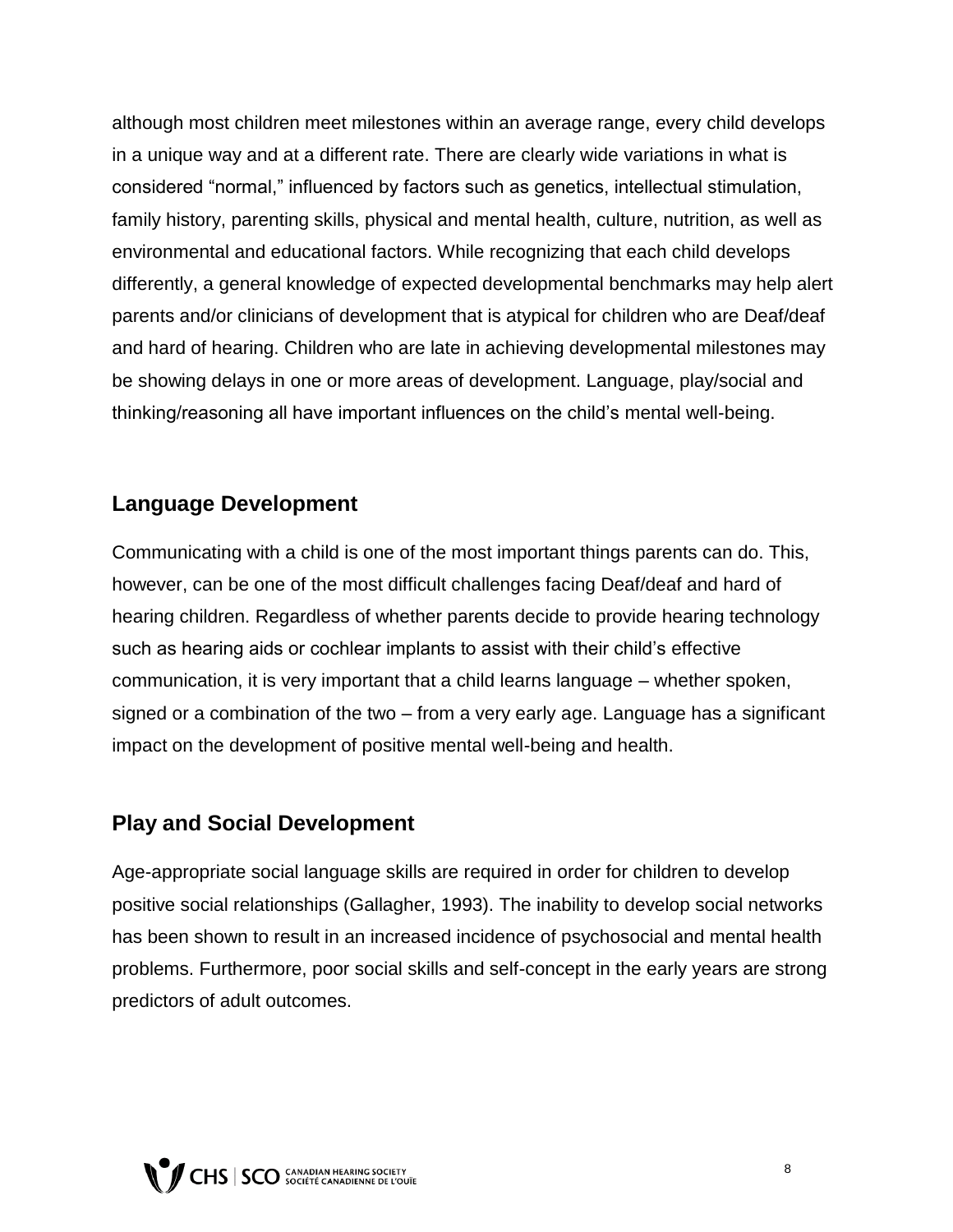Social and interpersonal skills that have been linked to promoting positive self-esteem and well-being include:

- thinking independently
- developing self-control
- understanding the feelings, needs and motivations of oneself and of others
- understanding and expressing a range of emotions
- learning from past experiences in planning for the future
- responding to challenges and obstacles through effective problem solving
- recognizing and developing one's strengths through self-actualization
- self-advocacy
- effectively navigating diverse social situations
- managing communication breakdowns
- maintaining healthy relationships with others

Research has shown that Deaf/deaf children of hearing parents may lag several years behind hearing children of hearing parents in terms of their development of theory of mind (Lundy, 2002) which is part of social development. Du Feu & Chovaz (2014) describe how baffling it must be for Deaf/deaf and hard of hearing children to make sense of their parents' or friends' behaviour if they cannot understand the thoughts and feelings of another person (theory of mind). A delay in the development of theory of mind may result in reduced consequential thinking (Gray, Hosie, Russell, & Ormel, 2003), less developed emotional vocabularies, less understanding and recognition of emotion and emotional regulation, and weaker coping skills (Johnson, 2012). It is encouraging to know that these constructs are currently being studied by researchers to help us better understand how best to support these children.

Being Deaf/deaf or hard of hearing does not mean that a child cannot successfully master social development milestones, but access to language is key. Developing

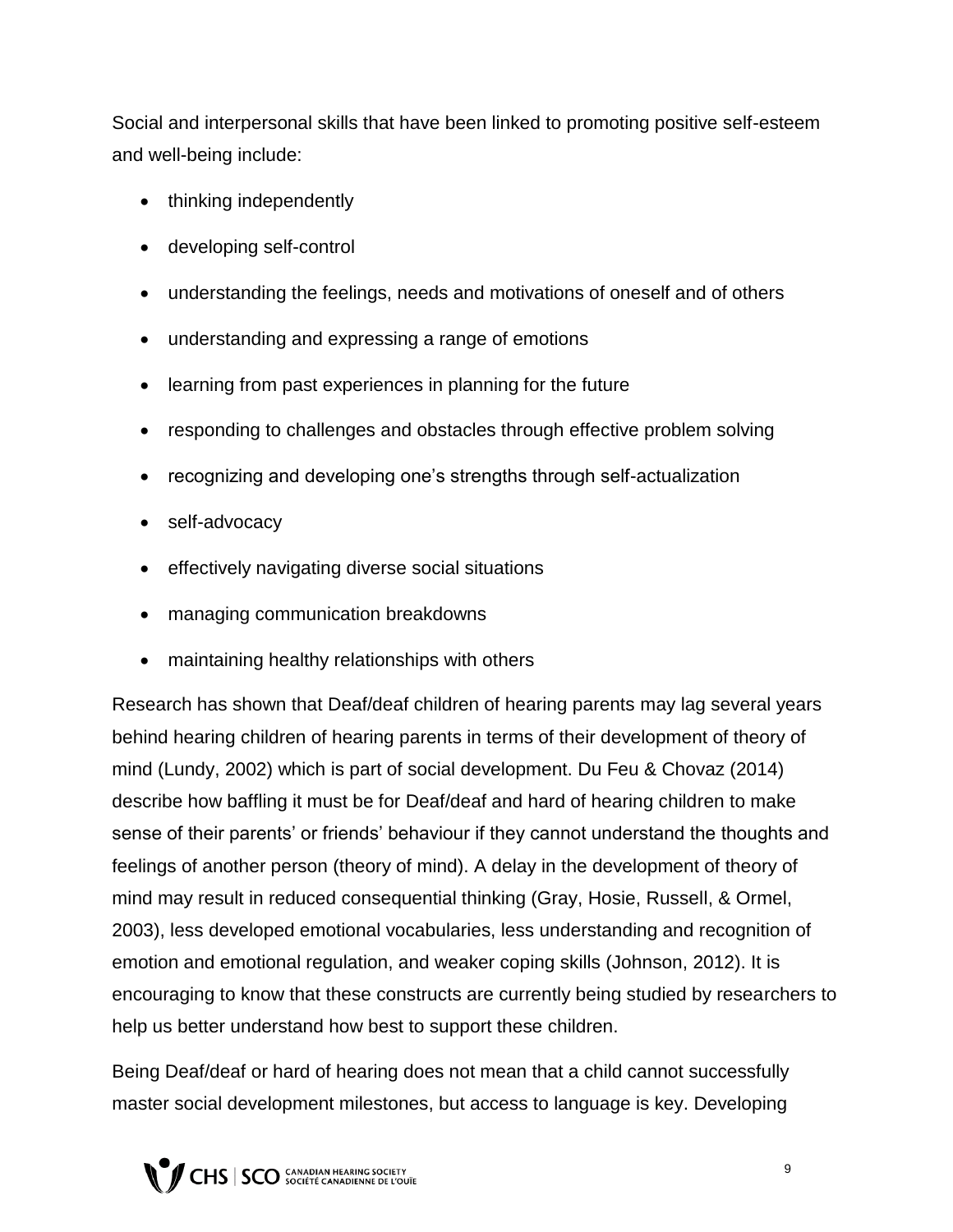language is an interactive process that allows Deaf/deaf and hard of hearing children to participate fully in their environment.

It is never too early to begin to work on these areas of social competence. Even very young children can be guided by their parents and teachers to develop these skills at an age-appropriate level. Developing these competencies may prevent the development of negative social consequences and reduced feelings of well-being and self-esteem.

The link below provides an article for more information on the impact of being Deaf and hard of hearing on psychosocial development:

http://jdsde.oxfordjournals.org/content/5/4/349.full.pdf

#### **Thinking and reasoning**

Children who are Deaf/deaf and hard of hearing have the capacity to reach the same cognitive and developmental milestones as children who have normal hearing. As with hearing children, some Deaf/deaf and hard of hearing children may be within the average range of intelligence, some may be intellectually gifted and some may be developmentally delayed. Children who are Deaf/deaf or hard of hearing may struggle with reading and writing, resulting in delays in academic achievement and literacy skills, which have been shown to negatively affect children's mental health and self-esteem (Hindley, 2005). These struggles may be related to language issues as well as difficulties accessing the world around them and not to intelligence.

#### **Having a Hearing Loss versus Having a Mental Health Problem**

Children who are Deaf/deaf or hard of hearing can and do live emotionally healthy lives. Similar to children with typical hearing, some will excel in their academics and their relationships and some will know hardship including poor education, poor choices and offences against society. Parents and educators want the best for their children and students, so it is vital to become aware of potential risk factors that might increase the

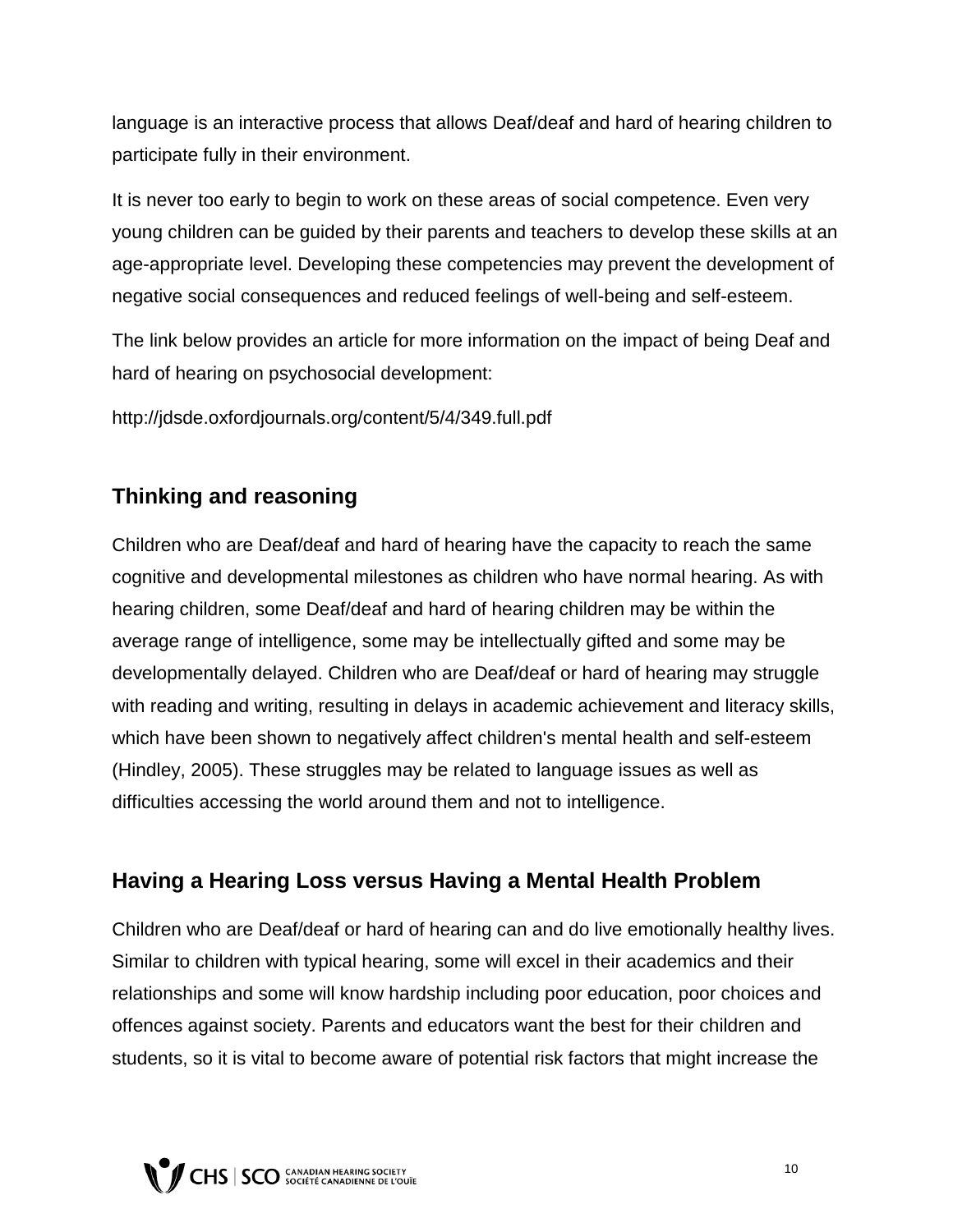chances of the child or youth developing a mental health difficulty, learn strategies to promote better health, and know where to turn if concerns arise.

Having a hearing loss is not a mental health issue and does not necessarily predispose a child to having a mental health disorder. As with any child, risk factors such as genetics, biology, environment, parent-child relationships, infections, and disease may increase the risk of mental health problems. Having a hearing loss does not cause disorders nor is it a disorder. However, there are various consequences that may be *associated* with hearing loss that may indirectly or directly heighten the risk of mental health issues. Some of these include etiology or the cause of the hearing loss. For example, a toddler who loses hearing due to meningitis (an infection of the lining of the brain) may also experience difficulty in areas that affect learning or reasoning. In this way it can be seen that having a hearing loss did not *cause* the mental health disorder yet it is associated with it.

Other risk factors associated with being Deaf/deaf or hard of hearing include:

- Prematurity
- High fevers
- Infections
- Genetic syndromes
- Language delays
- Maternal rubella
- Cytomegalovirus (CMV)
- Late identification of hearing loss

All of these risk factors may have an effect on a child's mental health and well-being. As such, parents who are aware of these risk factors are in a better position to support their children in their developmental years.

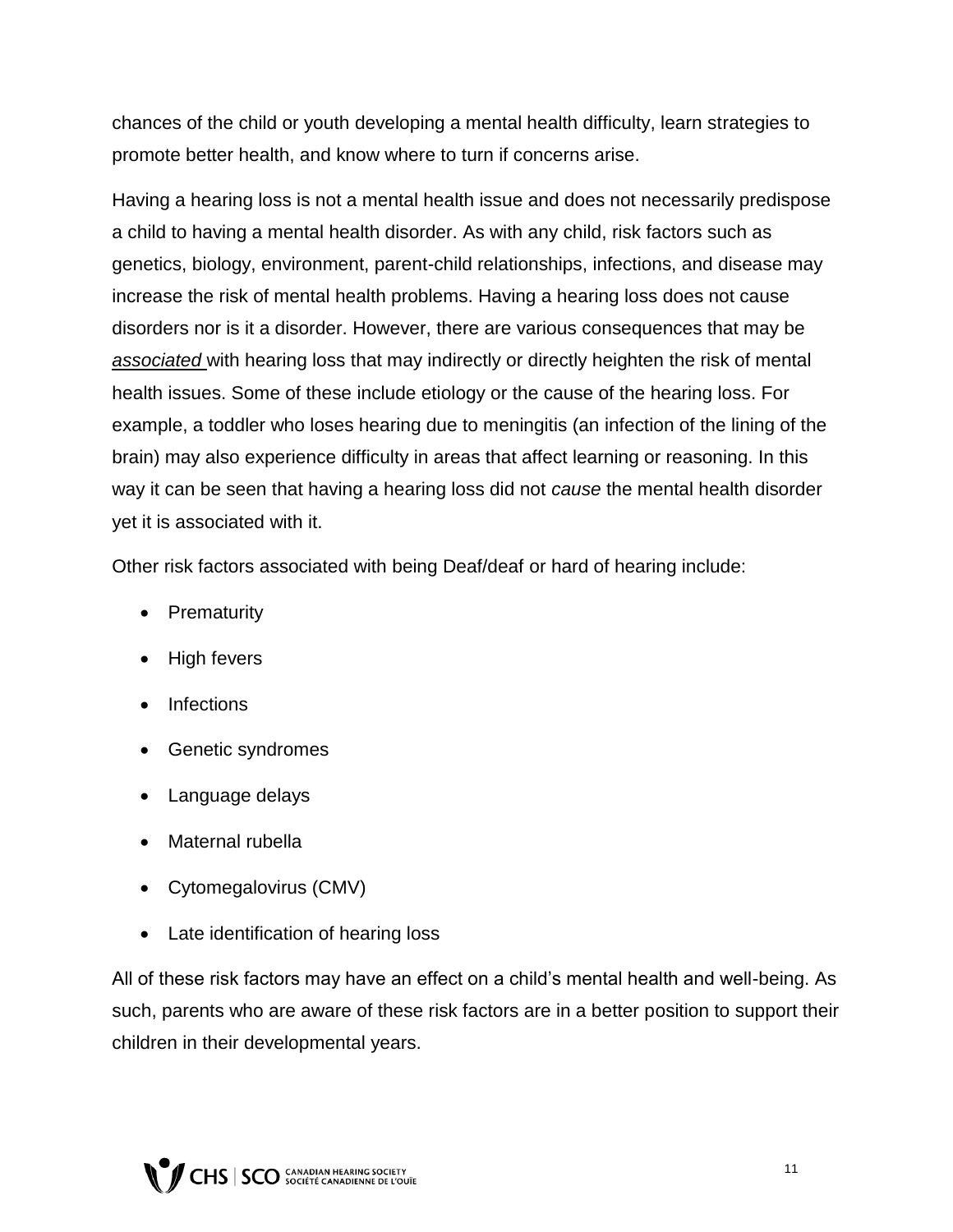#### **Mental Health Issues**

Some research has shown that children with hearing loss may be more vulnerable to mental health and psychosocial problems than their peers with typical hearing. Children's Mental Health Ontario estimates that 1 in 5 Canadian children will experience a mental health disorder. It is not difficult then to predict that Deaf/deaf and hard of hearing children facing potentially more challenges may have higher rates of distress (Du Feu & Chovaz, 2014). Research cites the incidence of emotional difficulties to be 3- 6 times higher in school-aged children who are Deaf/deaf or hard of hearing than in their peers with typical hearing (Health Canada, 1994; Hindley, 1997; 2000; 2005).

Children who are Deaf/deaf or hard of hearing may have any of the mental disorders experienced by all children including behavioural disorders (impulsivity, hyperactivity) or social-emotional difficulties (anxiety, depression). In addition, children with hearing loss are also 3-4 times more likely to experience additional handicapping conditions than children with typical hearing. These include visual impairments, motor difficulties, and learning difficulties all of which may impact mental health.

The child who uses hearing aids faces unique challenges in family, social and school situations. Existing hearing technology is not a perfect replacement for typical hearing, and children with hearing loss continue to face many challenges in accessing and processing auditory information. Situations such as multi-talker conversations in small and large group interactions, and situations involving background noise or other difficult listening conditions can cause extreme difficulties for children wearing even the most sophisticated hearing technology and are particularly problematic for children who are in the language learning period (Flexer, 2011).

With current trends toward educating children in their local communities, it is often the case that there is only a single child with a hearing loss in a particular school. Children who use spoken language and wear hearing technology may also see themselves as being less attractive and less socially accepted than their peers with typical hearing as a result of their need to wear hearing technology (Cappelli et al., 1995). Hearing technology itself is often visible on the head and may draw attention to itself, requiring

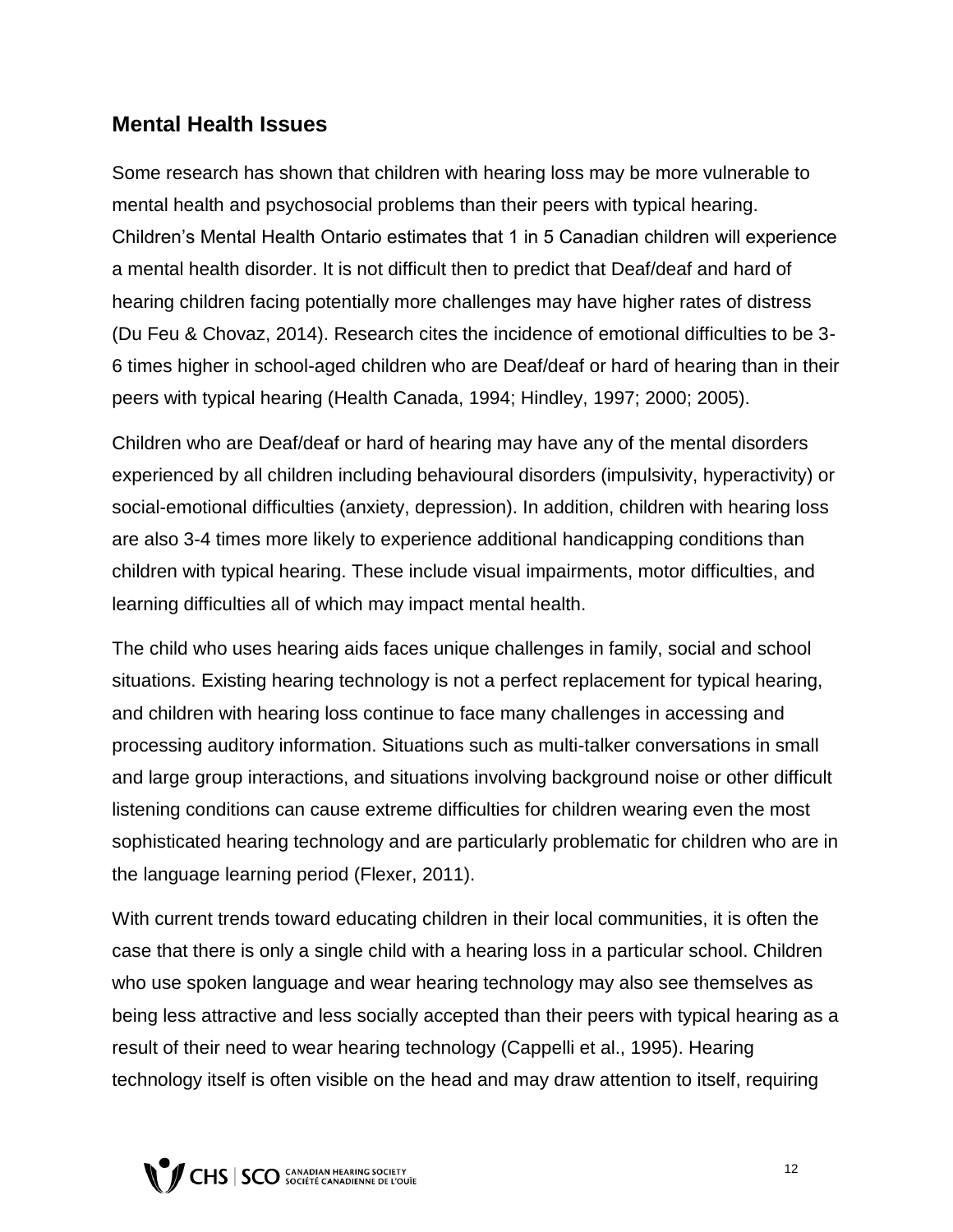verbal explanation. These children and their parents may be asked unwanted questions about their technology and their hearing loss. The lack of awareness in the general public regarding hearing loss in general and hearing loss in children in particular may make this situation especially challenging. Children need to be given the language and the confidence to be able to respond to these questions in a socially acceptable and self-affirming manner.

Children who sign and use a sign language interpreter in the classroom face similar challenges regarding their unique and highly visible situation. In addition, these children may feel left out of peer interactions during recess, breaks or on the bus when the interpreter is not available. This may contribute to feelings of loneliness and isolation as well as affording fewer social learning opportunities. In summary, Deaf/deaf and hard of hearing children in integrated settings may have less opportunity and more difficulty to develop the age-appropriate social skills necessary for friendships and interactions with their peers.

#### **Families**

Families who have a Deaf/deaf or hard of hearing child experience many of the same successes and challenges as other families. For some families, learning that their baby is Deaf/deaf or hard of hearing may change family dynamics and impact many different areas of family life. Effects may be experienced in the marital relationship, interactions between parent and child, relationships with siblings, relationships with extended family members, family gatherings, and everyday family routines. For example, having a Deaf/deaf or hard of hearing child may affect paternal career choices and limit family leisure time due to additional related responsibilities. Siblings may feel neglected or resentful of the amount of attention given to their Deaf/deaf or hard of hearing sibling. Extended family members may experience similar grieving and acceptance processes following the child's identification. Conflict between the child's parents may occur due to different levels of perceived responsibility or due to different views, priorities, or preferences during times of decision making.

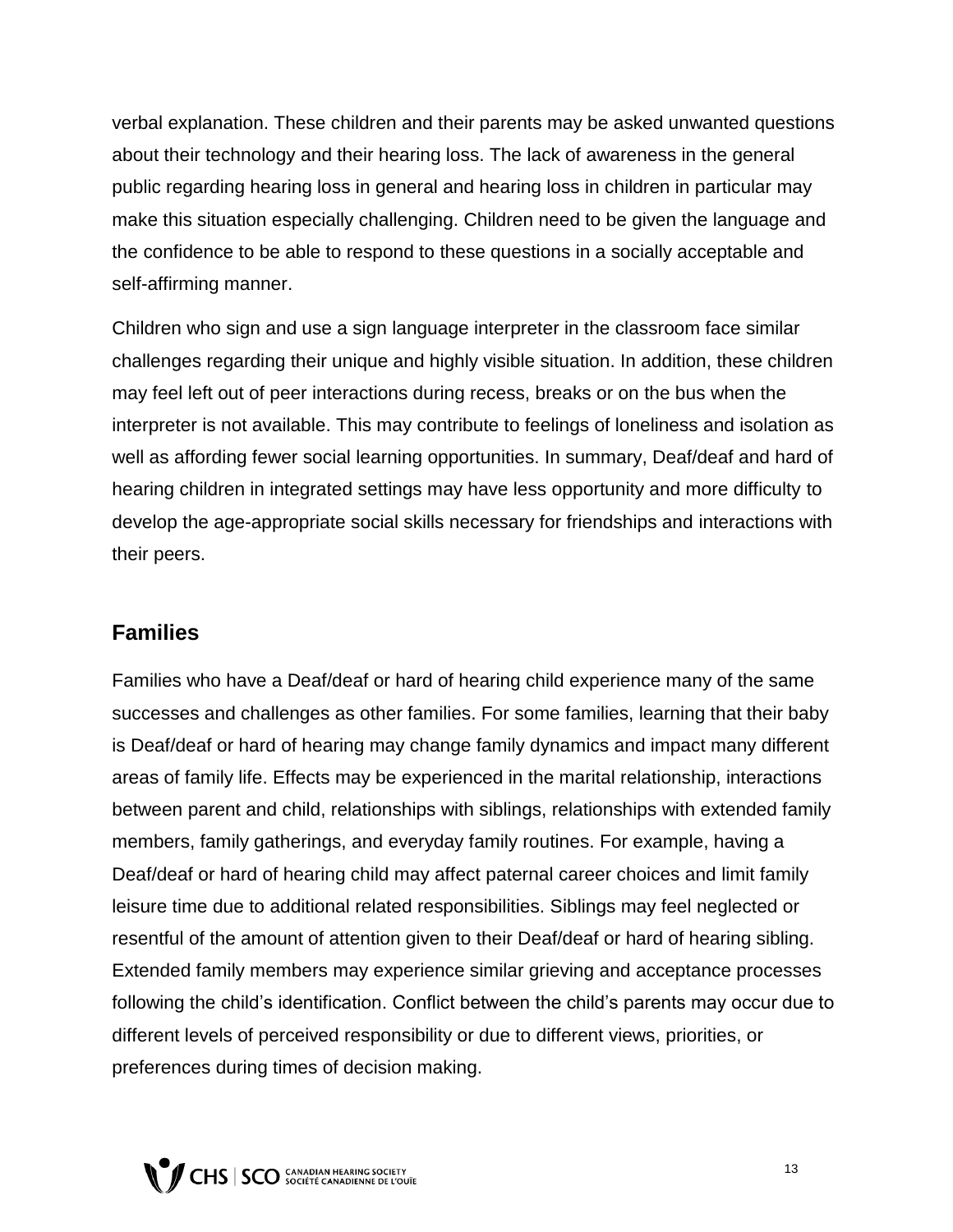The following are key factors that hearing parents can focus on to create a family environment that will establish social and emotional development of their Deaf/deaf and hard of hearing children:

- Early identification of deafness or hearing loss and professional involvement markedly improve overall functioning and increase feelings of self-esteem.
- Promote early attachment, family support, and acceptance of the child.
- Provide adequate life experiences for your child to learn behaviours and attitudes appropriate to family and society.
- Find a balance when encouraging your child's exploration (restriction and overprotection may hinder independence).
- Reinforce strengths in your child to promote feelings of competency rather than inferiority.
- Encourage the use of technology and the Internet that can provide access to information and social contacts.
- Provide opportunities for social relationships, building social networks at school, but also within the home and community.
- Encourage social experiences with Deaf peers that can lead to comfort and identification with Deaf culture.
- Encourage participation in extracurricular activities.
- Expose your child to Deaf/deaf and hard of hearing adults, role models and mentors.
- Seek out skilled, educated and caring professionals to work with the child and family.

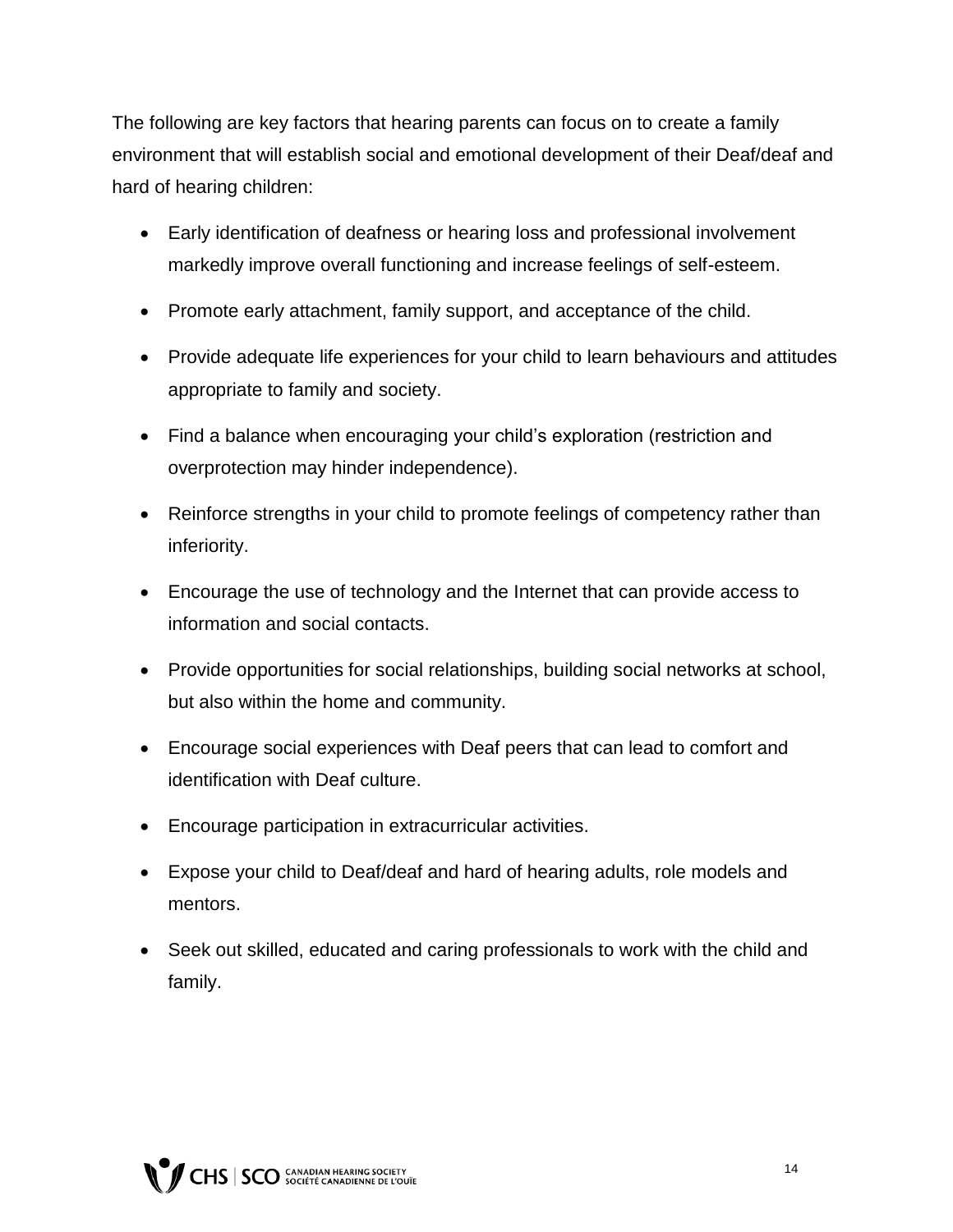## **Section 5: Mental Health Disorders and Risk factors for children and youth who are Deaf/deaf or hard of hearing**

A differential diagnosis is the term used when identifying the presence of one disorder where there are multiple alternatives possible. This method is essentially the process of obtaining information that identifies the presence of an additional condition aside from the hearing loss. The challenge for the professional is to be familiar with the development of children with hearing loss in order to identify the possibility of other disorders, especially those with a language component (e.g. delays and disorders in speech and language unrelated to hearing loss). When a parent or educator is concerned about the development of the child who is Deaf/deaf or hard of hearing, it is imperative to seek out the knowledge of those professionals who are experienced with this population. Below are some descriptions and symptoms of disorders often showing comorbidity with hearing loss.

### **Developmental Disorders**

#### **Autism Spectrum Disorder (ASD)**

ASD is a complex neurodevelopmental disorder that affects the way the child's brain functions. Children with ASD typically have difficulties with social behaviours, communication, and exhibit restricted, repetitive, and stereotyped behavioural patterns. The cause of ASD is not entirely known, though there is considerable evidence that genetics play a part.

Children with ASD typically show delays and disturbances in their language development. Deaf/deaf children may display language deprivation, which can present like a language delay, but which is, in fact, due to a mismatch between the language used in the home and the language the child can access. The important and fairly consistent difference, however, is that a Deaf/deaf child typically shows communicative

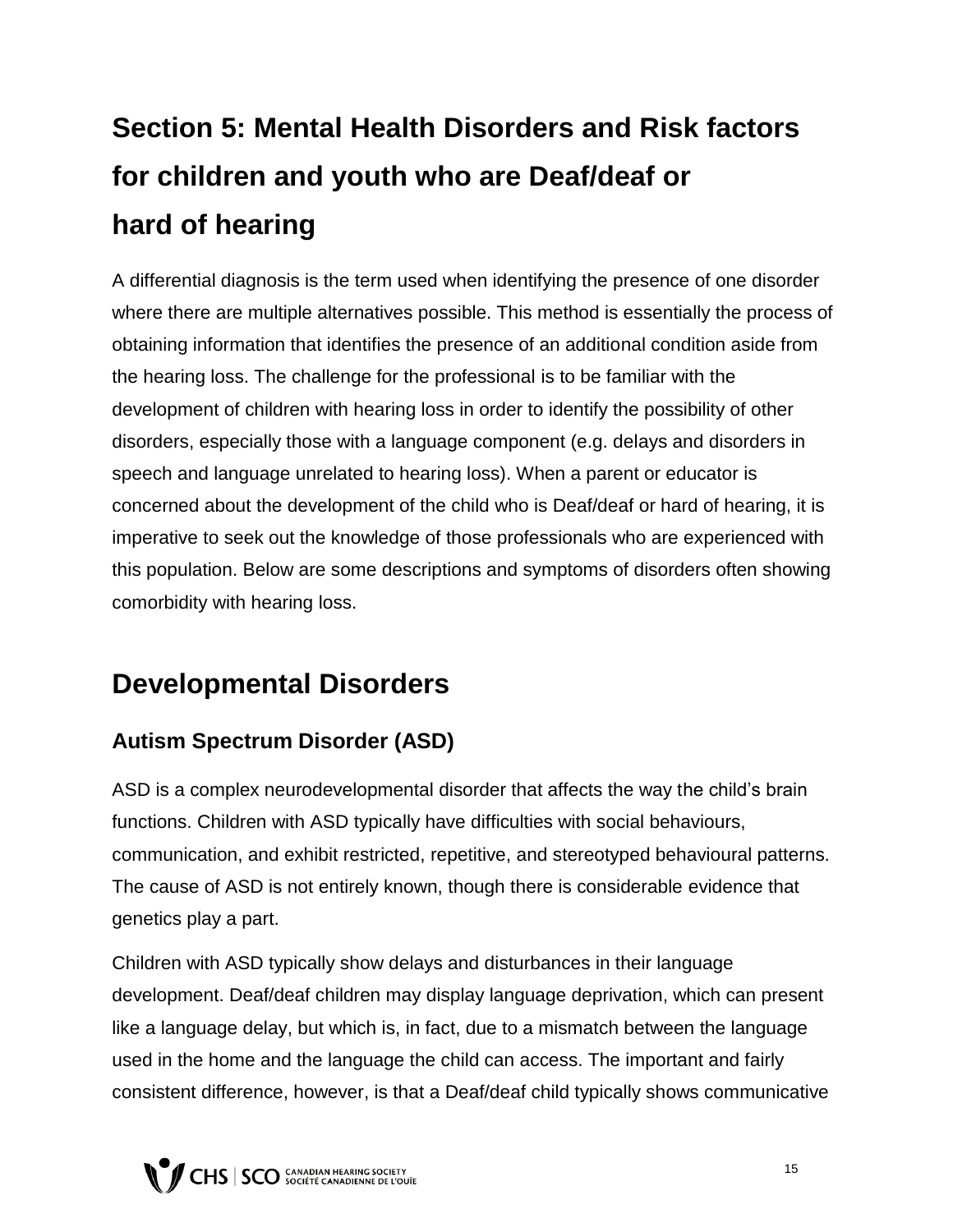attempts, whereas typically the child with autism does not. If concerns arise, it is essential that parents seek out clinicians with an understanding of how ASD presents itself in a Deaf/deaf or hard of hearing child to ensure accurate diagnoses and avoid both missed and mis-identifications.

#### **Intellectual Disability (also called developmental delay)**

An Intellectual Disability involves delays in everyday living (i.e. adaptive behaviours) and lower scores on formal intelligence tests. Examples of adaptive behaviours include communication competence, personal care skills, functional reading and writing, and social skills. These delays must be apparent during childhood.

A Deaf/deaf or hard of hearing child may have an intellectual disability as a result of associated risk factors. For example, many children with Down syndrome have both some degree of hearing loss and an intellectual delay, and a child who suffered from meningitis may have changes or damage to the brain, resulting in lowered intellectual functioning as well as damage to the auditory system. Since these children present with signs of both an intellectual disability and hearing loss, a comprehensive psychological assessment is essential to accurately identify both.

Unfortunately, Deaf/deaf and hard of hearing children without an intellectual disability may show lack of communication skills related to their language deprivation in the early years rather than deficits in their ability to think and reason. Mainstream testing of IQ typically utilizes tests of intelligence that are language-loaded – meaning the child needs a good grasp of language for mastery of the tests. These tests may be both inappropriate and unfair for use with Deaf and hard of hearing children depending on factors such as their exposure to and mastery of language. Use of these tests of intelligence by uninformed clinicians may yield both false negatives (concluding that Deaf/deaf children are intellectually intact when they are not) and more commonly false positives (concluding that Deaf/deaf children have an intellectual disability when, in fact, they do not). It is important to differentiate a true developmental delay from the far-

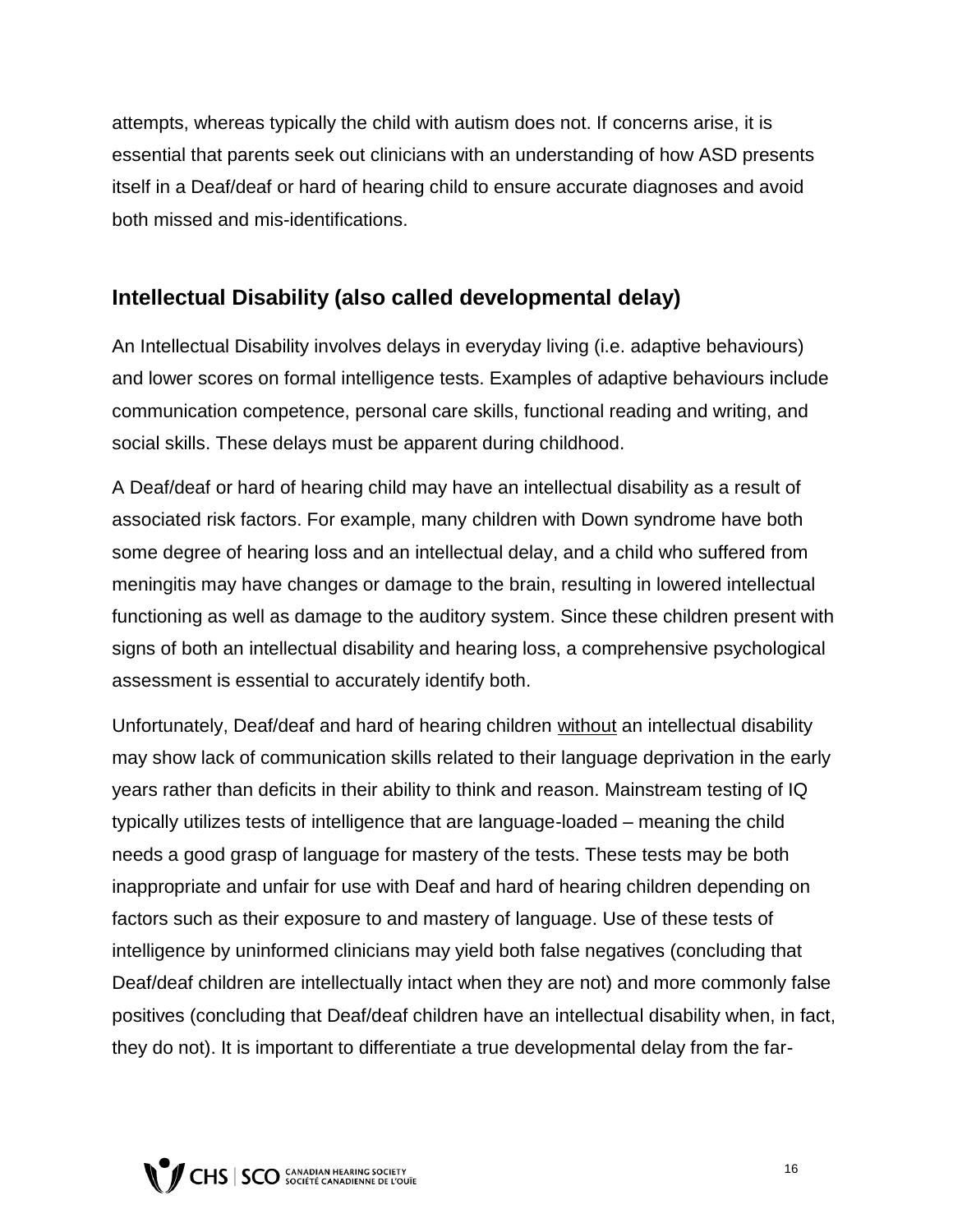reaching effects that lack of language access may have on childhood development of cognitive (thinking) and linguistic (language) skills.

Parents are urged to ensure any formal testing of their child is done by clinicians knowledgeable of these issues.

### **Affective Disorders**

Affective disorders refer to mental health disorders that affect moods such as anxiety and depression. These are among the most common mental disorders among children and there appears to be an even greater prevalence of these emotional and behavioral disorders in children who are Deaf/deaf or hard of hearing. Although being Deaf/deaf or hard of hearing in itself does not cause these disorders, it is again likely that risk factors such as language deprivation, neurological vulnerability, family issues, and barriers created by society all influence the child's overall development. The outcome of this may potentially have an important impact on how children who are Deaf/deaf and hard of hearing experience and react to the world around them.

### **Anxiety Disorders**

Anxiety disorders are one of the most common mental health disorders among all children. Some of the manifestations of anxiety in children include the following:

- avoiding school or extracurricular activities
- repeated requests for reassurance from parents
- becoming easily upset frequently
- experiencing sleep difficulties and nightmares
- complaining of stomach cramps, light-headed, headaches, vomiting and diarrhea sleep difficulties and nightmares
- Feeling angry, sad, hopeless, embarrassed out of proportion to the situation

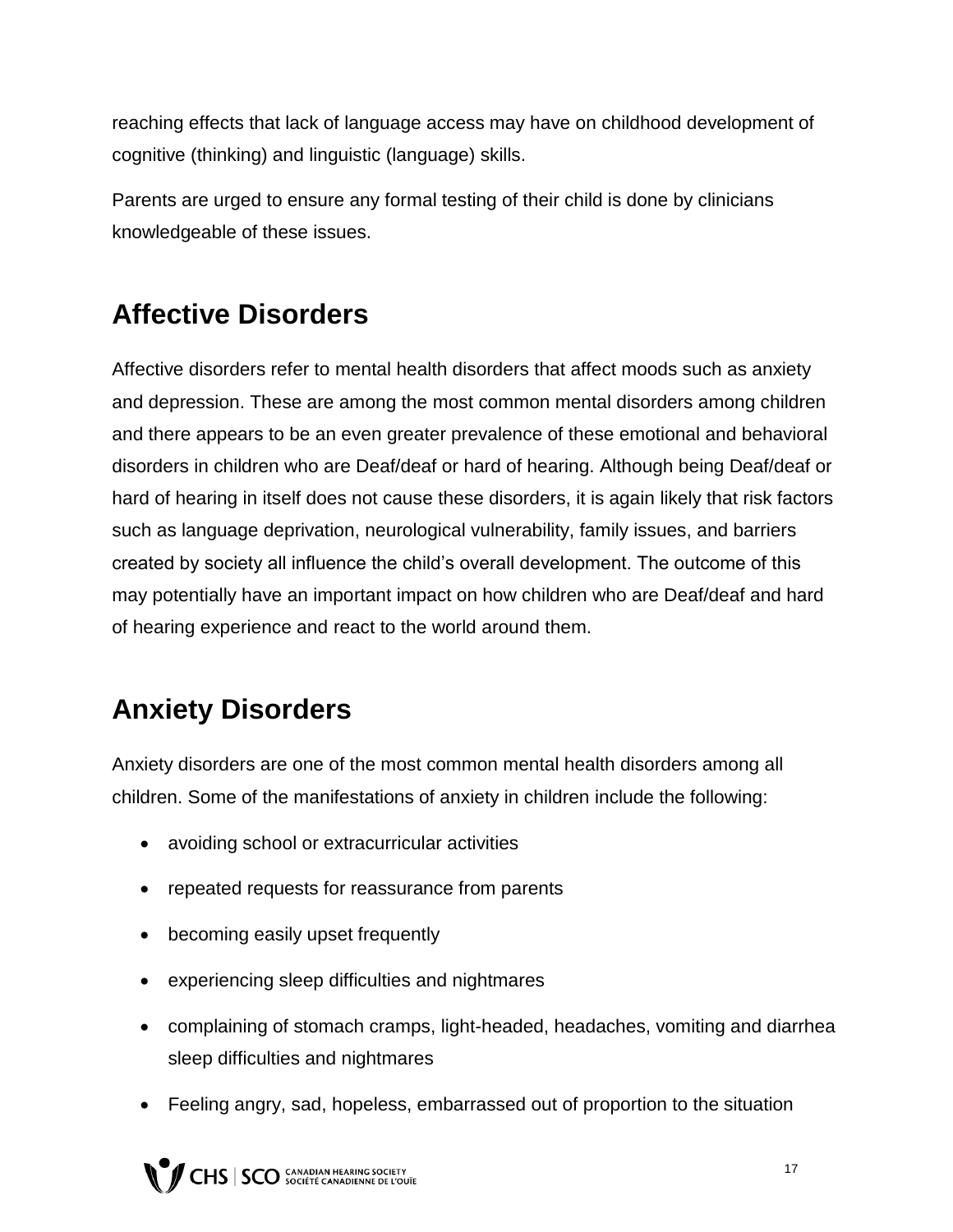

Some research studies suggest that children who are Deaf/deaf and hard of hearing may be more vulnerable to developing anxiety disorders given a more limited understanding of the world around them (incidental learning, theory of mind), difficulties communicating, and feelings of isolation. In a world that does not make sense (i.e., language, theory of mind, emotions etc.) in addition to the behaviours seen above, children who are Deaf/deaf and hard of hearing may seek to impose order upon their chaos through engaging in preservative and obsessive behaviours.

Suggestions for parents to minimize anxiety in children who are Deaf/deaf and hard of hearing include the following:

- 1. Respond to issues associated with being Deaf/deaf and hard of hearing in an adaptive way that will positively influence the child's self-esteem.
- 2. Strive for clear, meaningful and accessible communication.
- 3. Expose the child who is Deaf/deaf or hard of hearing frequently to Deaf/deaf and hard of hearing role models to foster a stronger sense of belonging and a better understanding of the world.
- 4. Observe your child for behaviours and/or emotions that indicate they are feeling anxious.

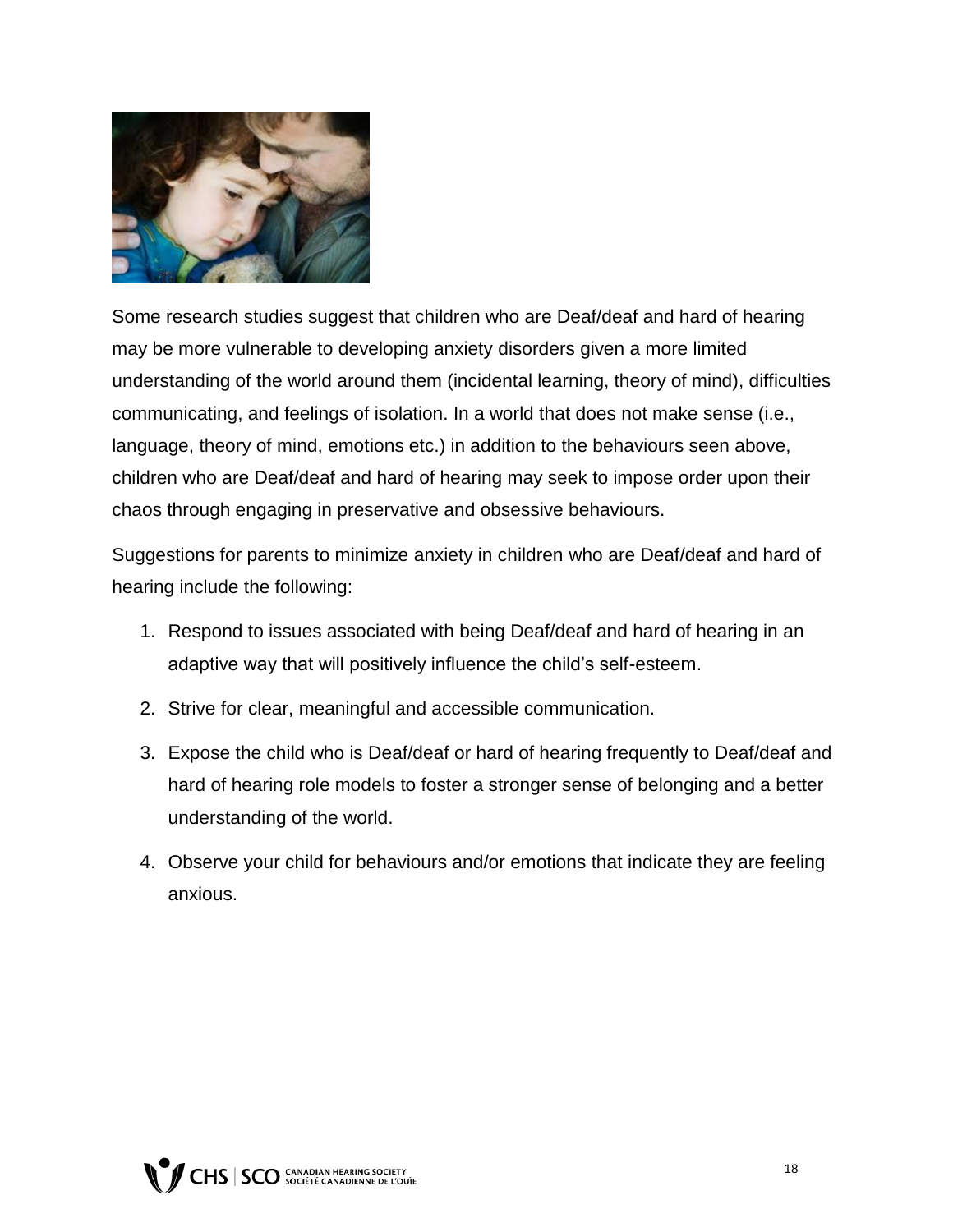#### **Depression**

Some studies report that Deaf/deaf children show higher rates of depression than hearing children. However, this higher rate of depression is not directly related to the actual hearing loss. These children may share the same risk factors of being teased, mistreated, or neglected, but Deaf/deaf and hard of hearing children may also have significant problems making themselves understood to hearing peers and adults, which contributes to the overall higher rate of depression. Once again, this highlights the association between language and the manifestation of psychiatric disorders such as depression.

Some of the following are signs of depression in hearing children:

- Frequent vague, non-specific physical complaints such as headaches, muscle aches, stomach aches or tiredness
- Frequent absences from school or poor performance in school
- Talk of or efforts to run away from home
- Outbursts of shouting, complaining, unexplained irritability, or crying
- Being bored
- Lack of interest in playing with friends
- Alcohol or substance abuse
- Social isolation, poor communication
- Fear of death
- Extreme sensitivity to rejection or failure
- Increased irritability, anger, or hostility
- Reckless behaviour
- Difficulty with relationships

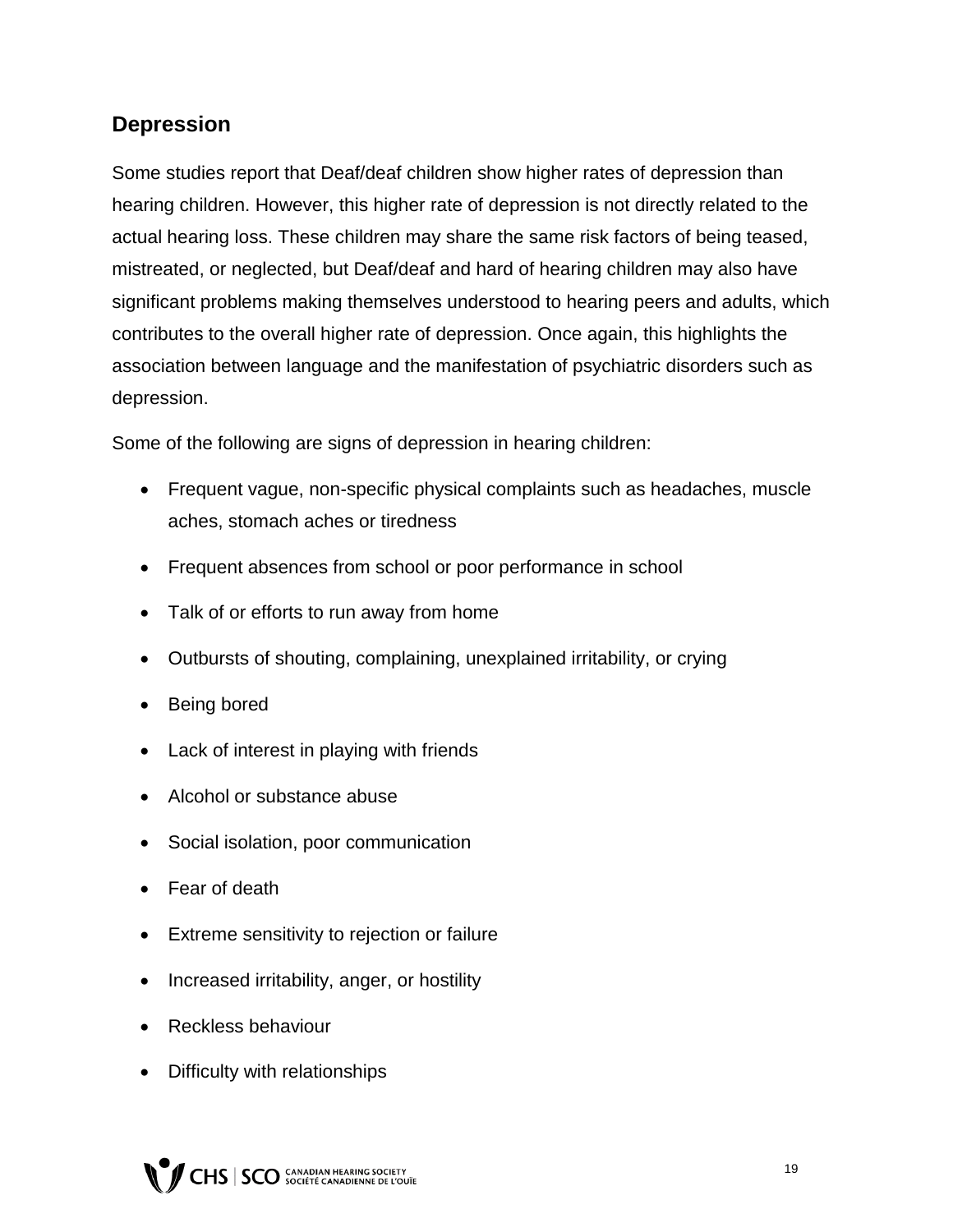Parents need to be aware of how and why these signs of depression may be expressed by Deaf/deaf and hard of hearing children. For example, a Deaf/deaf or hard of hearing child who was deprived of language during their early years may have difficulty communicating thoughts of running away from home, fearing death, or expressing nonspecific physical complaints. Deaf/deaf and hard of hearing children who feel isolated attending a school program with hearing peers, may not have close relationships, feel somewhat bored and not have any regular playmates. In such cases, even greater care must be taken when parents and/or clinicians consider depression to ensure accurate identification.

### **Behaviour Regulation Disorders**

#### **Attention Deficit Hyperactivity Disorder (ADHD)**

ADHD is a common neurobiological disorder characterized by:

- hyperactivity (difficulty regulating activity level)
- impulsivity (difficulty inhibiting behaviour) and/or
- inattention (difficulty attending to the task at hand).

Teachers and parents often report that Deaf/deaf and hard of hearing children are fidgety, easily distracted and not able to maintain attention on task. It is important to recognize, however, that these behaviours do not necessarily lead to higher rates of ADHD among Deaf/deaf and hard of hearing children, especially when these children are assessed using accessible and appropriate measures.

It appears that children with a hereditary cause of hearing loss are not at a greater risk of developing ADHD, yet children with acquired hearing loss are at a significantly higher risk of doing so. This difference is likely related to the medical conditions causing the hearing loss, the family dynamics, and the language delays which distinguish these two groups. If a child becomes Deaf/deaf or hard of hearing as a result of an infection, disease, or trauma, parents should be vigilant in observing and understanding their

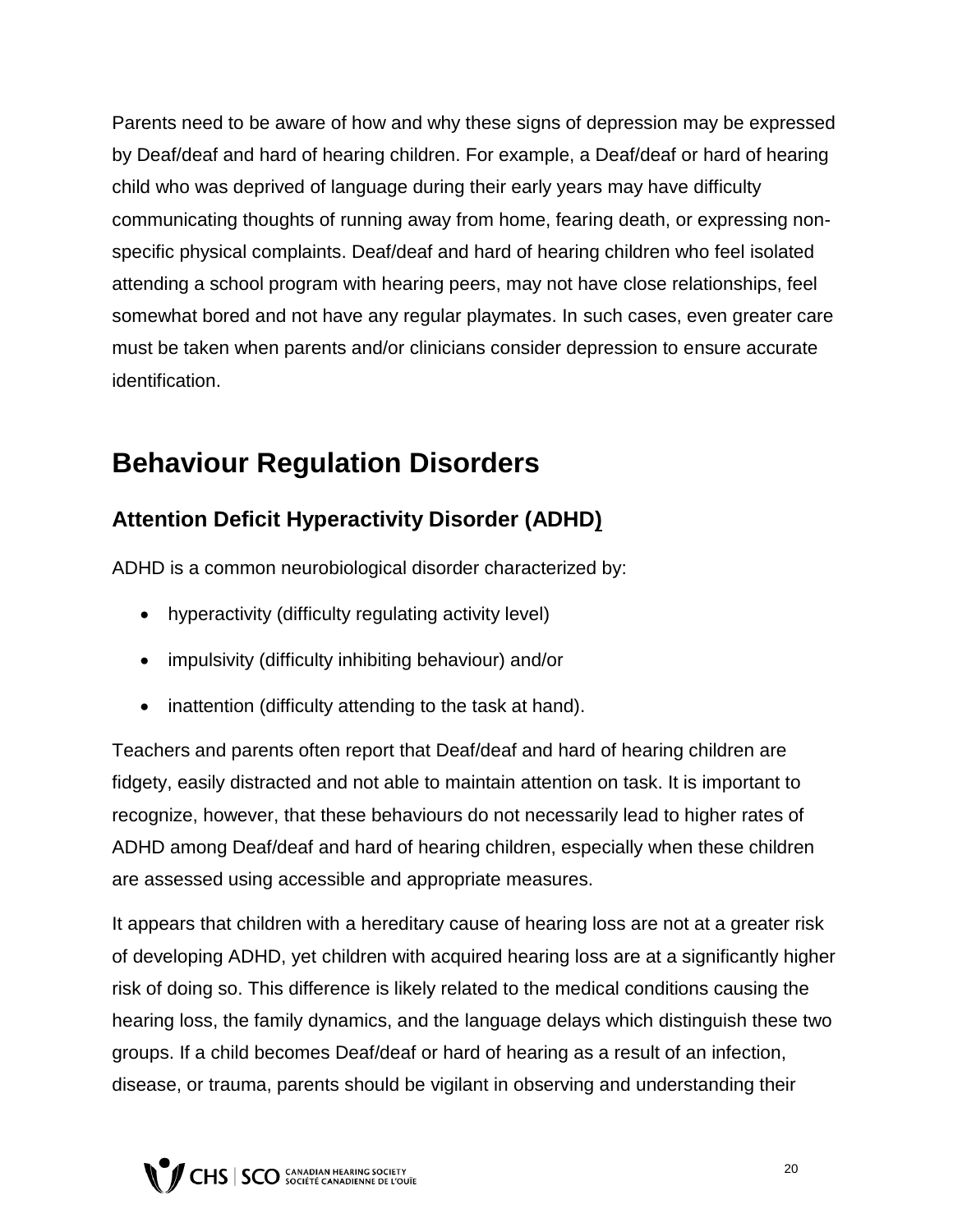behaviour. However; children who exhibit symptoms of ADHD do not always have the disorder; their behaviours may be related instead to communication difficulties, boredom, and isolation from mainstream activities.

#### **Oppositional Defiant Disorders (ODD) and Conduct Disorders (CD)**

ODD and CD are a group of behavioural and emotional problems in children and youth. ODD is characterized primarily by aggressiveness and a tendency to purposefully bother and irritate others, while children and adolescents with CD have great difficulty following rules, accepting authority, and behaving in a socially acceptable way.

The list of risk factors that contribute to the development of behavioural disorders in hearing children is the same as for many Deaf/deaf and hard of hearing children and adolescents. In addition to these risk factors experienced by both groups, children with sensorineural (nerve) hearing loss rather than a conductive (bone) loss seem to show significantly higher rates of these types of behaviour problems than hearing children. This is likely because some causes of hearing loss, such as meningitis, may contribute to negative behaviours even though being Deaf/deaf or hard of hearing is not the cause.

Other risk factors for Deaf/deaf and hard of hearing children associated with ODD and CD are as follows:

- academic difficulties
- vulnerability to maltreatment (e.g. bullying, abuse)
- communication difficulties with parents
- overly harsh, controlling and intrusive parenting practices.

It should be noted that in addition to the above risk factors, there appear to be strong links between language and behaviour problems for both hearing and Deaf/deaf and hard of hearing children. It is not clear whether problems in language development lead to behaviour problems, if language problems are the result of behaviour problems or whether both language and behaviour problems are actually both part of an overall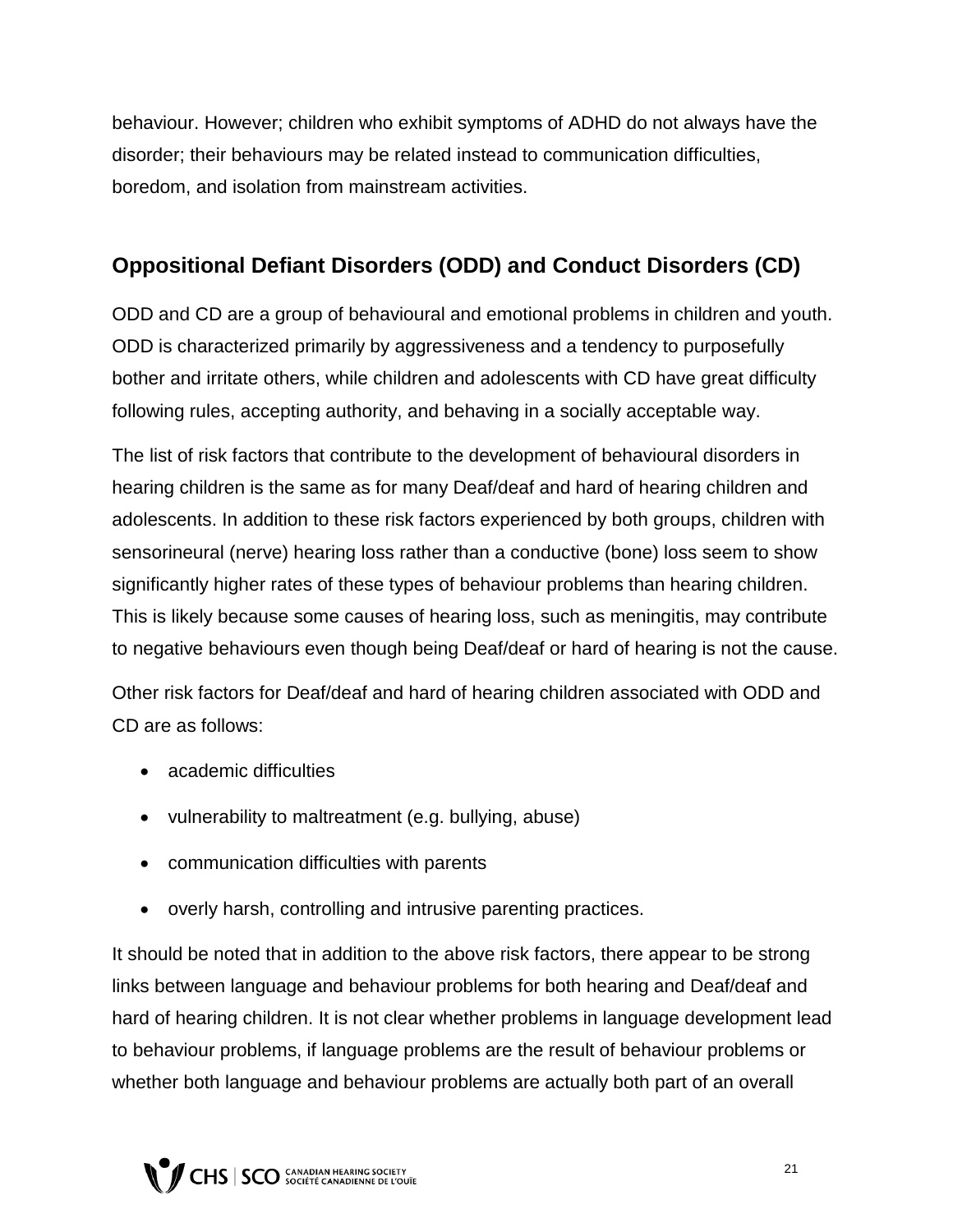developmental delay. It is clear, however, that Deaf/deaf and hard of hearing children of hearing parents are considered at even a greater risk of behaviour problems as either a direct or indirect function of the language deprivation they may have experienced in addition to other known risk factors. It should be noted that Deaf children of Deaf parents can also have behaviour problems, but likely for different reasons.

#### **Substance Abuse**

The principles underlying addiction are the same for hearing adolescents as for Deaf/deaf and hard of hearing adolescents. The difference, however, is that Deaf/deaf and hard of hearing youth may experience higher levels of stress in their lives related to communication difficulties, isolation, relationships, educational and employment opportunities. As a result, Deaf/deaf and hard of hearing adolescents may turn to alcohol or drugs as a way of coping with their stress.

The Deaf/deaf and hard of hearing adolescent who abuses substances may not have information on alcohol/drugs and treatment programs in a way which is accessible to their hearing peers. Frequently, recovery programs are group-based and support systems are offered through peer telephone contact, which may pose difficulties for Deaf/deaf and hard of hearing individuals.



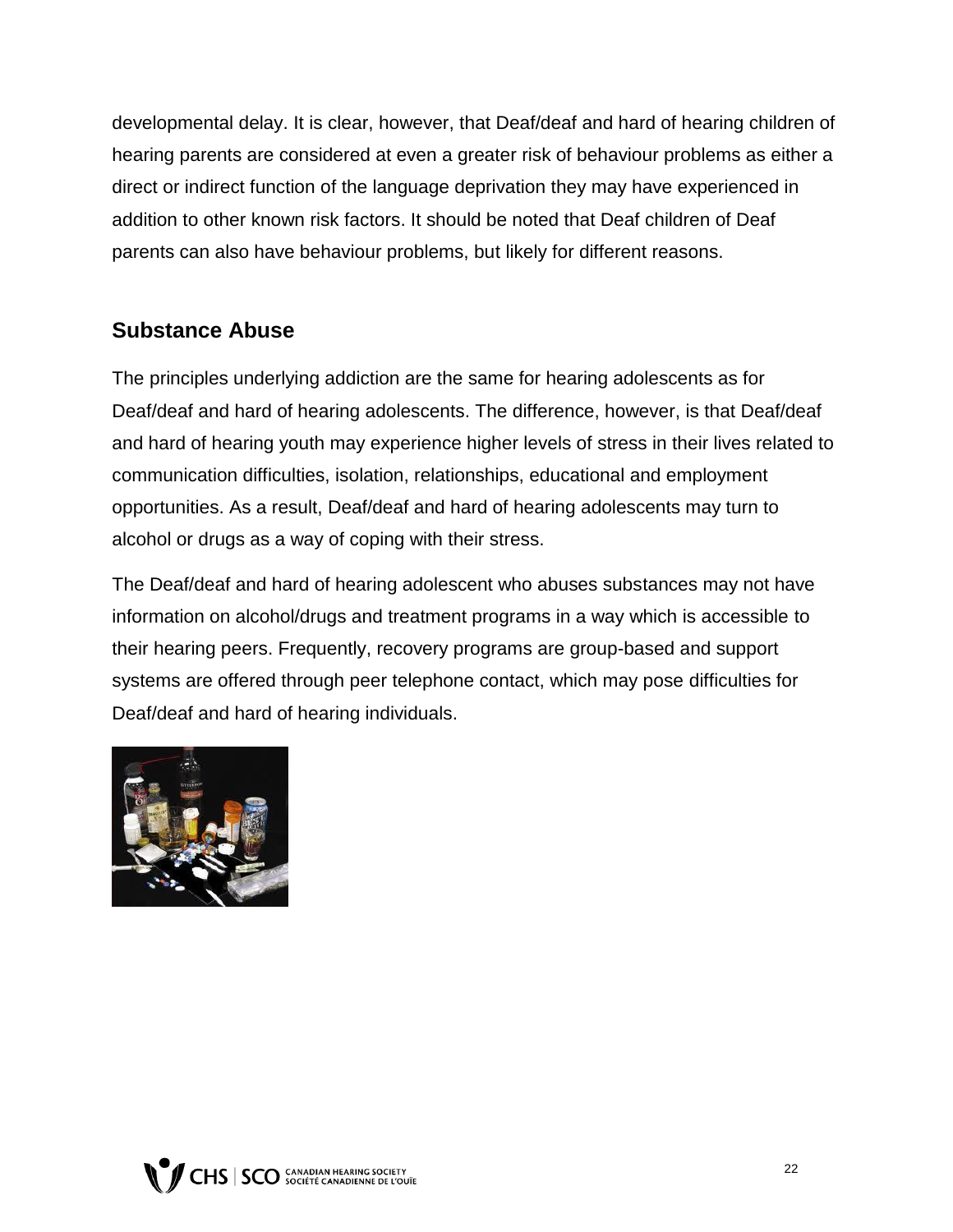#### **Self-Harm and Suicide**

Self-harm can be a child or youth's way of coping with emotional pain. Emotional pain might include feelings such as sadness, frustration, confusion, self-loathing, guilt or rage. Self-inflicted pain can sometimes be a way of expressing feelings that the child doesn't know how to express using language. For example, the action of cutting seems to temporarily provide a distraction from emotional pain; children often report that it makes them feel better, at least for a short time. However, the feelings return and the cycle repeats with the urge to hurt themselves again.

It is important for all parents to understand that self-harm behaviour is not just "looking for attention," as this may trivialize the depth and extent of the pain their child is actually feeling. Deaf/deaf and hard of hearing children may experience more risk factors than hearing children, which may contribute to overwhelming feelings which may lead to selfharm. These risk factors include communication issues, isolation, loneliness, and difficulties accessing mental health services. Although there is a significant gap in the research literature in terms of absolute numbers of Deaf/deaf and hard of hearing children who self-harm, the more important point is that parents must be aware of these behaviours and risk factors leading to it.

Children who die by suicide may be feeling so much emotional pain that they feel they have no other option. Young people, including those who are Deaf/deaf and hard of hearing, may feel tremendous pressure in many areas of their lives, including home, school, and peer groups and often are unable to see solutions to their problems. When this pressure exceeds a child's ability to cope, suicide may seem like an option. Parents, teachers and communities must be aware of these signs of stress in youth. The following links provide parents with more information on the topics of self-harm and suicide:

http://www.signhealth.org.uk/documents/suicide\_leaflet\_v8.pdf

http://www.annals-general-psychiatry.com/content/6/1/26

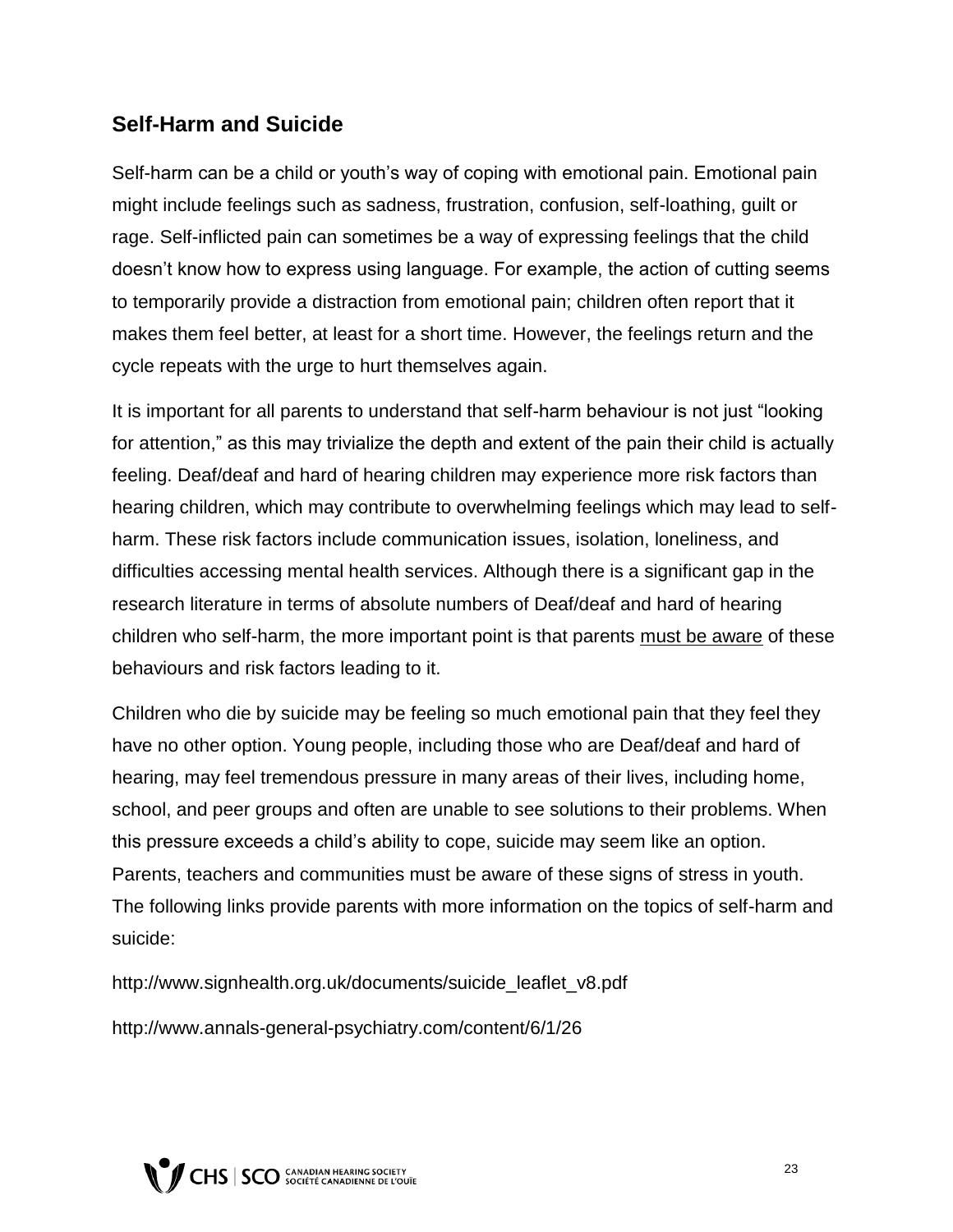### **Section 6: Mental Health and Deafness**

A hearing loss is not a mental health issue and in itself does not predispose a child to having a mental health disorder. However, there are clearly a number of risk factors associated with deafness (described earlier in this Guide) which may affect the mental health of children who are Deaf/deaf or hard of hearing. As such, parents and educators need to educate themselves about and encourage the development of skills that will promote good mental health.

#### **Protective Factors**

A proactive approach that promotes well-being for children and youth shifts the focus from risk factors and deficits to the development of protective factors that build on the family's and the individual child's strengths.

Protective factors are individual or environmental characteristics, conditions, or behaviours that reduce the effects of stressful life events (www.cdc.gov/healthyyouth/protective/). Protective factors which promote positive mental health in children and youth include:

- Positive nurturing and attachment
- Knowledge of parenting and of child and youth development
- Resilience (parent, family and self)
- Social connections
- Concrete supports for parents

http://friendsnrc.org/cbcap-priority-areas/well-being-and-the-young-child/pf-young-child

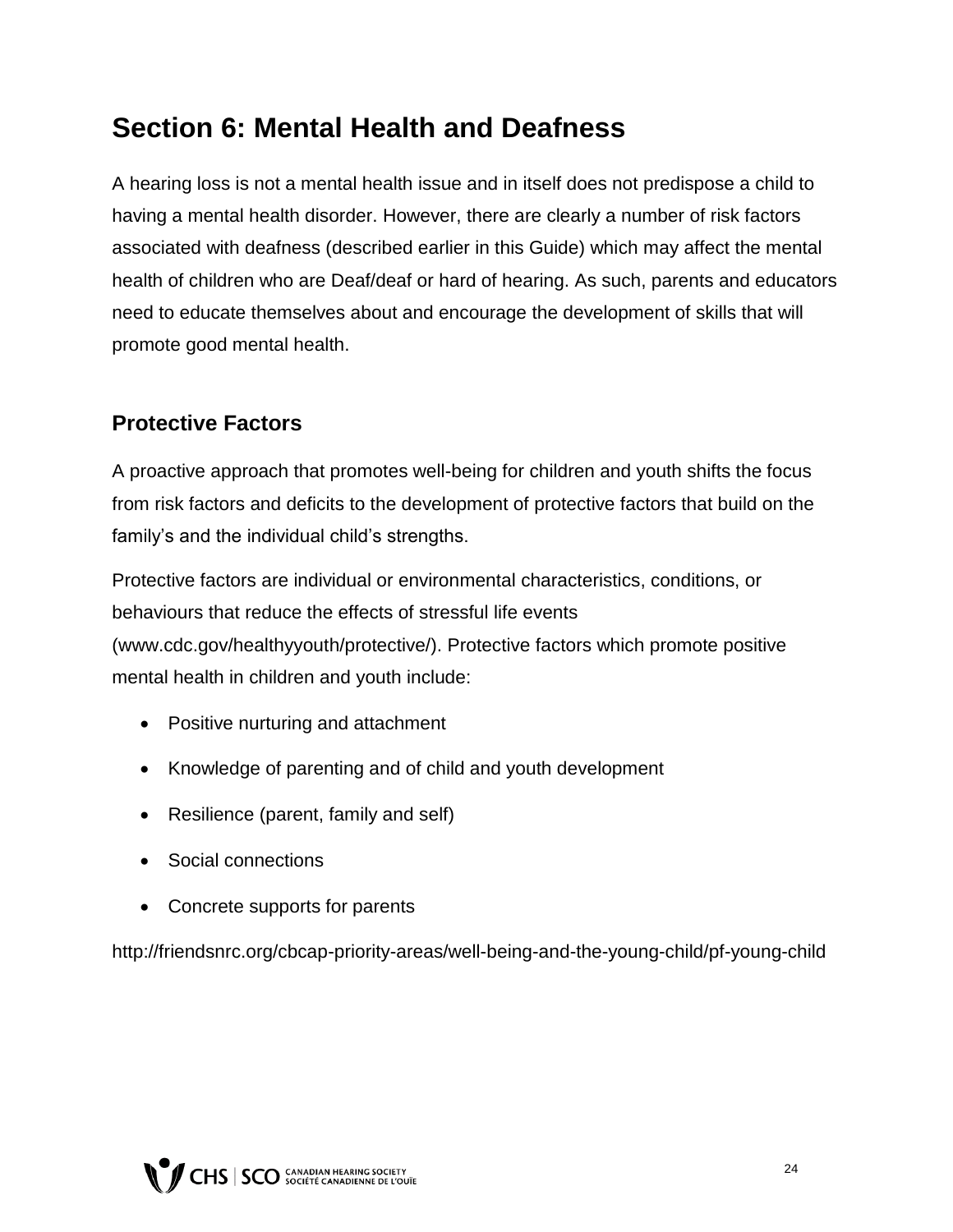#### **How will protective factors help?**

Protective factors encourage:

- Clear self-concept
- High self-esteem and confidence
- Self-efficacy
- Self-advocacy
- An ability to deal with change
- Skills and values that lead to efficient use of personal ability
- A good range of social problem solving skills
- Aspirations for the future
- The feeling of having options
- The feeling of being in control of one's life

### **Parental reactions to the identification of hearing loss**

Parents hold dreams about their baby based on assumptions including the ability to communicate fully, effectively, and intuitively without barriers, just as their parents communicated with them.

Parents' emotional response and how they cope when they find out that their child is Deaf/deaf or hard of hearing will affect both family adjustment and child outcomes. Parents who can cope and adjust to the psychological stress precipitated by the identification can have a positive influence on their child's development.

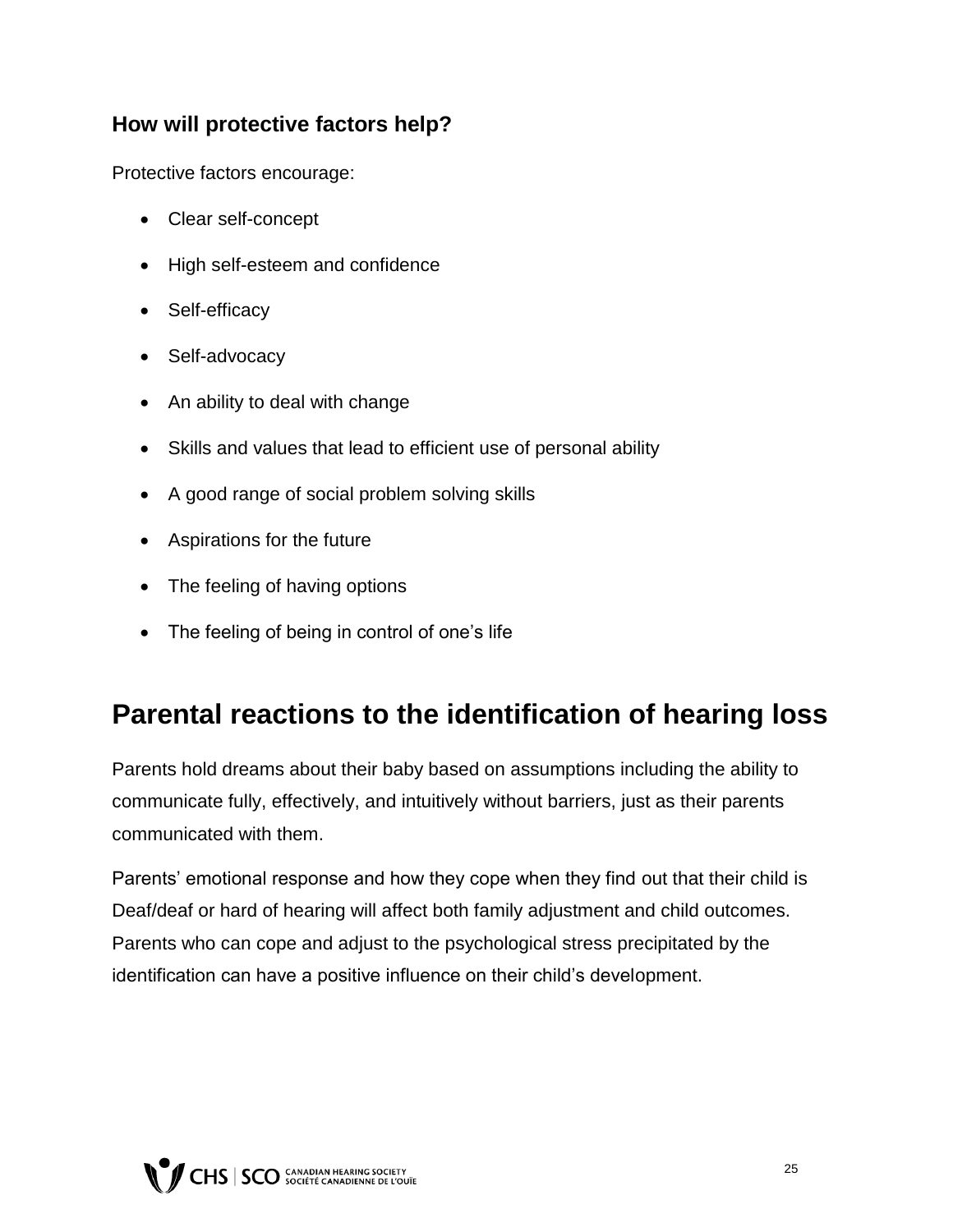#### **Risk factors**

High parental stress is associated with:

- Child socio-emotional problems
- Child behaviour problems
- Child variables including:
	- $\circ$  children with disabilities in addition to being Deaf/deaf and hard of hearing
	- o late language acquisition relative to their chronological age (communicative/language competence)
	- o Inhibited parental involvement

#### **Protective factors**

Low parental stress is associated with:

- Parental access to personal and social support/resources support
- Sense of meaning in one's life
- Parental involvement

Parents want information about accessing services, capacity-building informational resources, supports for parenting skills, and social supports. Top-ranked sources of support as indicated by parents include the following:

- individual professionals with expertise in the area
- other parents of children who are Deaf/deaf or hard of hearing
- family support organizations
- grandparents/extended-family members
- opportunities to connect with mentors and role models

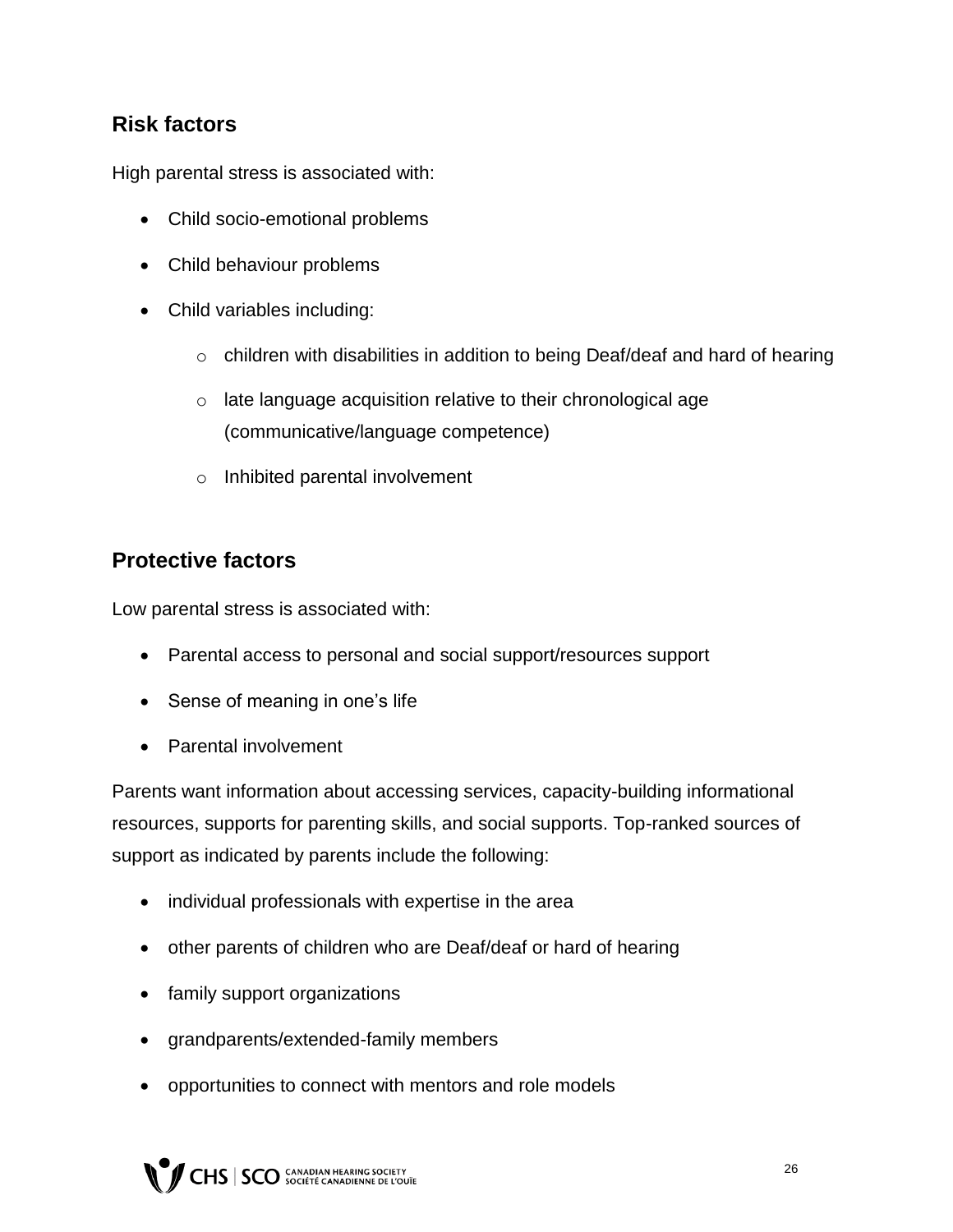• service providers dedicated to children who are Deaf/deaf or hard of hearing, such as VOICE (www.voicefordeafkids.com) and CHS (www.chs.ca)

Parents have also shared that the following factors empower families to be resilient thereby promoting better outcomes for their children:

- family time and routines
- social support
- affirming communication attempts
- developing problem-solving skills
- having a religion and/or faith
- providing daily love and encouragement
- gathering many informational resources
- having high expectations
- actively searching for meaning and acceptance of the child's Deaf/deaf or hard of hearing status.

### **Section 7: The Developing Child**



#### **Developmental Milestones**

Child development generally refers to the time period between birth and the end of adolescence. This time period is markedly different from any other stage of human development for it encompasses tremendous biological, psychological, social and

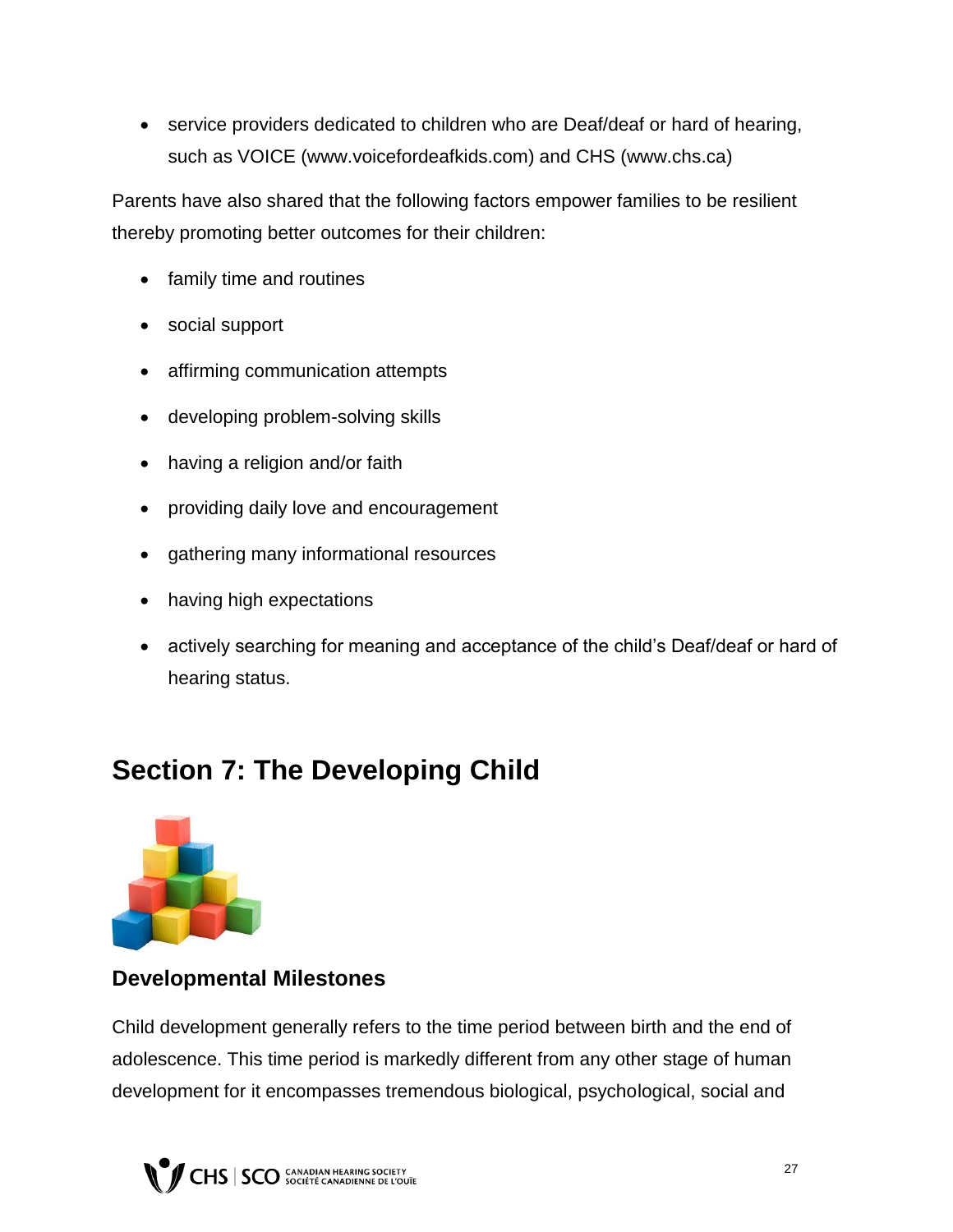emotional changes. These developmental changes represent a progression from dependency towards increasing independence, and are marked by the achievement of developmental milestones.

Developmental milestones are functional skills or age-specific tasks that most children can do within a certain age range. Each milestone that a child reaches is like a building block or stepping-stone fostering the next phase of change. Child development typically progresses through four major skill areas, which are:

- **Language**: Expressing needs, wants and thoughts, using body language and gestures, understanding what others say/sign and expressing complex and abstract thought.
- **Movement and muscle coordination**: Using the body's large muscles (sitting, standing, walking, running, keeping balance, and changing positions) as well as small muscles (eating, drawing, playing, dressing, colouring) and developing hand-eye coordination.
- **Play and social**: Having relationships with others, cooperating, and responding to the feelings of others.
- **Thinking and reasoning**: Learning, understanding, problem-solving and remembering.



### **Language Development**

Language is a very *important key to success in the development of mental health of children who are Deaf/deaf or hard of hearing.*

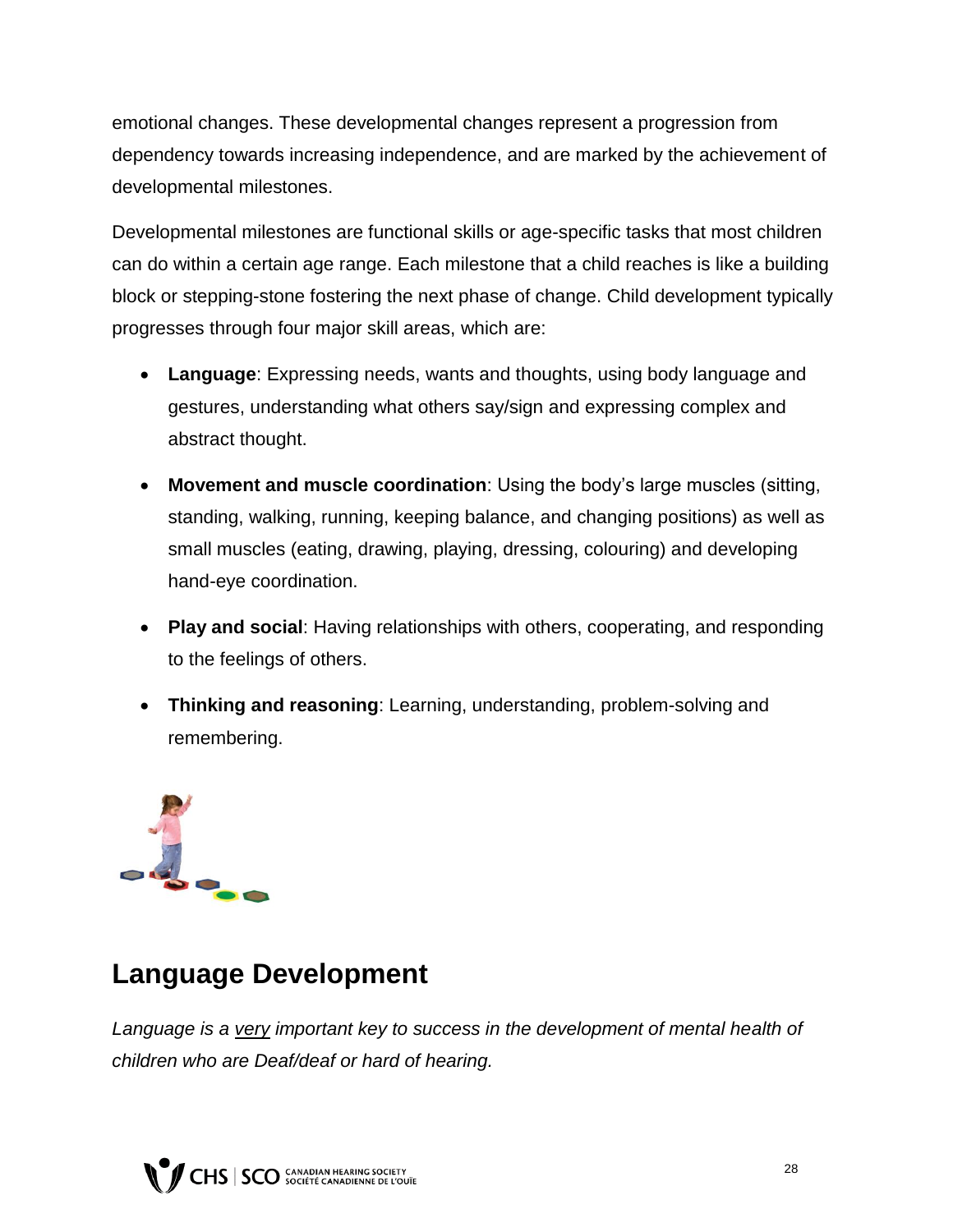#### **Early Language Development (0-3)**

The first three years of life are a period of incredible growth in all areas of a baby's development. Babies' primary attachment is to their parents and these relationships are the foundation upon which babies build their knowledge of the world. All babies and toddlers need positive early learning experiences to foster their intellectual, language, social and emotional development and lay the foundation for later success.

#### **Early Screening**

Every year in Ontario, approximately four in 1,000 babies are born Deaf/deaf or hard of hearing. In addition, some infants or children will lose their hearing in the early years due to infections, high fevers, trauma, and genetic disorders. Many of these children may need to learn speech and language differently, so it is important to detect a hearing loss as early as possible.

Early identification also provides parents with support and information which allows them to educate themselves regarding their child's needs. It is helpful for parents to meet with professionals, and other families with children who are Deaf/deaf or hard of hearing, who have travelled the same journey.

One of the most crucial decisions parents will make at this time is how their children will develop language. Identifying a hearing loss early ensures that children can get the help they need and the chance to develop language skills comparable to typically hearing children.

Babies born in Ontario are screened for hearing loss at birth and audiological and language intervention services are available to families though government funded programs. The following link provides more information about screening, child development, language stages and intervention services:

http://www.children.gov.on.ca/htdocs/English/topics/earlychildhood/hearing/index.aspx

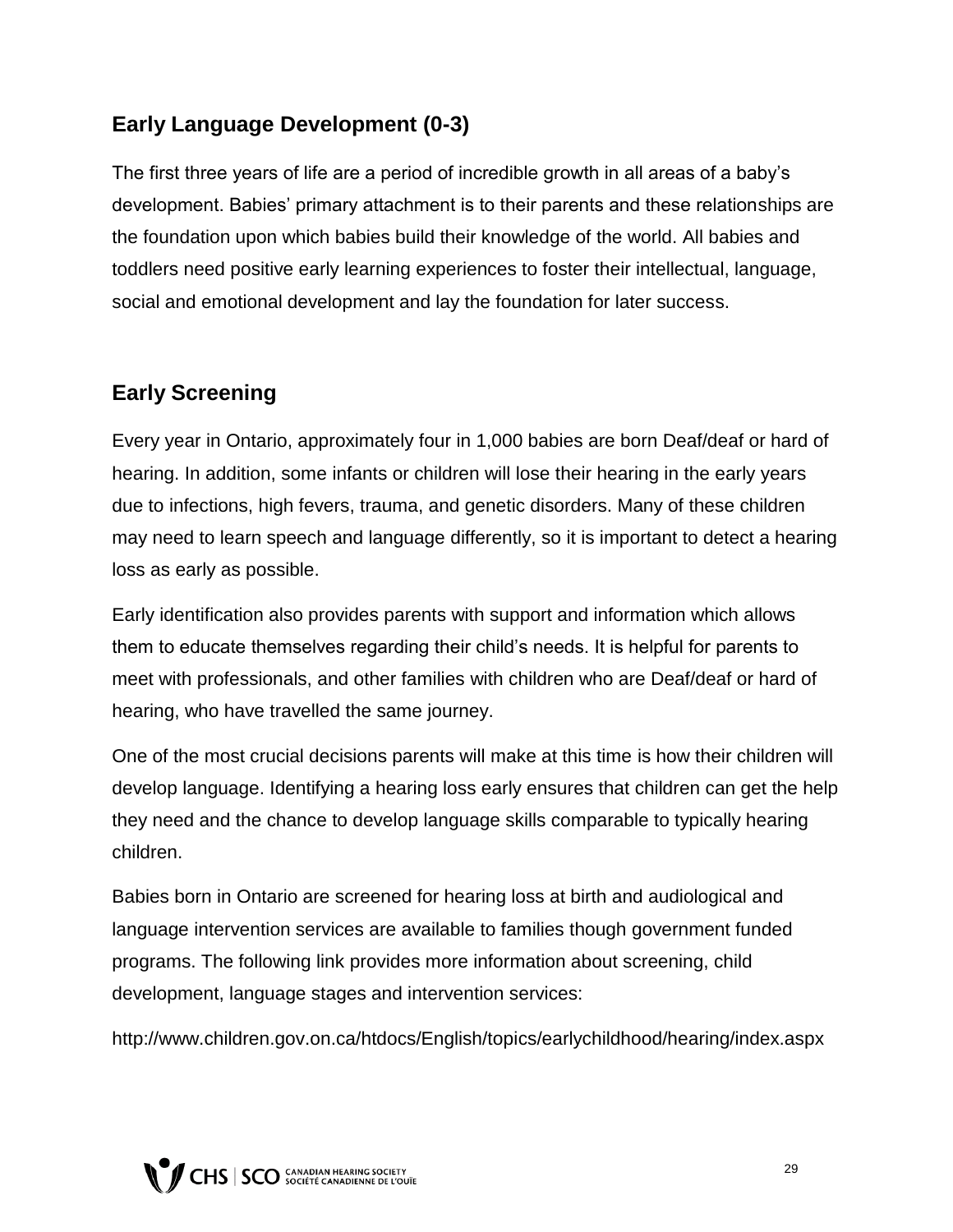#### **Family Reactions**

Some parents are prepared for the possibility that their baby will have a hearing loss. This may be because members of their family are Deaf/deaf or hard or hearing and/or the baby's parents are Deaf/deaf or hard of hearing themselves. These parents usually already have some knowledge, supports, and parenting experience. However, approximately 90% of children with a hearing loss are born to hearing parents and, for many, it may be a new experience.

Some commonly expressed concerns are:

- How will we communicate?
- How do we parent her?
- How will his brother and sister play with him?
- How will he learn?
- What about her grandparents?
- Will she love us?
- Will he be normal?
- How will we know what to do?

A baby who has been identified with a hearing loss is a baby like any other. Babies need love, care, and nurturing in order to develop secure attachments. A secure attachment between a baby and their parent leads to the healthy development of emotions, as well as a better understanding of relationships later in life.

However, there are some important differences in parenting a baby who is Deaf/deaf or hard of hearing. It is not that parents need to do more or less for their child, but will need to do things differently. The following are some recommendations to consider in this early stage of getting to know your baby:

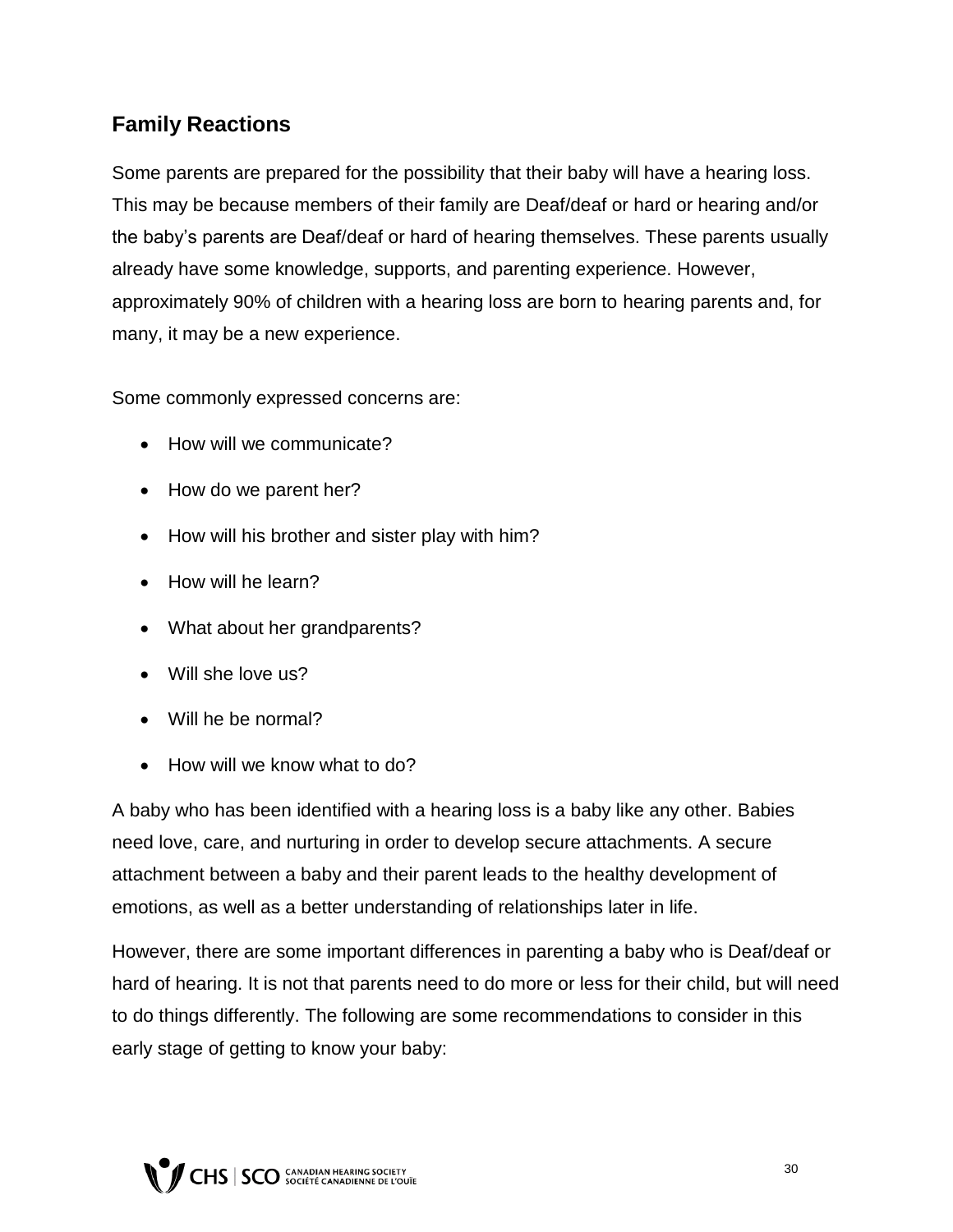- *make effective language decisions communicate with your child*
- play with your child **by the safety ensure safety**
- 
- 
- 
- 
- 
- *build a support team practice positive parenting*
- *have lots of patience take time with your spouse*
	- *maximize strengths minimize weaknesses*

Communicating with their child is one of the most important things parents can do. This, however, can be one of the most difficult challenges facing children who are Deaf/deaf or hard of hearing. Whatever mode of communication parents decide for their baby, spoken or sign language, or what kind of amplification (hearing aids, cochlear implants) is decided, it is very important that the baby learns language from an early age.

When a baby is born (and even while still in utero), a very specific area of the brain is ready to learn and use language. This highly specialized part of the brain does not particularly care which language is used - it just wants language.

Early language milestones are found in the following link:

http://www.children.gov.on.ca/htdocs/English/topics/earlychildhood/hearing/bro chure\_services.aspx

#### **Cognitive Development**

Cognition (or intelligence) is multi-faceted involving a combination of different language and non-language aspects: perception, memory, mental imagery, concept formation, problem solving, language learning, academic achievement, and navigating everyday life.

Intelligence depends on the interaction between a child's innate capacity (i.e. what they are born with) and their environmental experiences. The human brain is remarkably flexible in that it works to capacity. It also tends to follow the maxim "use it or lose it" in terms of both structure and function.

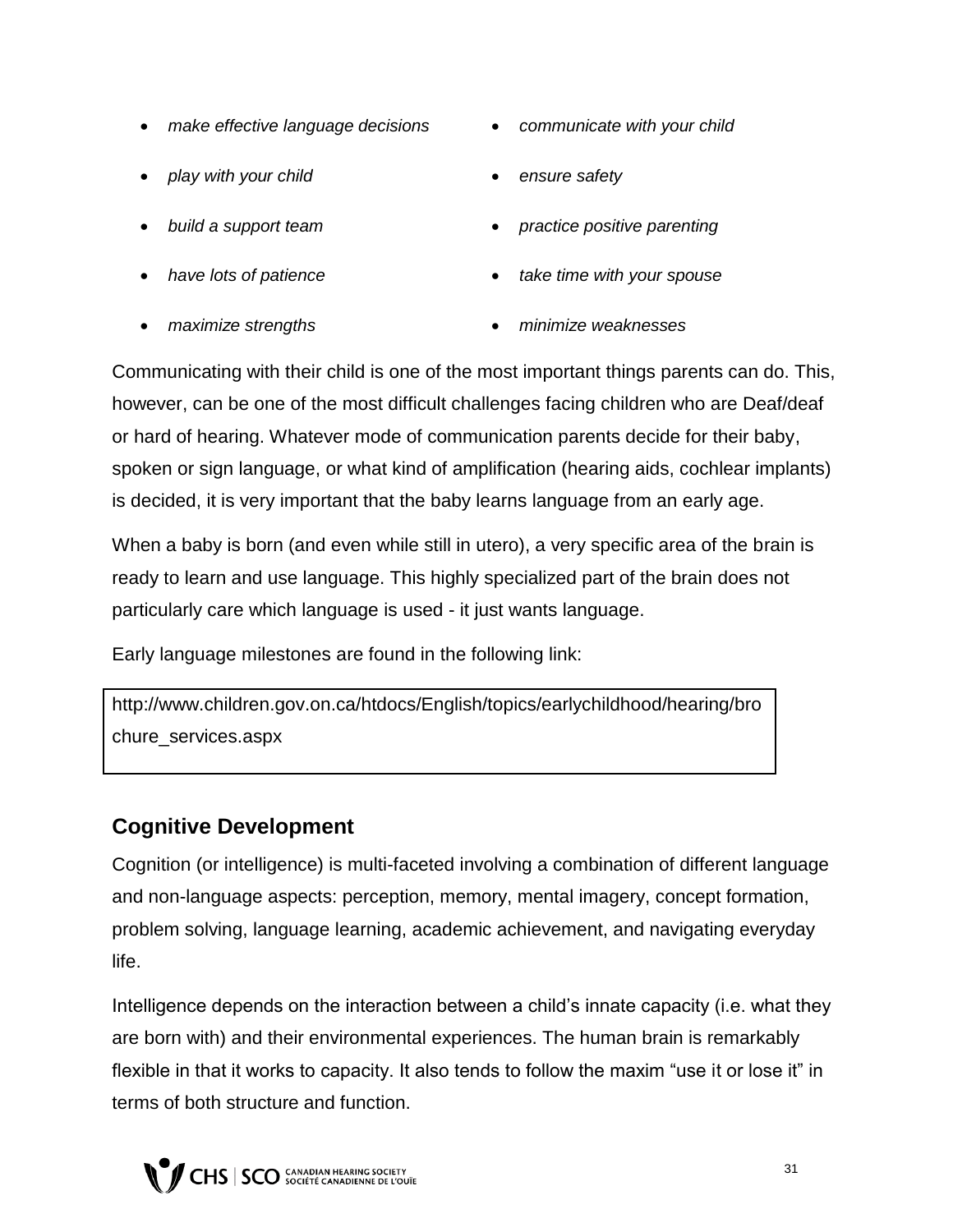Children who are Deaf/deaf and hard of hearing have the capacity to reach the same cognitive and developmental milestones as typically developing hearing children. As with hearing children, some Deaf/deaf and hard of hearing children may be intellectually gifted and some may be developmentally delayed. There is also the possibility that a Deaf/deaf or hard of hearing child may experience cognitive delays. Delays can be the result of something genetic that impacts the child's cognitive abilities (which may occur with certain etiologies, (i.e. causes of being deaf) or can be due to environmental conditions.

It can be difficult to determine the intellectual level of Deaf/deaf and hard of hearing children in part because most intelligence tests used to measure cognitive abilities are not designed for children who are Deaf/deaf or hard of hearing. Professionals administering these tests with this population of children should have extensive experience with Deaf/deaf and hard of hearing students who use spoken language and/or signed language and are able to accommodate their needs.

#### **Social and Emotional Development**

Theorist Erik Erikson describes a framework for understanding psychosocial development in a child. Each critical phase in the sequence of a child's development is characterized by a specific task with the child hopefully achieving the goal on the left:

| <b>Task</b>                     | <b>Age Range</b>             | <b>Parents' Role</b>                                 |
|---------------------------------|------------------------------|------------------------------------------------------|
| Basic trust vs.<br>mistrust     | Infancy $0 - 1$ yr.          | Providing most basic<br>needs                        |
| Autonomy vs. shame<br>and doubt | Early childhood $1 - 3$ yrs. | Respecting and<br>developing child's<br>independence |
| Initiative vs. guilt            | Play age $3 - 6$ yrs.        | Gentle, clear coaching of                            |

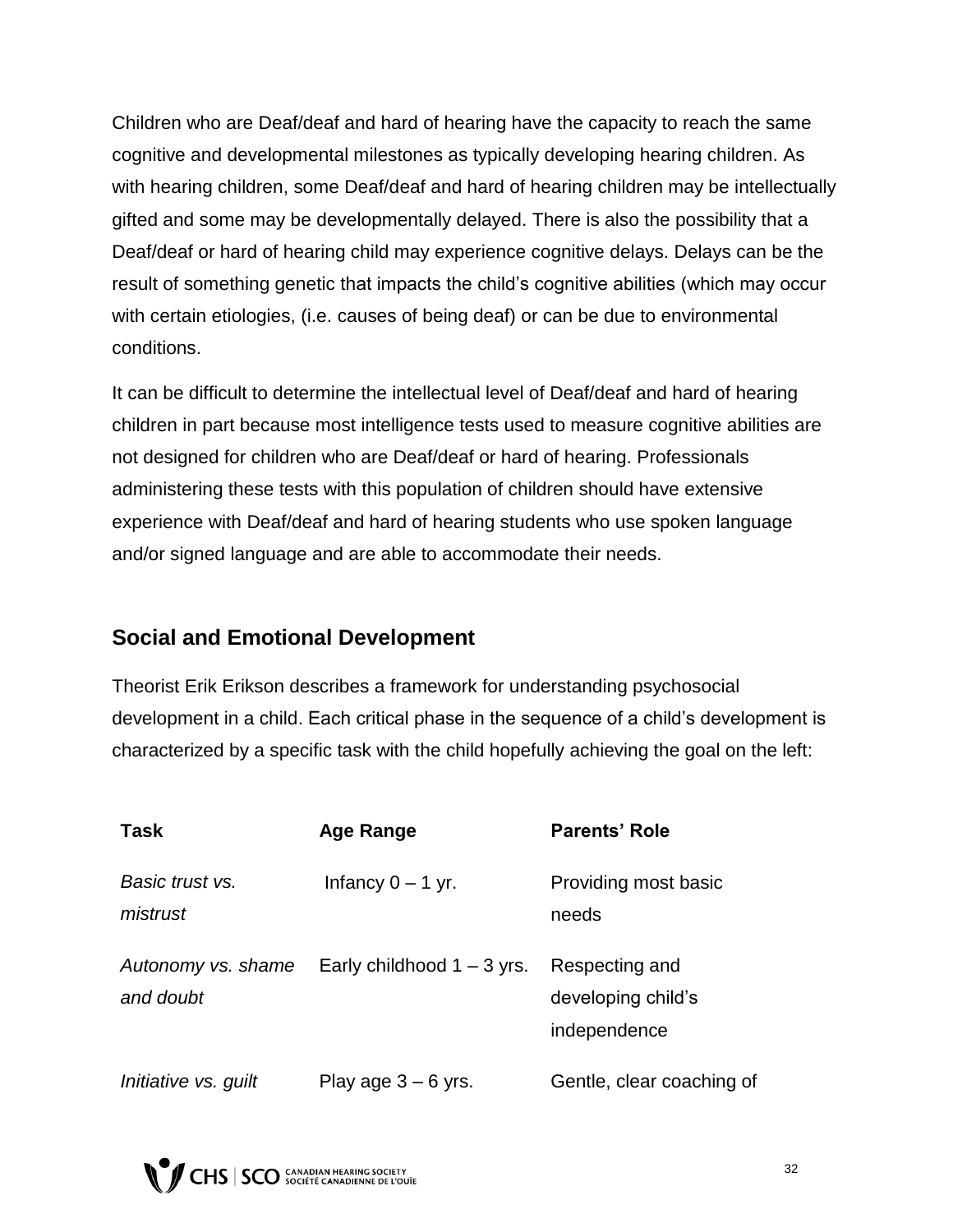#### boundaries

| Industry vs. inferiority | School age $6 - 12$ yrs. | Teaching child to enjoy                           |
|--------------------------|--------------------------|---------------------------------------------------|
|                          |                          | learning, productivity and                        |
|                          |                          | striving for success                              |
| Identity vs. confusion   | Adolescence 12 – 19 yrs. | Support and encourage<br>adolescent's exploration |
|                          |                          | and practice of being an                          |
|                          |                          | adult                                             |

Healthy social and emotional development will provide the child with a solid sense of self and strong inner security. Therefore, it is important for parents and educators to attend to this process of development to support a successful outcome. Reflection on Erikson's developmental tasks and the parents' role in the child's achievements emphasizes again the importance of meaningful and clear communication between parent and child.

### **Section 8: Tools and Strategies for Parents/Teachers**

One of the best ways to prepare all children and teens to deal with everyday challenges is to give them the emotional life tools they need to have successful connections with friends and adults in their social circles. Although childhood is thought to be a time of growth and development without the responsibilities of adulthood, it is a period that can carry concerns and anxiety related to social interactions, academics, and athletic accomplishments. Additional challenges, such as a hearing loss, other sensory or learning issues, may further impact the ease and confidence with which a child or teen navigates through life stages.

A strong command of language forms the crucial foundation onto which children and teens build their knowledge of the world and interactions. Social language and skills are naturally learned by typically hearing children through overhearing, observations, and often with no direct teaching. These skills are naturally developed by children as they

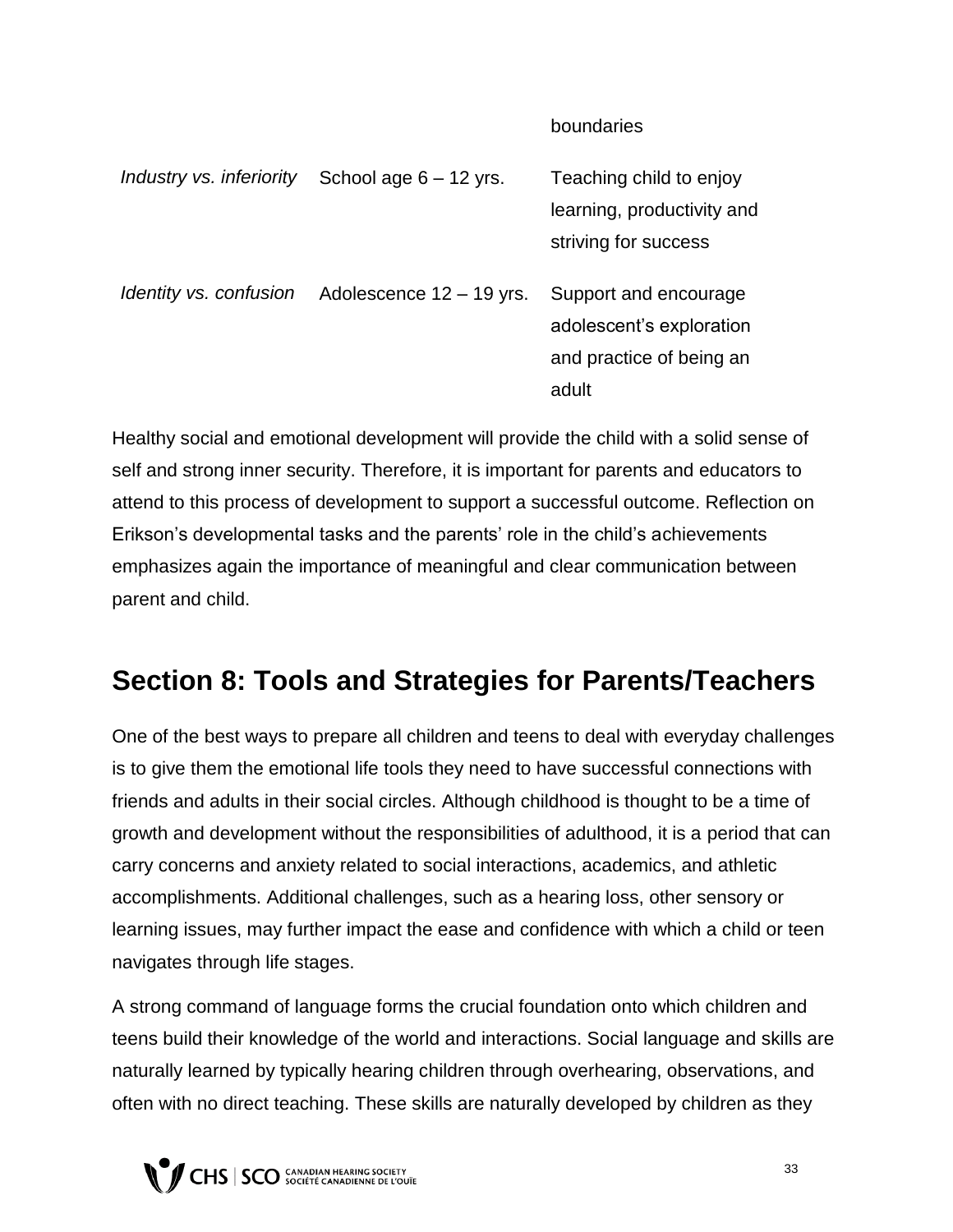observe others and by having other people react to their behaviour. How we learn social skills is based on very subtle cues, such as facial expressions, body postures and quiet auditory cues. Because of their smaller "listening bubbles," children who are Deaf/deaf or hard of hearing do not pick up social language cues and the subtle aspects of interactions going on around them as fully as their peers with typical hearing.

Parents and teachers may wonder whether a child who is Deaf/deaf or hard of hearing is exhibiting typical developmental behaviour in the domains of social skill development, self-esteem, and self-advocacy. Parents and teachers may incorrectly assume that certain observed behaviours are reflections of the consequences of the child being Deaf/deaf or hard of hearing and that children with typical hearing do not demonstrate these behaviours. At times, while the child is in the language acquisition stage, a parent may observe their child's frustration related to communication attempts. For this reason, it is important for parents and educators to have a solid understanding of typical child development in the area of social skills in order to support the social and emotional development of children who are Deaf/deaf or hard of hearing.

This Guide focuses on supporting the well-being and emotional health of young people with hearing loss. This proactive and preventive approach provides strategies to build their self-esteem, boost confidence, strengthen coping skills, reduce anxiety and build resilience in children and teens that are Deaf/deaf or hard of hearing.

#### **What can teachers do?**

The daily actions of effective teachers and their positive relationships with their students actively promote the appropriate growth and mental health of students.

Teachers' roles and relationships reach through and beyond the substance of the curriculum to impact students' feelings of self-worth, dignity, identity, and belonging. Through interactions with both students and their parents, teachers are in a unique position to strengthen these important elements of mental health.

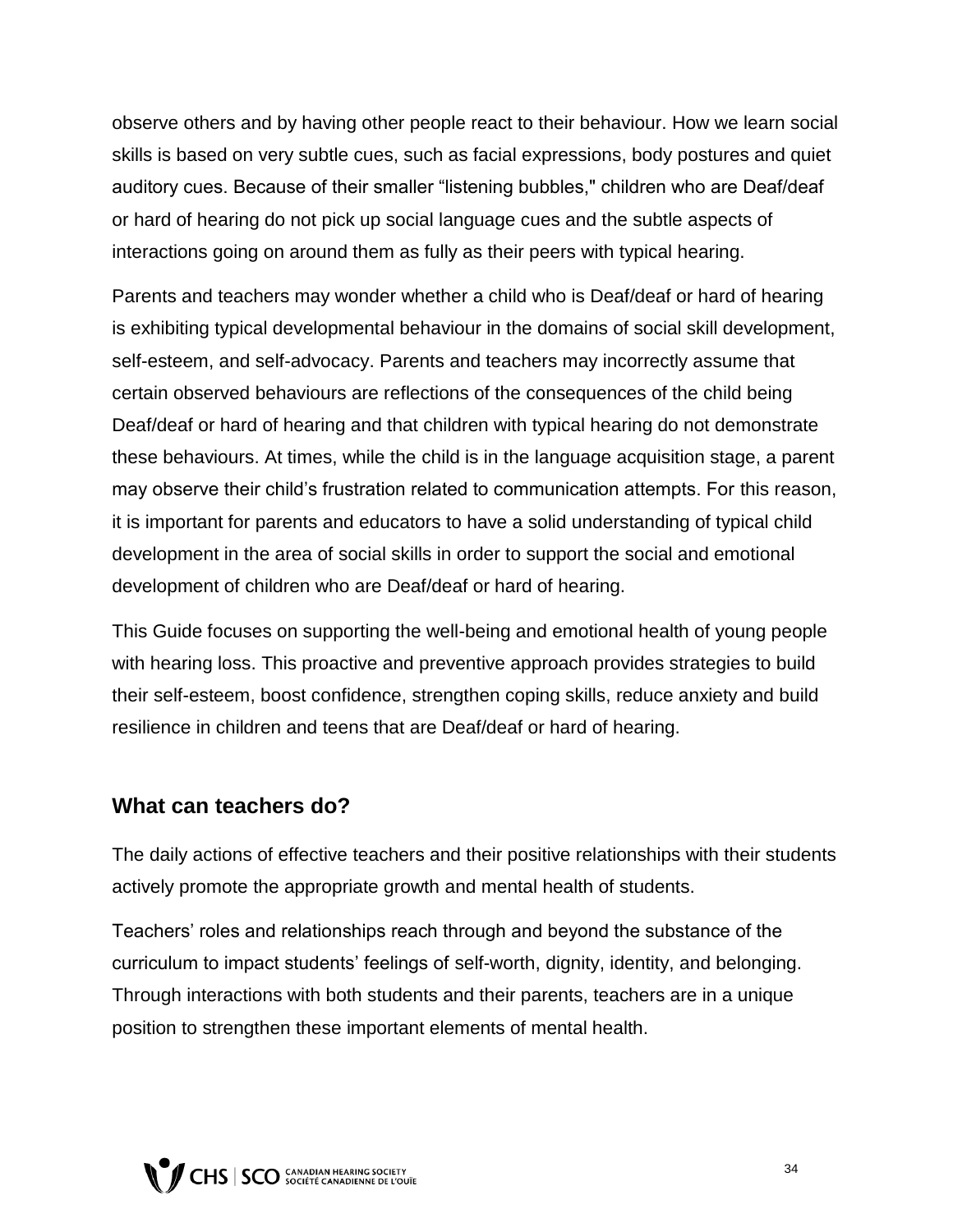Teachers are also in an excellent position to observe mood changes or behaviours that seem excessive or unusual, perhaps lasting longer than average, which could indicate a mental health problem requiring consultation and intervention.

*"Sometimes you just can tell that something is not right."*

#### **How can parents help?**

Parents know their children best, therefore trust yourself when advocating for your child

- Actively engage with your child without overwhelming
- Collaborate with your child's school
- Have a Deaf/deaf or hard of hearing professional on the Individualized Education Program planning team

### **Preschoolers (Age 3-5)**

#### **Developmental patterns for all children**

In these early learning years, children's primary attachment is with adults (parents, caregivers or teachers) who use child-directed language. Adults use simple sentence constructions with a great deal of redundancy and make efforts to elaborate on the child's language attempts and to repair communication breakdowns.

At the same time, preschoolers are more ready to socialize, and interaction with their peers increases. These youngsters are developing the ability to communicate their needs and thoughts and begin to control their environment through the use of their developing language. As they play with peers, they are beginning to learn how to deal with conflict and how to solve problems. They are becoming sensitive to other children's feelings and are developing a basic understanding of their own emotions and how to regulate themselves. A great deal of social development occurs through fantasy play and imagination.

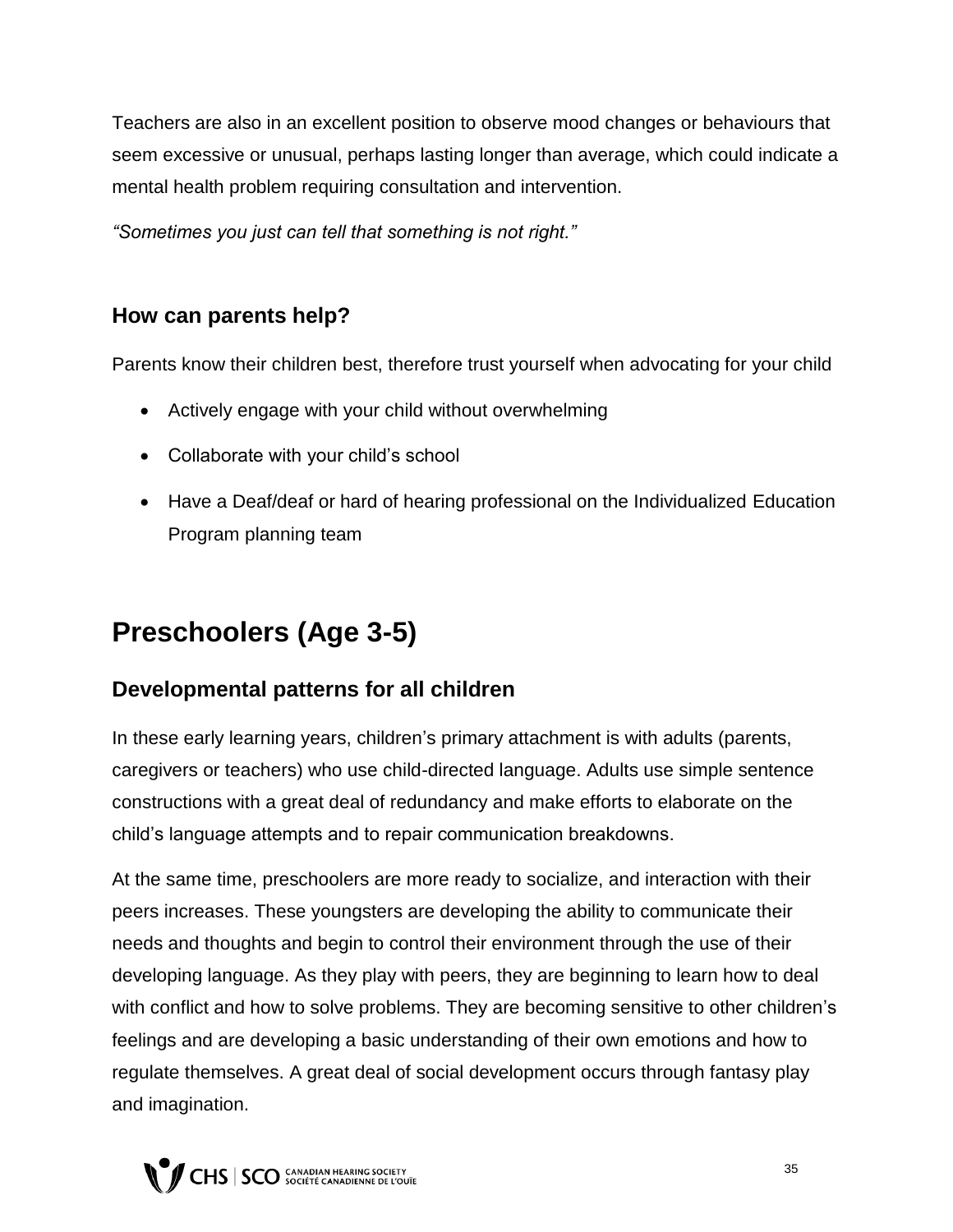#### **Possible effects of hearing loss on informal interactions**

*Language development and vocabulary may be delayed due to age of identification, level of hearing loss, beginning of language intervention program and other factors affecting learning*

#### **How parents and teachers can help**

#### **Communicate more with the child**

- Increase exposure to language through field trips, books and hands-on-activities (e.g. sports, art, gardening, cooking)
- Provide direct instruction of new vocabulary
- Create an experience books to prepare child for social events or field trips and then review often.
- Attend to the new vocabulary words and identify environmental sounds that may be new or different
- Children love books that tell stories about their own adventures: (http://www.avcclisten.com/finding\_the\_v alue\_of\_experience\_books.htm)
- Give the child the specific language to express their needs, wants and emotions and model that interaction, (e.g.) Adult: "Did you also want to play with the blocks? Let's ask him. Say, 'I want to play too.'"

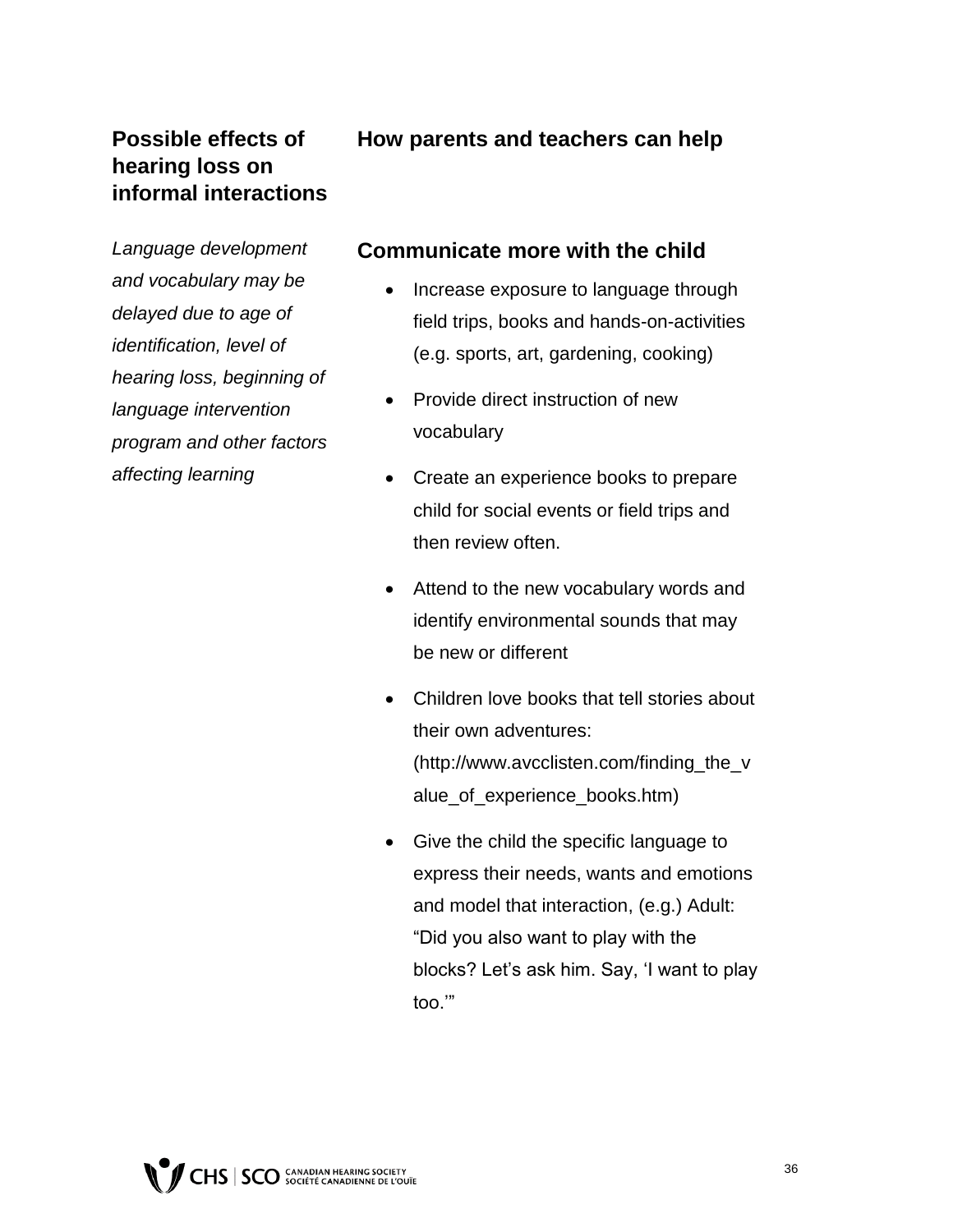*Language that supports socialization and play may be learned more slowly by children with hearing loss as these language structures are often learned informally and incidentally through overhearing* 

#### **Directly teach, model and reinforce social and play language as well as appropriate interactive behaviour!**

#### **Encouraging friendships**

- Promote appropriate interactive behaviour such as greetings; making eye contact, saying hello and goodbye; smiling, being polite
- Praise positive social and play interactions "It was very nice of you to give Sally your truck. I think that made her happy" or "Good sharing!"

#### **Create opportunities for children to practice language through play**

- Create learning centres with emphasis on imaginary play
- Role play stories and social situations with props
- Use experience books to prepare child for social events and then review often and focus on new vocabulary

#### **Encourage children to talk and interact with peers**

• Help children learn every child's name and for students communicating in sign language, share the student's "sign name" with classmates. Encourage all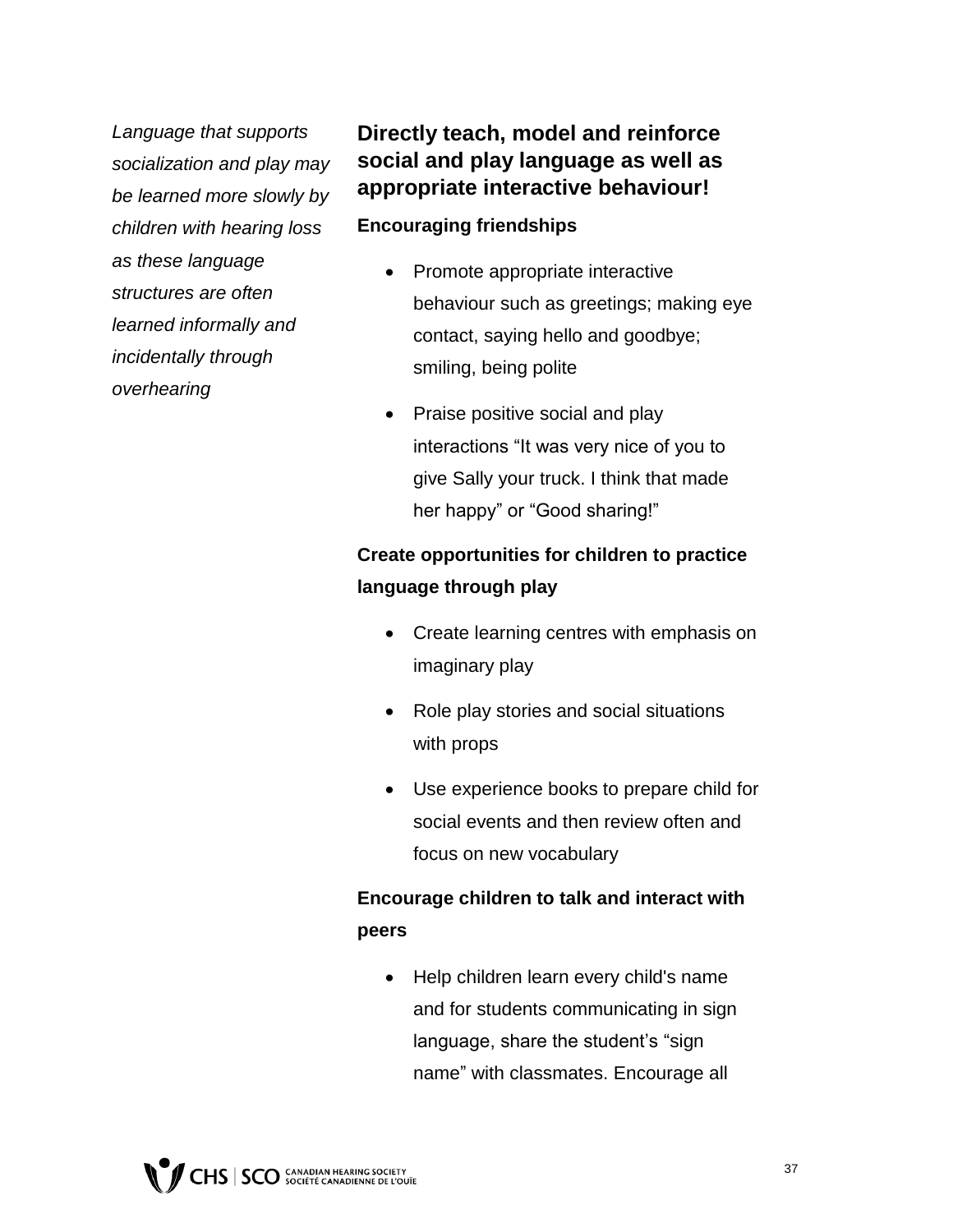classmates accept a sign name from the signing student

- (http://www.atozkidsstuff.com/welcome.ht ml)
- Incorporate songs that encourage social interaction (e.g., Who Stole the Cookie from the Cookie Jar; http://supersimplelearning.com/songs/orig inal-series/two/who-took-the-cookie)

### **Develop Social Problem-Solving Skills and Language for Conflict Resolution**

- Redirect children to converse with one another - give the child the language to use, (e.g. Tell your friend, "I don't like that" or "How do you play this game?" or "Help me push the wagon.")
- Help child develop sharing and cooperation strategies.
- Create a cooperative art project one big project that all create together
- Limit art supplies so the children have to ask each other for supplies and allow extra time for collaboration
- Have a share day
- Make experience books of shared experiences

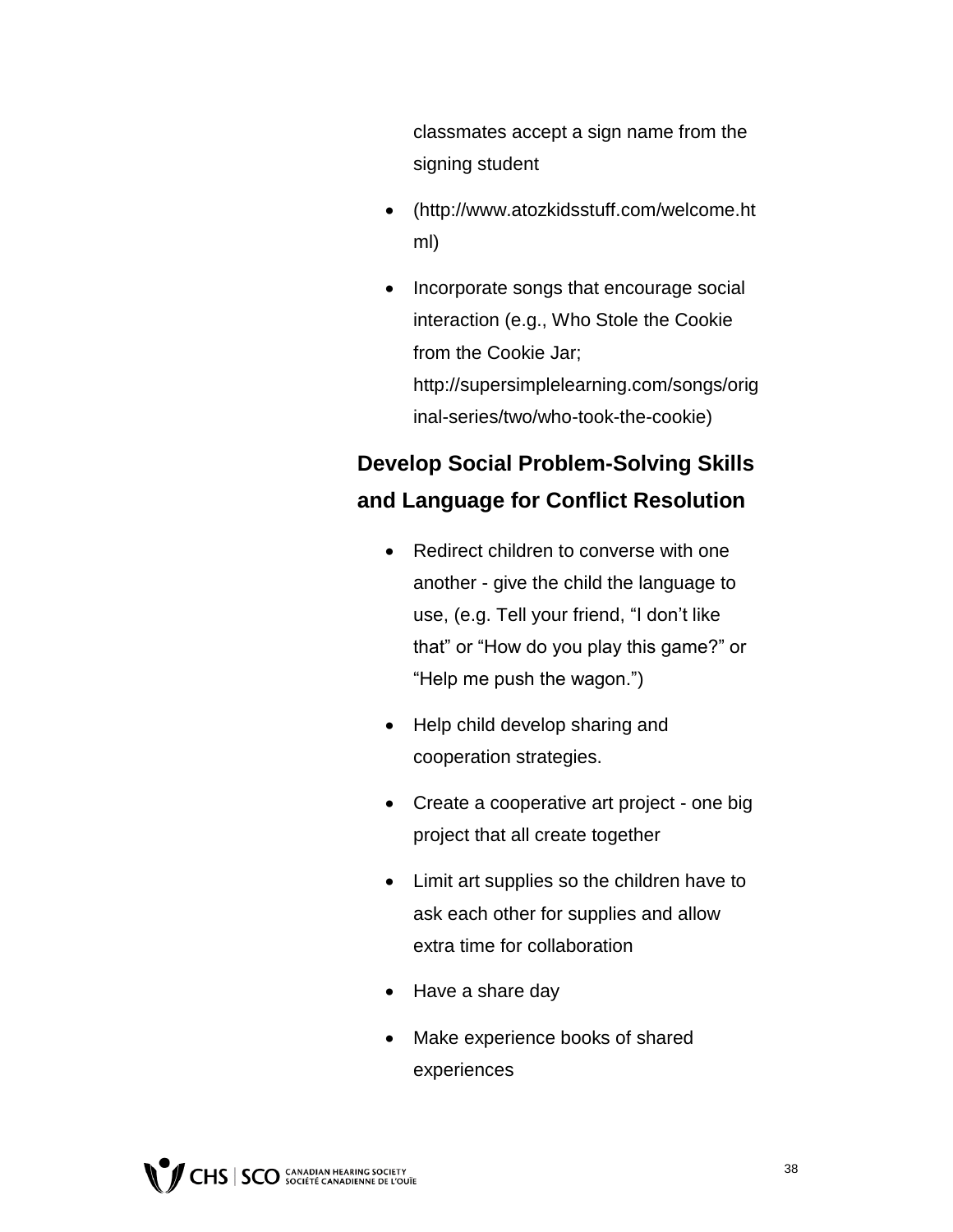#### **Develop skills to enter play**

- Model language needed to enter, maintain and end play, (e.g. "My turn", "Can I have a turn?", "I want to play, too", "I'm finished now, here is the car", "Your turn now!")
- Interpret the non-verbal behaviour of others to children, (e.g. "Look at Josie. She is eager for a turn.")
- Redirect children to talk to one another, (e.g. Tell your friend, "I don't know." Ask your friend, "How do you play this game?" or "Do you want to help me make a tower with these blocks?"
- Role play stories and social situations with props

*May be delayed in recognizing and developing the language to express emotions* 

### **Develop language to describe emotions and explain feelings**

- Label the emotions that the child experiences (e.g. happy, sad, angry, scared)
- Teach what emotions look like on the face; what facial expression and posture tells us about what others are feeling
- Recognize opportunities to discuss feelings and emotions as they happen

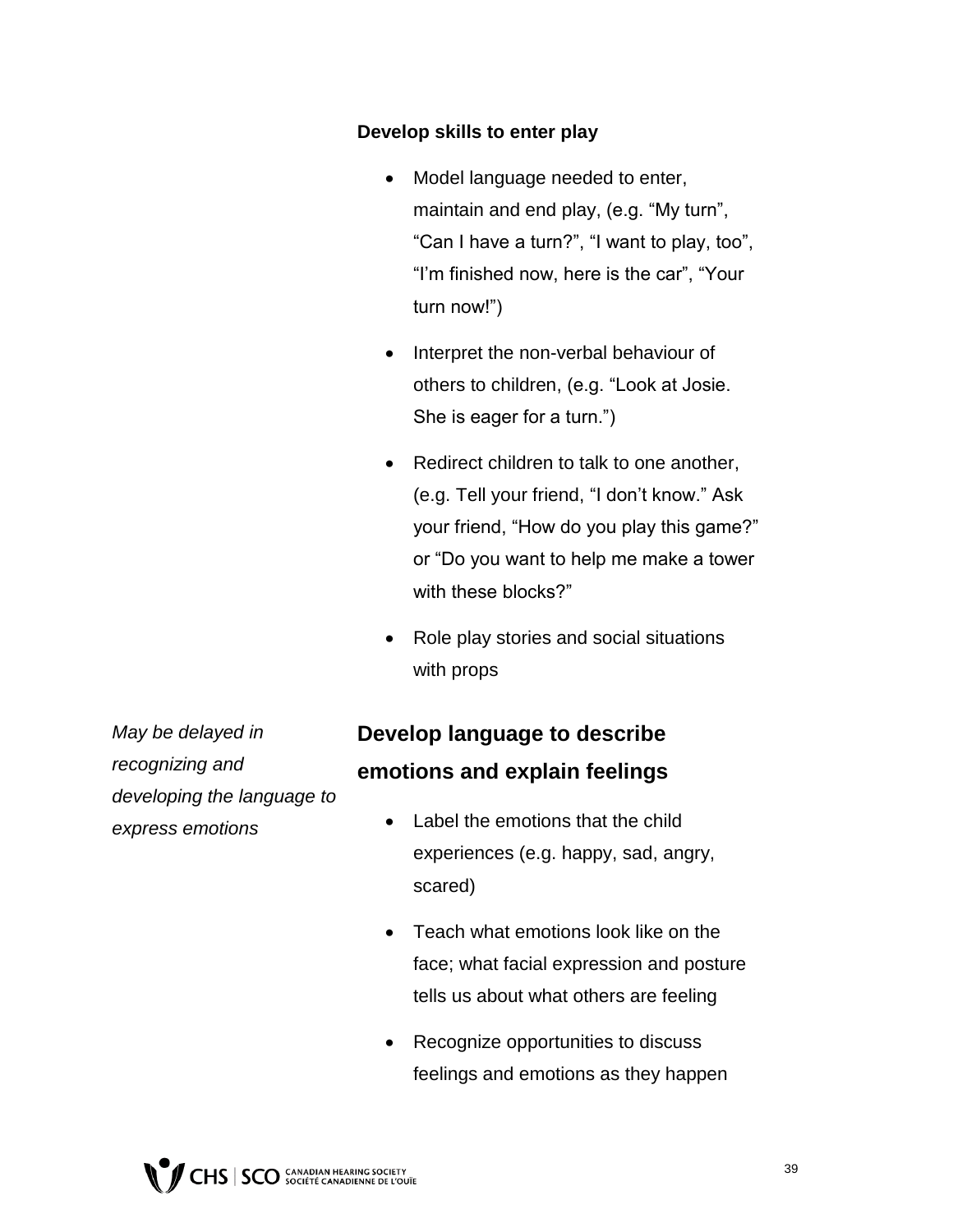(e.g. In stories: "Why do you think he's crying?" or "What did she do to make him happy?" In daily interactions: "Oh, look: Andrew's eyes are big and wide - what do you think that means?")

- Teach acceptable ways to deal with frustration, anger or hurt (e.g. Tell him, "I don't like that" or "I'm not finished my turn yet."
- Help children understand consequences of behaviour (e.g. "When you grab things from your friends, they might not want to play with you later.")
- *May struggle with selfidentity and self-concept because of feeling different (i.e. use of hearing aids or cochlear implants, or a signed language)*
- Read stories about others who wear hearing aids, (e.g., Marvel Comics Blue Ear Superhero) or others who use sign language to communicate
- http://www.cbsnews.com/news/marvelteam-creates-deaf-superhero-called-blueear-in-honor-of-boy/
- http://www.deafculturecentre.ca/Public/in dex.aspx
- Help them understand how hearing technology helps them hear their friends and take part in class activities and games and how using interpreters can be there to initiate connections with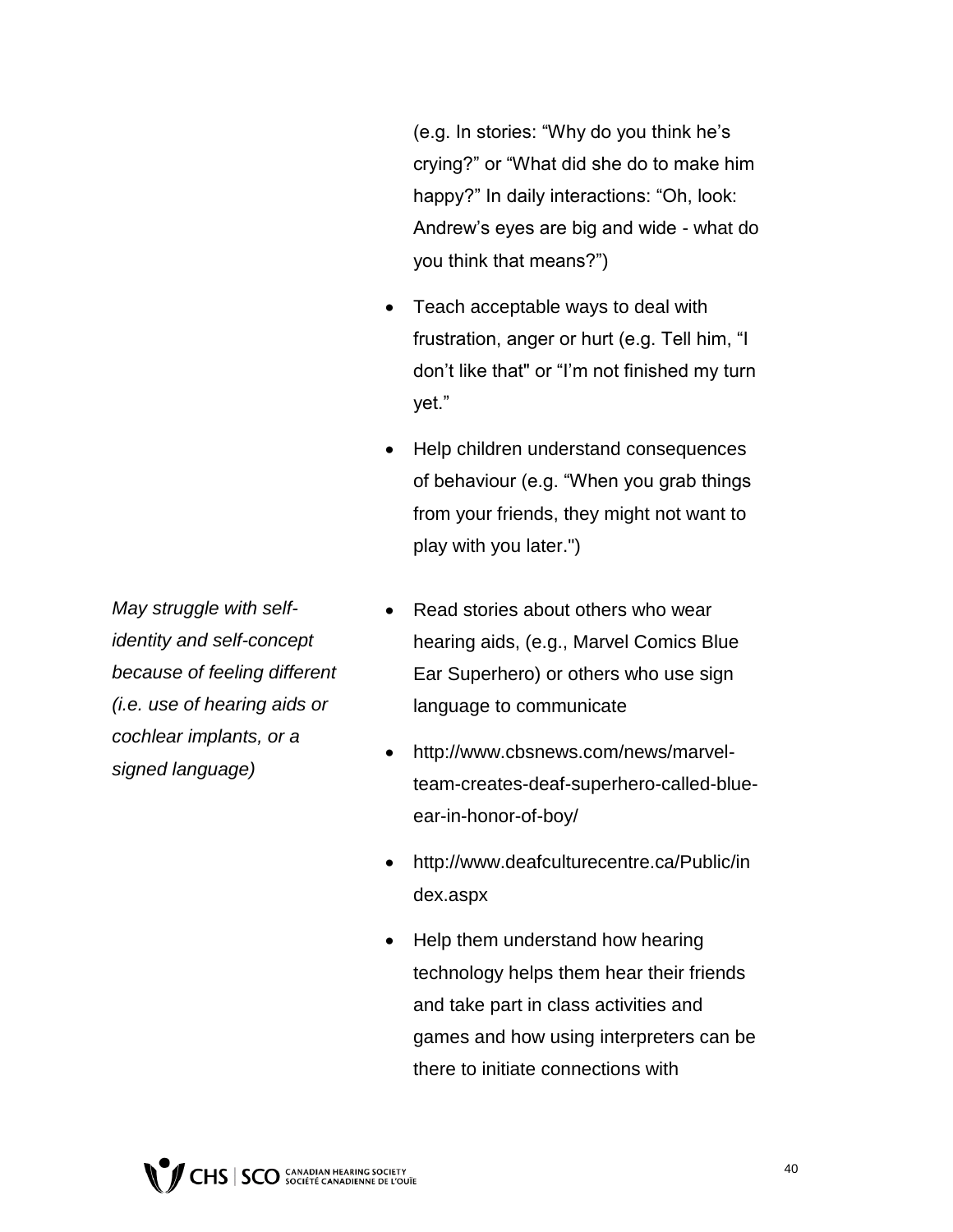classmates

- Encourage child to be involved in choosing the colour of their hearing aid/cochlear implants and/or molds
- Introduce them to other students who wear hearing technology so they don't feel like they are the only ones (Participate in VOICE family activities and camp www.voicefordeafkids.com)

#### **References:**

- 1. Anderson, K & Arnoldi, K. Building Skills for Success
- 2. Jamieson, Janet. Hearing, Learning & Belonging: The Social Challenges and Successes – of Hard of Hearing Students. Presentation at VOICE conference
- 3. John Tracy Clinic Ways to Facilitate Social Skills
- 4. Easterbrooks & Estes. A Guide for Educators and Families
- 5. http://www.scholastic.com/parents/resources/article/social-development-3-5 year-olds

#### **Resources:**

1. **Feeling Games for Early Childhood.** 

http://www.kidlutions.com/feelings\_games.html. **Kidlution**, www.kidlutions.com, founded by Wendy Young, aims to help kids and adults who care about them deal with behavioural and emotional issues. Products build social-emotional skills that are predictors of happiness in life. Games and resources designed for kids, parents, teachers and mental health professionals.

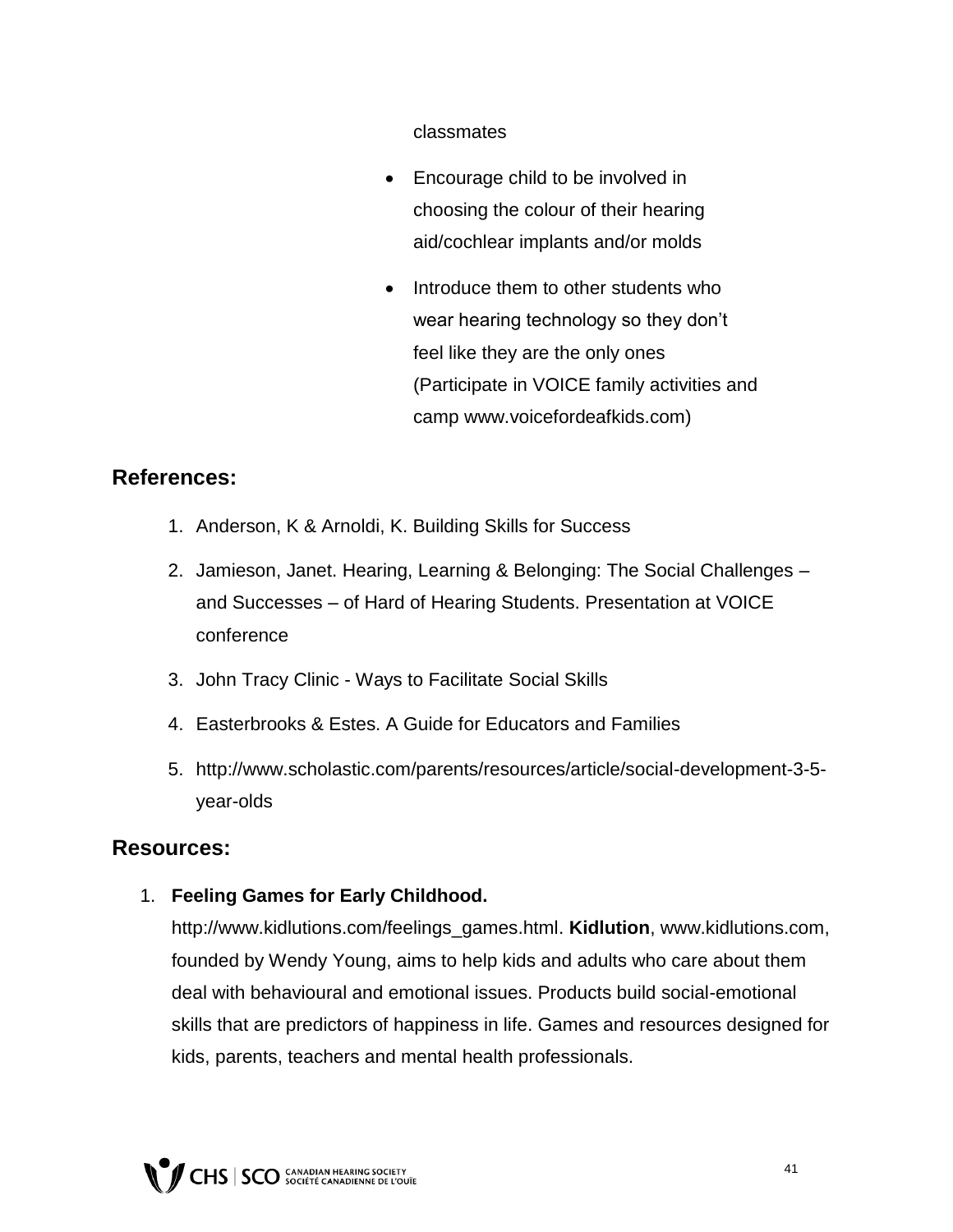- 2. Story books about hearing loss are available through many of the hearing aid and cochlear implant manufacturers.
- 3. **Oliver Gets Hearing Aids** from Phonak. (Free download at http://www.phonak.com/com/b2c/en/support/children\_and\_hearinginstruments/d ownloads.html). Oliver is struggling at school and home to hear his friends and family. He sees an ear doctor who checks his hearing and fits him for hearing aids. Oliver loves his hearing aids and how much they help him.
- 4. **Oliver Gets FM** from Phonak. (Free download http://www.phonak.com/com/b2c/en/support/children\_and\_hearinginstruments/d ownloads.html) Even though Oliver is wearing his hearing aids, he is having a difficult time at school. His audiologist suggests an FM system. Oliver couldn't be happier about how helpful his FM system is at school and at home.
- 5. **Book Boosters!** www.rule-the-school.com. Companion to Oliver Gets Hearing Aids and Oliver Gets FM- 25 activities that build self-advocacy, language and literacy skills.
- 6. **Sort and Say Feelings** www.superduperinc.com. Students talk about their emotions while matching a feeling tile to feeling scenes.

### **Kindergarten – Grade 2**

#### **Developmental patterns for all children**

Children in this age range are expanding their friendships to include a group of friends, and often play group games with their peers. Social hierarchies begin to emerge and friendships can be unstable. Children enjoy being the winners and will typically change the rules of games being played in order to suit their own needs.

In terms of their self-identity, kids at this age are becoming more aware of their personal characteristics - what they are good at, how they're different than others, and what is

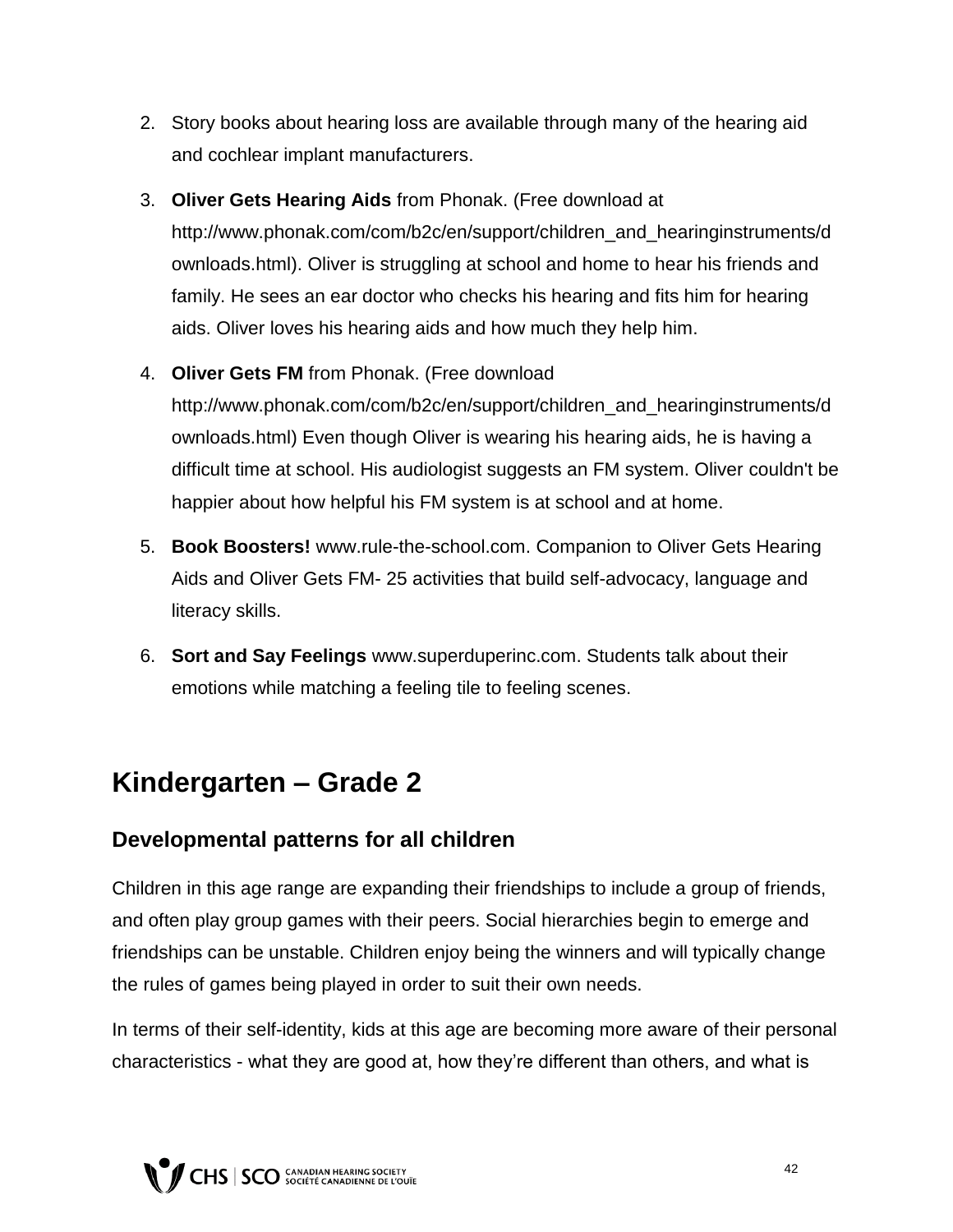challenging for them. They are beginning to express pride in their capabilities and at the same time, can be embarrassed and anxious in new situations.

Children continue to depend on adults to assist with conflict resolution and when navigating difficult social situations. They are beginning to interpret social cues and understand expected social behaviours and interactions appropriate in various situations.

#### **Possible effects of hearing loss on informal interactions**

*May gravitate more towards adults than peers as adults understand and accommodate for hearing loss, language errors and delays*

*May withdraw socially because peers are not as accommodating as adults*

- **How parents and teachers can help**
	- Ensure student knows classroom routines and expected behaviour.
	- If needed, use a visual activity calendar
	- Encourage peer friendships through cooperative activities in the class
	- Facilitate situations where children can talk and interact with peers (e.g. outings, sports groups)
	- Plan playdates at home teacher can make suggestions to parent of children who may be good playmates

*May feel different or singled out by their peers because of having to wear hearing technology or using an interpreter*

• Provide an environment that fosters acceptance of differences (help all classmates to see them as just another student who happens to need hearing aids or that uses signed language to communicate)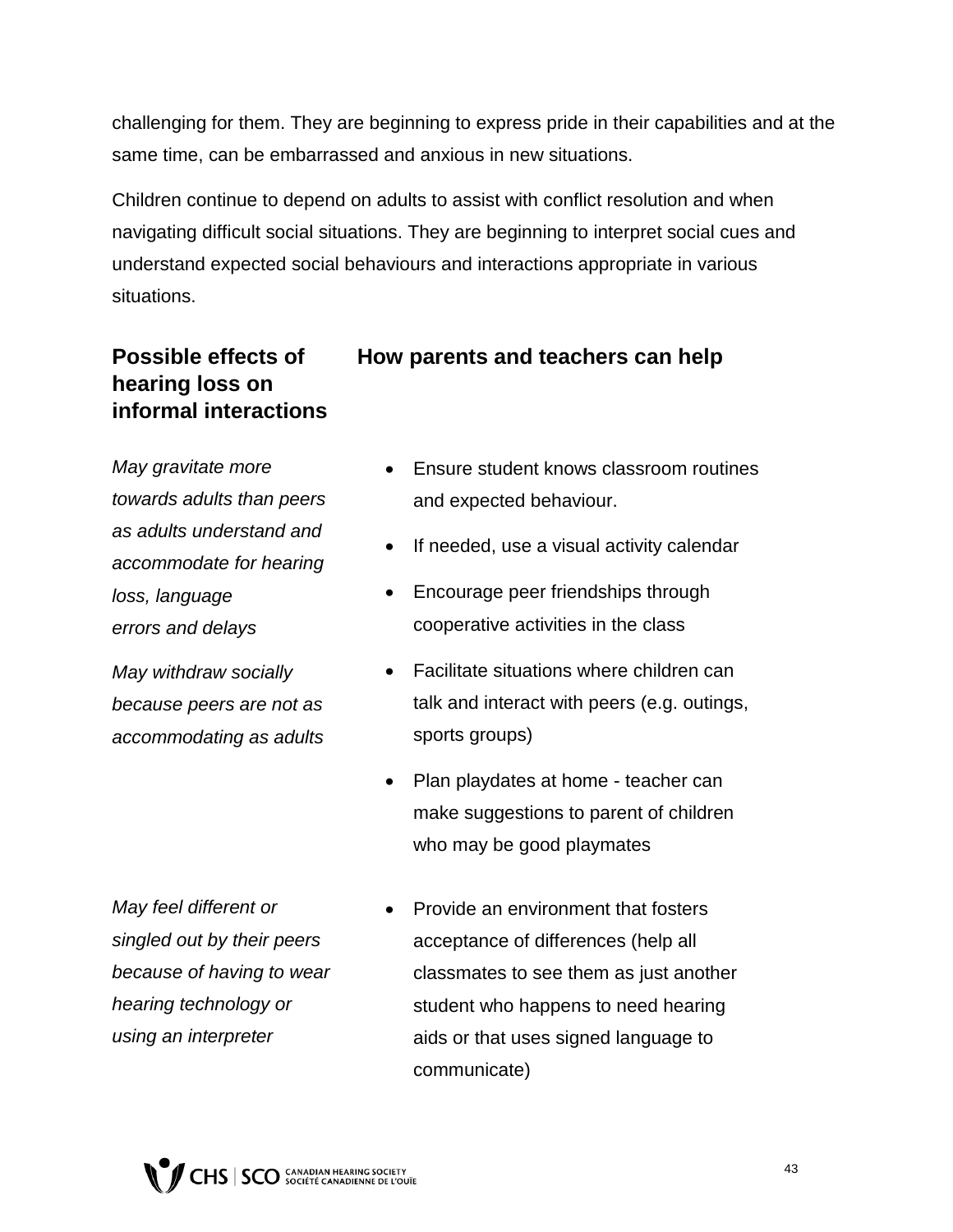- Ensure that the child's peer group understands hearing loss, e.g. how to communicate with the child, what the challenges are, and how technology helps them (Use picture books available through hearing aid and cochlear implant manufacturers).
- Explain the role of the interpreter or educational assistant
- Explain to children with hearing loss why they wear hearing aids/cochlear implants and how they help them to hear and/or how to use the interpreter
- Teach the correct labels for hearing technology, how to put them on/when to take them off, and how to care for technology (e.g. change the battery, charge FM)
- Discuss lag time for those who are using interpreters
- Encourage children to be involved in choosing their hearing aid or mold colours and where best to position the interpreter if one is being used
- Help children learn how to take care of their technology and to troubleshoot if the equipment doesn't work (e.g. test battery,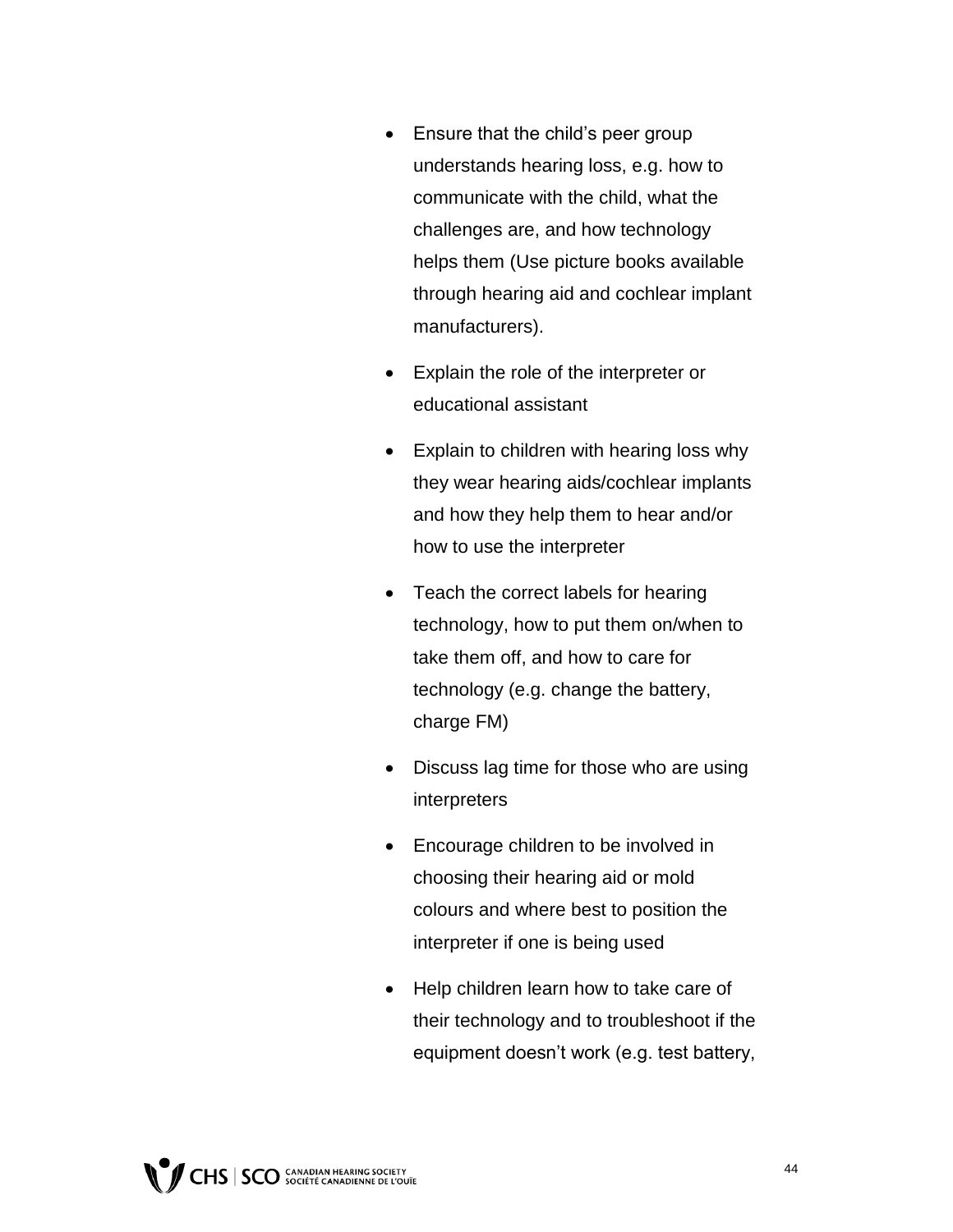etc.)

 Show and explain visual alerting devices to the student and their classmates

*May experience social language delays, difficulty overhearing social cues and may intrude inappropriately*

- Teach social rules directly; greetings, attending to speaker; not interrupting; appropriate ways of getting attention
- Provide situations for kids to practice conversation through play and everyday activities (e.g. games, art and science projects)
- Teach language structures required to start and end a conversation
- Practice asking questions to identify and solve problems
- Teach communication repair strategies (e.g. asking questions, requesting clarification when information is not understood)
- Remind student of lag time when using an interpreter, ensuring time for the student to respond

*May need help entering play situations, listening to others* 

• Model strategies to participate in group play; model language and appropriate attention-getting behaviours needed to enter, maintain, and end play

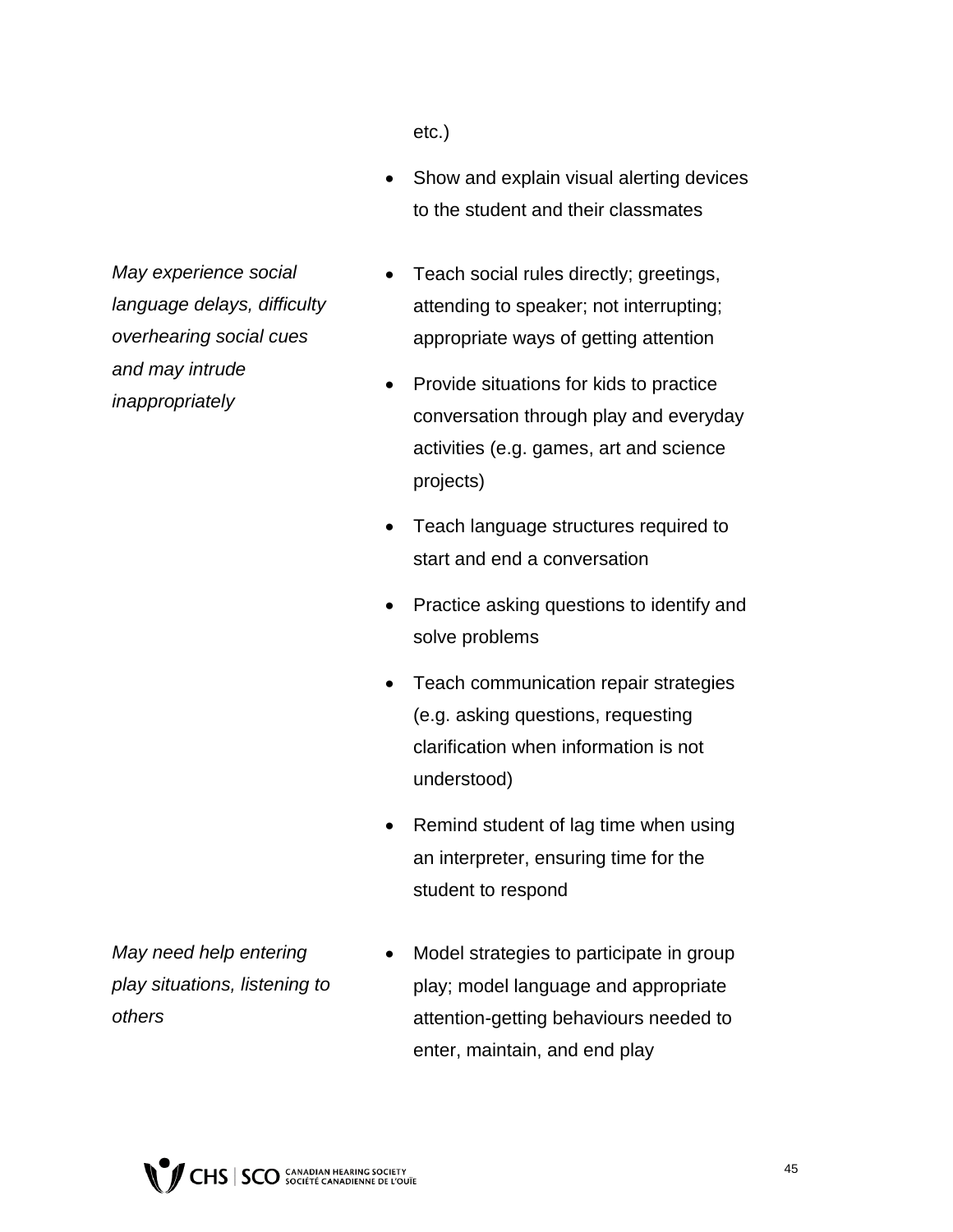- Play turn-taking games and games that require listening or attending to others (e.g. Go Fish matching game; Guess Who; Guess Where).
- Create a cooperative art project one big project that all create together (Limit art supplies so the children have to ask each other for supplies)
- Have a share day
- Make experience books of shared experiences

*May be delayed in developing complex language to describe emotions* 

- Teach language to describe emotions and feelings beyond 'happy, sad, mad' such as frustrated, bored, angry, kind, nervous, mean, scared
- Teach acceptable ways to deal with frustration, anger or hurt
- Model behaviour and language to deal with conflict resolution, disagreeing with others; language to apologize or how to explain their behaviour; ways of complimenting others

*May feel self-conscious and withdraw socially because they see themselves as* 

- Connect students with other students who are Deaf/deaf or hard of hearing.
- Support families in joining a support organization so they may meet other

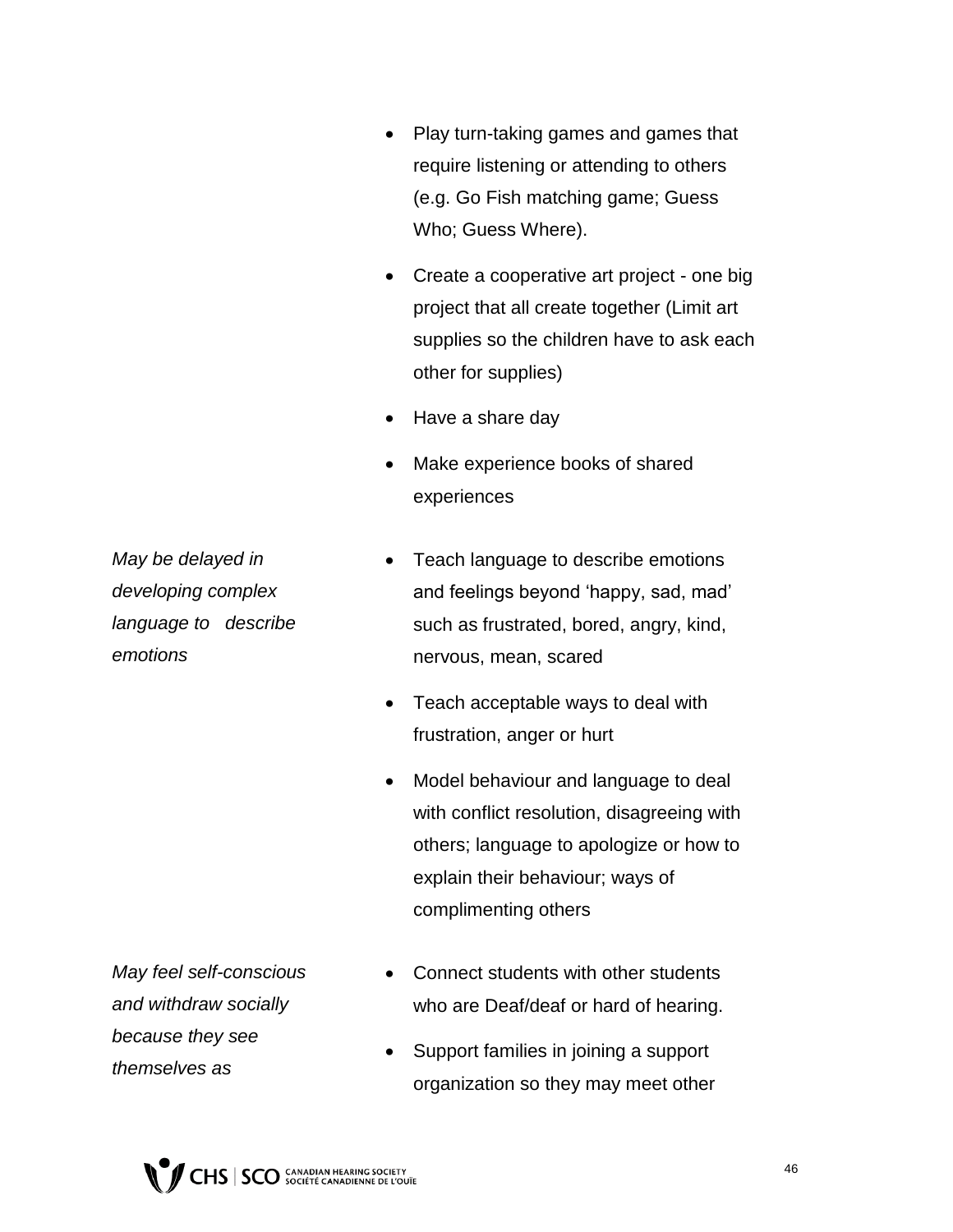*different/less attractive, wearing hearing technology* families who have children with hearing loss

#### **References:**

- 1. Anderson & Arnoldi. *Building Skills for Success*
- 2. Jamieson, Janet. *Hearing, Learning & Belonging: The Social Challenges – and Successes – of Hard of Hearing Students*. Presentation at VOICE conference
- 3. John Tracy Clinic *Ways to Facilitate Social Skills*
- 4. Anderson, K. *Social Needs and I hate my hearing*. http://successforkidswithhearingloss.com/resources-for-professionals/socialneeds

#### **Resources:**

- 1. **Hearing Aid Tic-tac-toe Bingo** (game and app) www.rule-the-school.com A fun way to increase students' knowledge of hearing aid parts and teach the language needed to report problems with their hearing aids such as "My ear mold is broken", "My tubing has water in it" or "You have to push the program button."
- 2. **I'm the Boss of My Hearing Loss** www.rule-the-school.com Using positive language and humorous pictures, a boy shows how he demonstrates responsibility for his hearing aids as well as educating the reader about hearing loss**.**
- **3. Sophie's Tales: Learning to Listen** by Melanie Paticoff www.rule-theschool.com

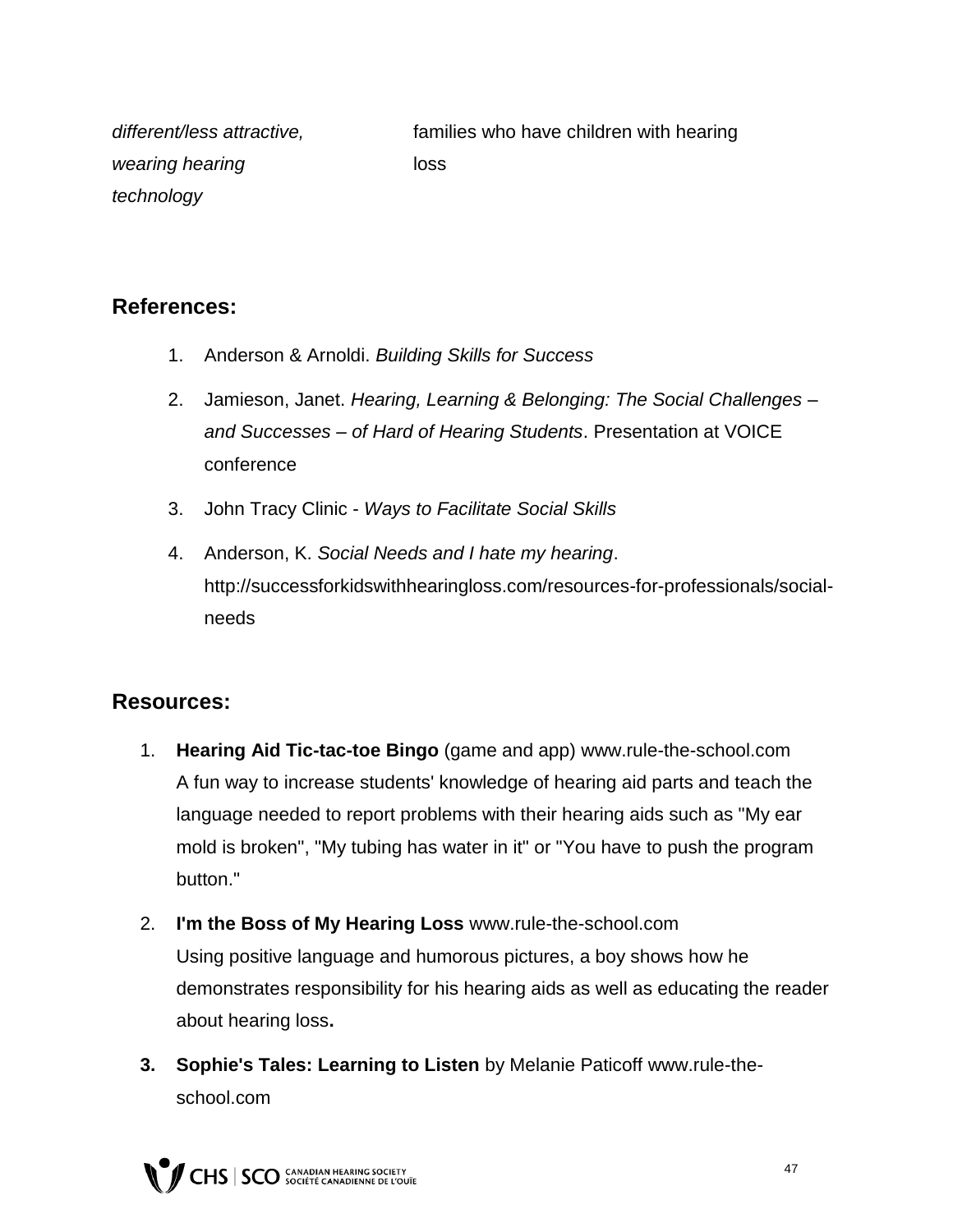The story of a Sophie, a little dog who discovers she has a hearing loss and her journey to receiving a cochlear implant. Sophie understands that she is different from other dogs because she needs help to hear, her confidence and fun personality never waiver.

4. **Book Boosters!** www.rule-the-school.com

Companion to "Sophie's Tales" and 'I'm the Boss of my Hearing Loss." Twentyfive activities that build self-advocacy, language and literacy skills.

5. **Helping Hands** www.rule-the-school.com

A fun activity focused on teaching students with hearing loss about their accommodations (sitting away from noisy areas, close to the teacher).

6. **Early Social Scenes for School** www.superduperinc.com

Pragmatics and social skills lessons containing a stimulus picture of everyday situations students encounter at school, follow-up questions for discussion and extension activities. Encourages increase in expressive language and problem solving skills through discussion on how to respond to each situation.

7. **Communicate Junior - The Social Skills Party Game!**

www.superduperinc.com

Game which provides practice recognizing facial expressions, conversation strategies, eye contact, listening, ignoring, sharing , taking turns, interpreting body language and voice, intonation and pitch, following rules and manners

- 8. **Sort and Say Feelings** www.superduperinc.com Students talk about their emotions while matching a feeling tile to a feeling scene.
- 9. **Fold and Say Social Skills Activity Booklets** www.superduperinc.com Create more than 200 little books each describing a social situation at school, home or community and follow up question and answers.
- 10. **Practicing Pragmatics Fun Deck** www.superduperinc.com

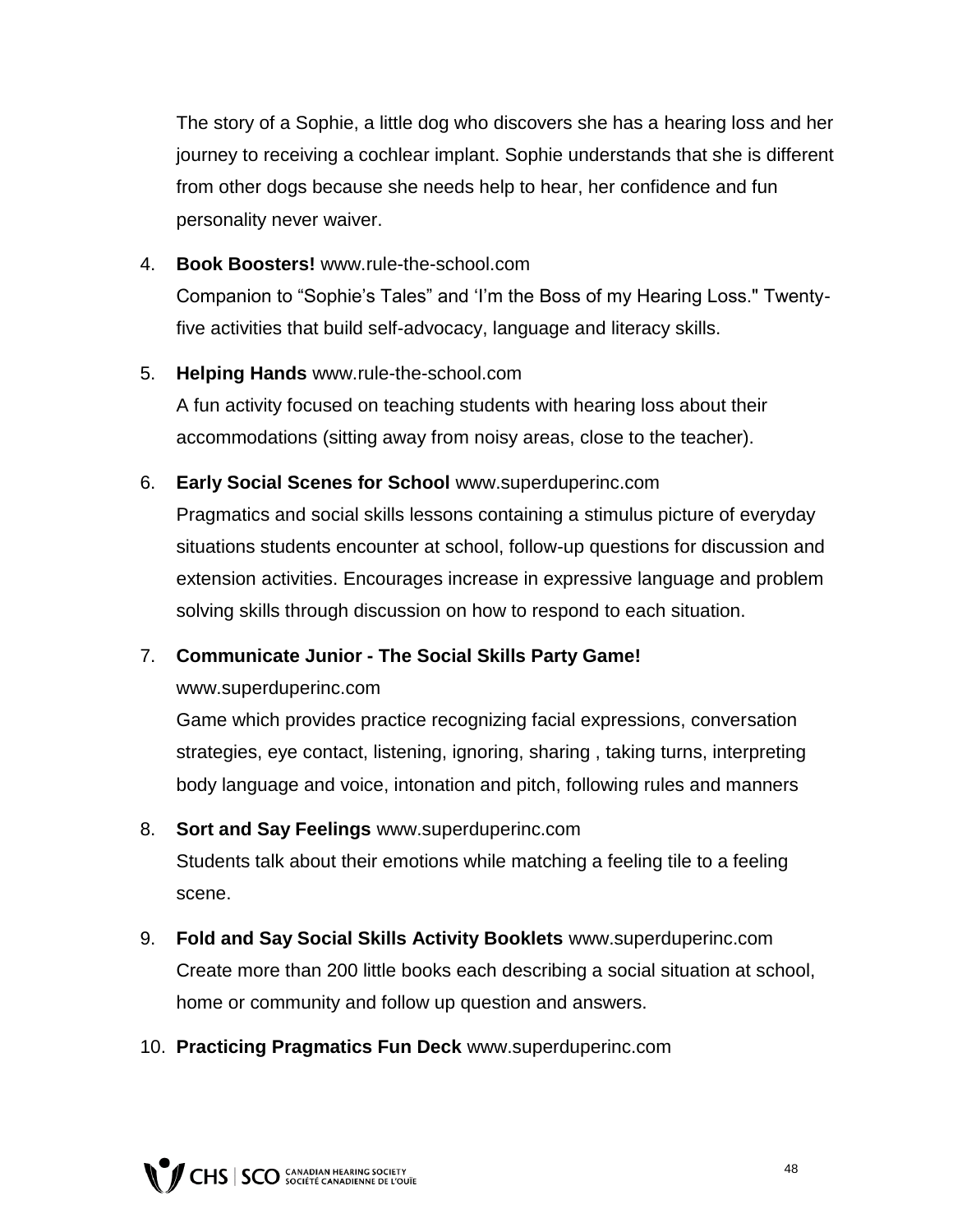- 11. **Tool Kits for Kids** http://toolkitsforkids.com/ Elementary School Edition, teach skills to address the everyday emotional concerns faced by kids, ages 5-11. Kits include 20 thinking and behaviour tools and parent child activities.
- 12. **Come Sign with Us: Sign Language activities for Children**  Fun activities manual. Twenty lively lessons introducing 10 target vocabulary words
- 13. **Handy Stories to Read and Sign** Parent/Teacher book and DVD set

### **Grades 2 – 4**

#### **Developmental patterns for all children**

Children at this stage undergo rapid progress in all developmental areas. They are developing a growing independence and self-reliance. There is an increased interest in peer affiliation as they are learning how to get along with peers, adjusting to social rules, being part of a group of friends, learning to interpret social cues accurately and generate possible problem-solving strategies. As close friendship groups develop, the incidence of social cruelty and bullying become more evident. During this stage, children are beginning to develop a growing understanding of themselves, a conscience and a value system.

#### **Possible effects of hearing loss on informal interactions**

#### **How parents and teachers can help**

*Classroom teacher expects self-reliance in terms of hearing technology*

 Ensure students know how to take care of their own hearing aids, cochlear implants and FM systems

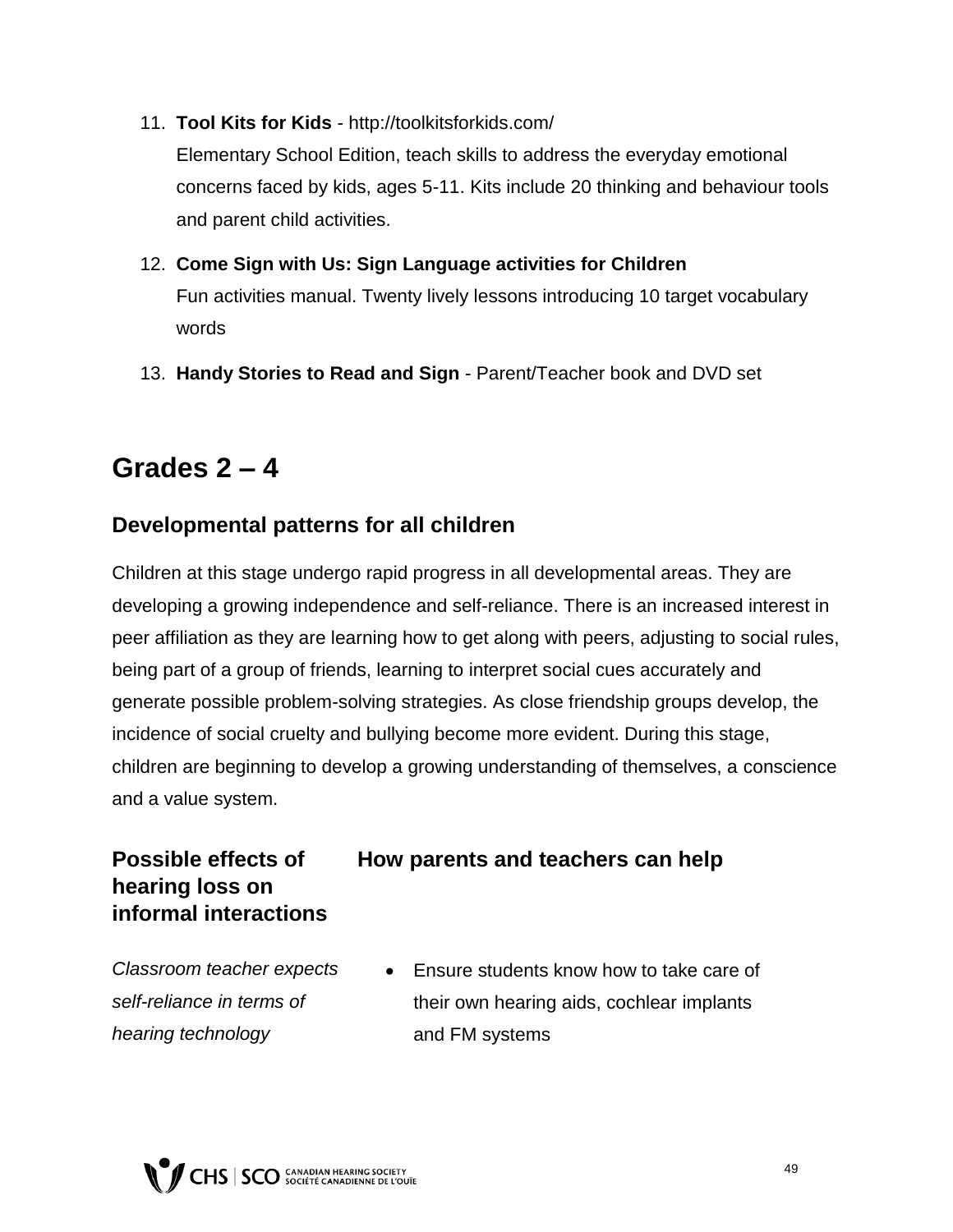*May rely heavily on adult to assist in social situations and may experience difficulties with social skills when adults are not present*

- *In the classroom, may follow lead of other students*
- *May experience or witness incidences of bullying*

*Student may be unaware of bullying behind their backs* 

- Directly teach: social cues; conversational repair strategies, problem solving strategies
- Role play social situations
- Play games that include social scenarios and how to practice resolutions in these situations
- Ensure that students understand the results or consequences of their own or others' actions or comments
- Develop self-advocacy skills, promote selfconfidence
- Help kids understand and identify bullying
- Learn the difference between playful teasing and bullying
- Discuss strategies to use if being bullied
- Make sure kids know how and where to get help

*May feel different or targeted because they are wearing hearing technology, have a hearing loss or use an interpreter*

- Provide a classroom presentation to peers to help them understand what a hearing loss is, why there is a need to use assistive technology or an interpreter
- Point out that they are on a more equal

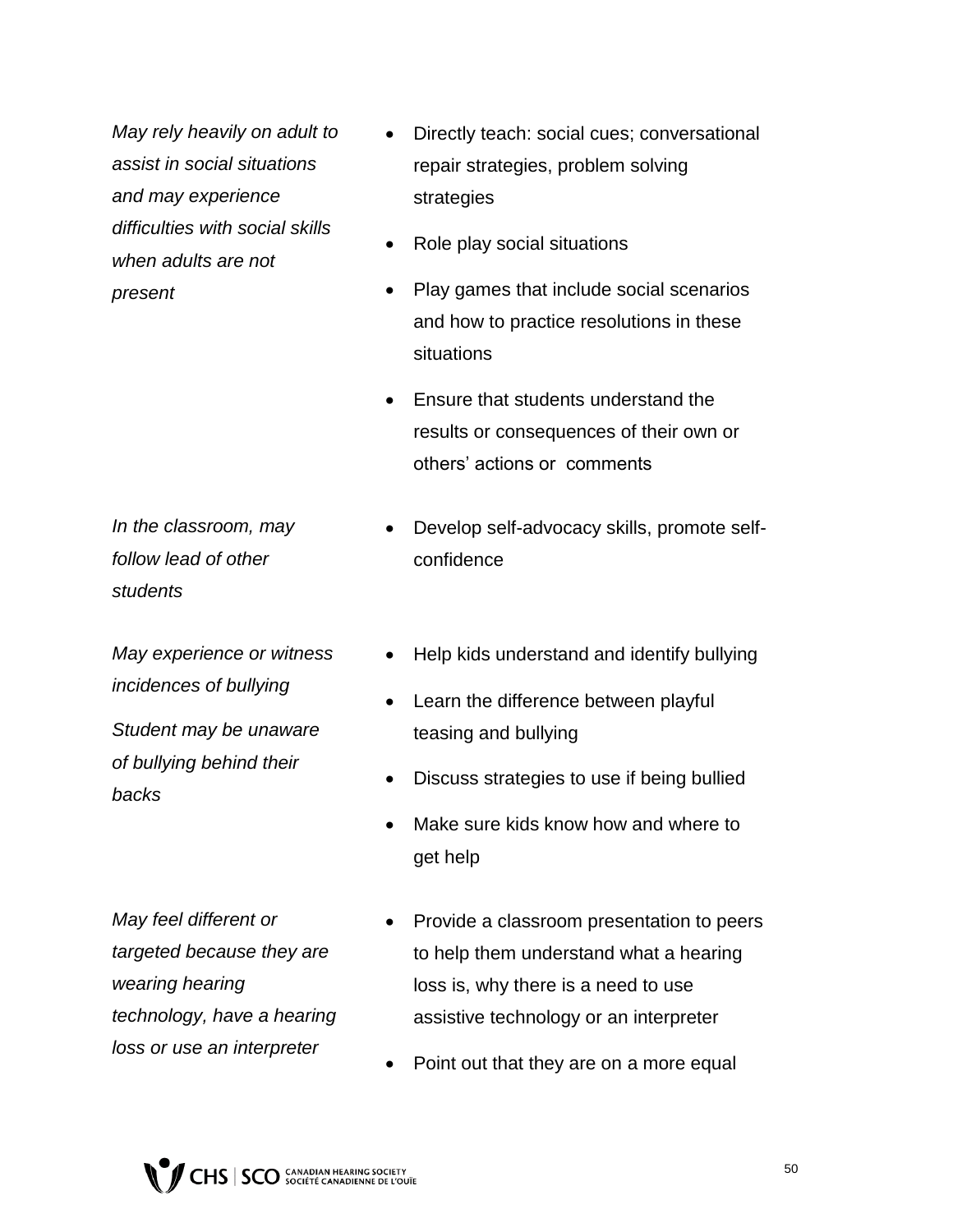*May choose not to wear devices so they do not stand out or may choose to ignore the interpreter*

*May not report incidents of bullying because they feel that would make their situation worse*

playing field with their peers when they DO make use of their amplification devices and/or the interpreter

- Help children to understand that telling is not tattling
- Engage the child in discussion about relationships with peers (e.g. "Do you have good friends at school", "Do you ever feel afraid to go to school? Why?", "Do other kids ever bully you at school?", "What do you do if you see other kids being bullied?")

#### **References:**

- 1. Jamieson, Janet. *Hearing, Learning & Belonging: The Social Challenges – and Successes – of Hard of Hearing Students*. Presentation at VOICE conference, Guelph, Canada
- 2. English, Kris. *Bullying: Concerns and Strategies*. Presentation at 2014 VOICE conference. Toronto, Canada

#### **Resources:**

1. **What Do You Say…What Do You Do series – at home; in the community; at school** www.superduperinc.com Board games with social stories which improve and reinforce reasoning, differencing, pragmatics, narrative and conversational skills

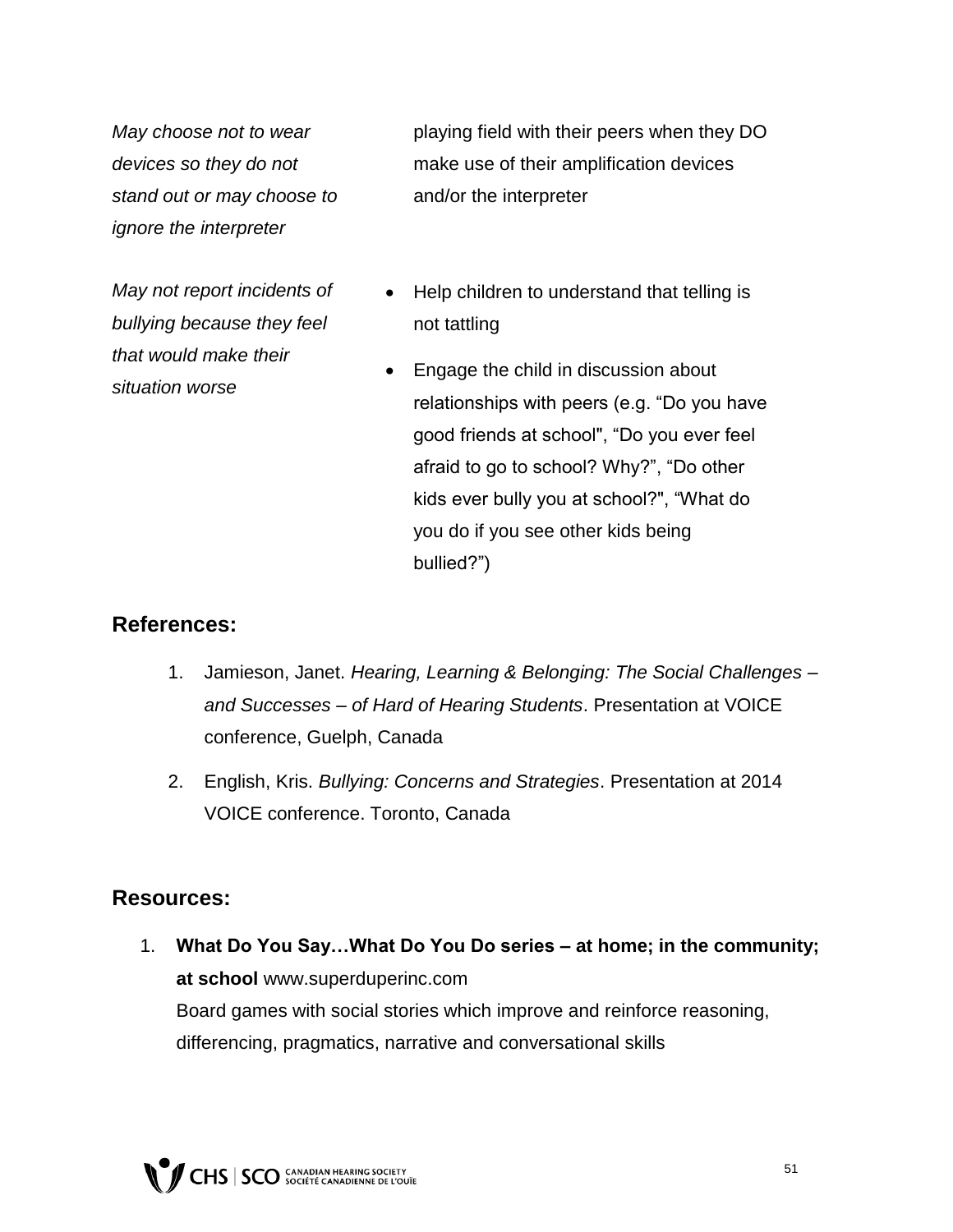- 2. **Social Scenes for Home, School and Community** www.superduperinc.com Pragmatic lessons to provides opportunity to discuss and practice appropriate behaviour in a variety of environments such as at the movie theatre, grocery store, on the phone, at school
- 3. **Social Scenes for Daily Living Skills and Feelings** www.superduperinc.com Pragmatic/social lessons which focus on the skills needed to be successful in the classroom. Scenes provide an opportunity for discussion around appropriate and inappropriate behaviour responses. Some of the situations in this resource include daily living skills such as when to use a tissue; cover your mouth when you sneeze; and feelings (e.g. what to do when you feel afraid; when feelings are hurt; when someone is being a bully, when excited).
- 4. **Social Skills Chipper Chat** www.superduperinc.com

Twelve game boards of social stories designed to help students in social situations: politeness, responsibility, peer relations, compliance, assertiveness, staying focused, cooperation, body language, problem solving, selfmanagement, social rituals, and language of negotiations.

#### 5. **Positive Pragmatics Games** www.superduperinc.com

These game boards encourage students to improve their social communication skills. These games target pragmatic skills: e.g. giving information, persuasion, requesting, telephone etiquette, greetings and politeness markers, feelings, figurative language, appropriate interaction, topic maintenance, and problem solving.

- 6. **Tool Kits for Kids** http://toolkitsforkids.com/ Elementary School Edition Teach skills to address the everyday emotional concerns faced by kids, ages 5- 11. Kits include 20 thinking and behavioural tools and parent-child activities.
- 7. **Deaf Planet** http://www.deafplanet.com/splash.php
- 8. **Hand Speak**  http://www.handspeak.com/

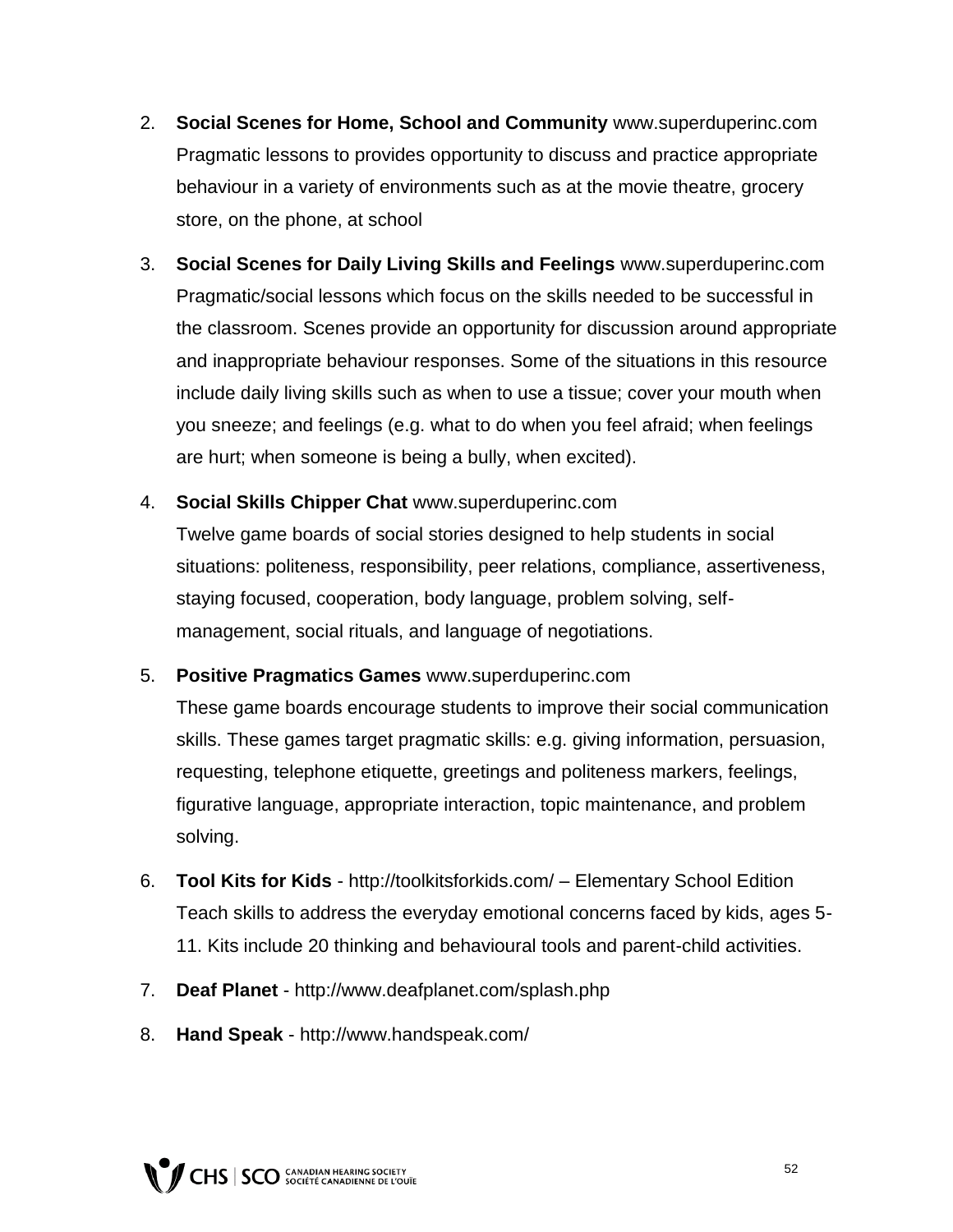### **Grades 5-7**

#### **Developmental patterns for all children**

As this stage, young adolescents are consolidating some aspects of their identity, beginning to seek independence from their parents, yet still maintaining attachment and interdependence. Their affiliation shifts to peers and they want to belong to a group and be like peers.

In middle school, there is a growing importance placed on social status, which leads to comparisons and worries about social acceptance. Grades 4-8 are the top years for incidences of bullying being reported.

These youngsters continue to develop skills to relate to a variety of people, including those of the opposite sex and are learning to manage a wide range of more intense emotions. They seek to show mastery and competence in school, and are learning to think analytically and abstractly. Additionally, they are refining social problem-solving skills, evaluating effectiveness of strategies, and enacting novel strategies to deal with social situations.

#### **Possible effects of hearing loss on informal interactions**

**How parents and teachers can help**

*May reject outward signs that set them apart from their hearing peers and dislike wearing their technology and explaining their accommodations to others*

• Continue to reinforce the use of hearing technology/FM system and/or the educational interpreter

*May experience difficulties* • Help develop the language needed to

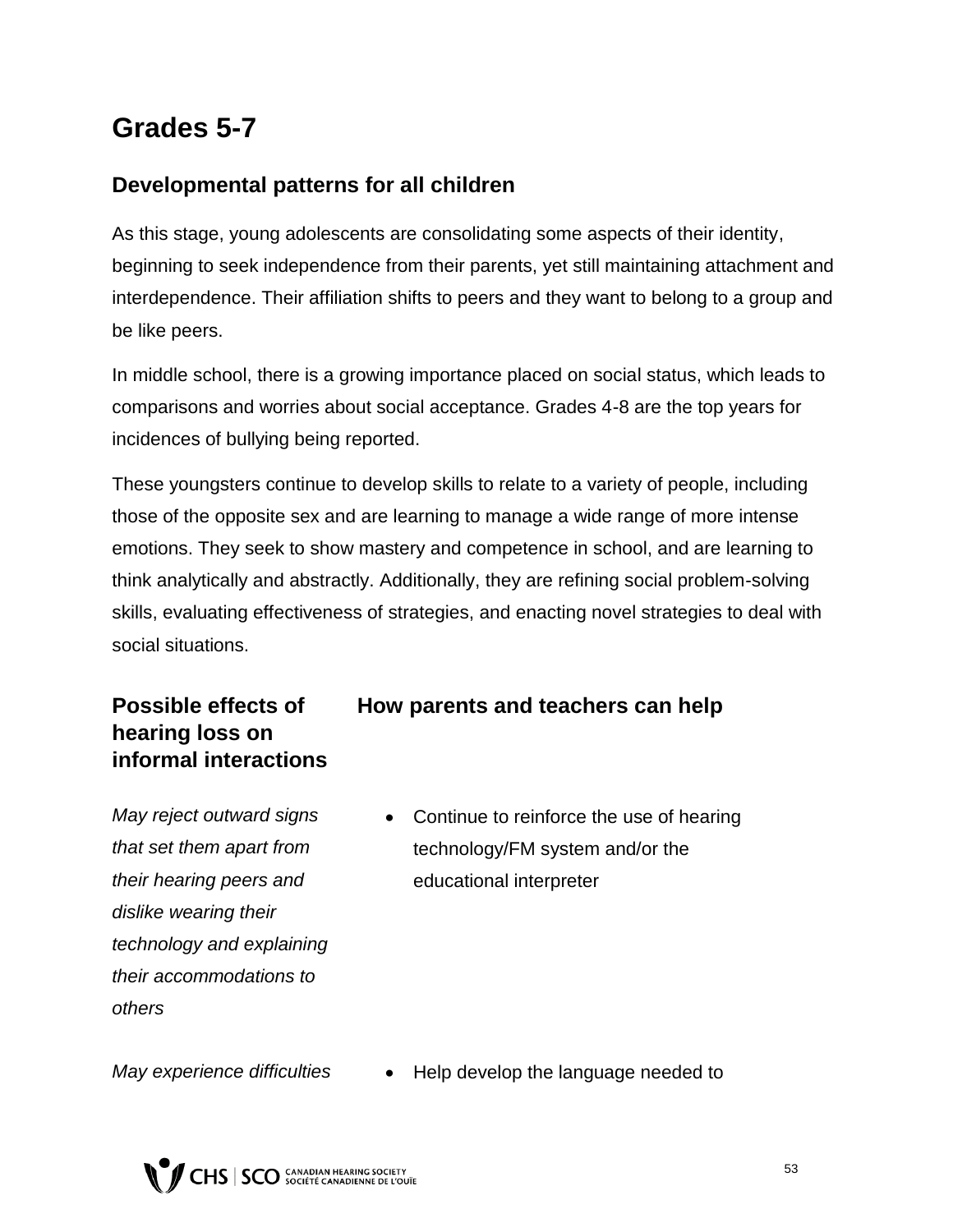*with identity, self-concept and self-acceptance*

describe to others their communication needs and expectations of communication partners

- Help them develop their role as the "Technologist Specialist" and be comfortable explaining and using their technology or "Signed Language Specialist"
- Continue to develop age appropriate selfadvocacy skills

*May be finding it difficult to be the only child/student with a hearing loss* 

*May feel that others just can't understand what it's like to have a hearing loss* 

- Help the student feel a part of a group of "cool kids who wear hearing aids" or to know another language (signed language)
- Connect student with others who have hearing loss so they can share their feelings about having a hearing loss and wearing hearing aids, using an interpreter, their successes and frustrations
- Introduce students a few years older, who are comfortable with their hearing technology, or use of signed language to act as mentors to a younger child

*May encounter challenges finding a social group, and may only be on the* 

 Continue to develop problem solving strategies through role playing social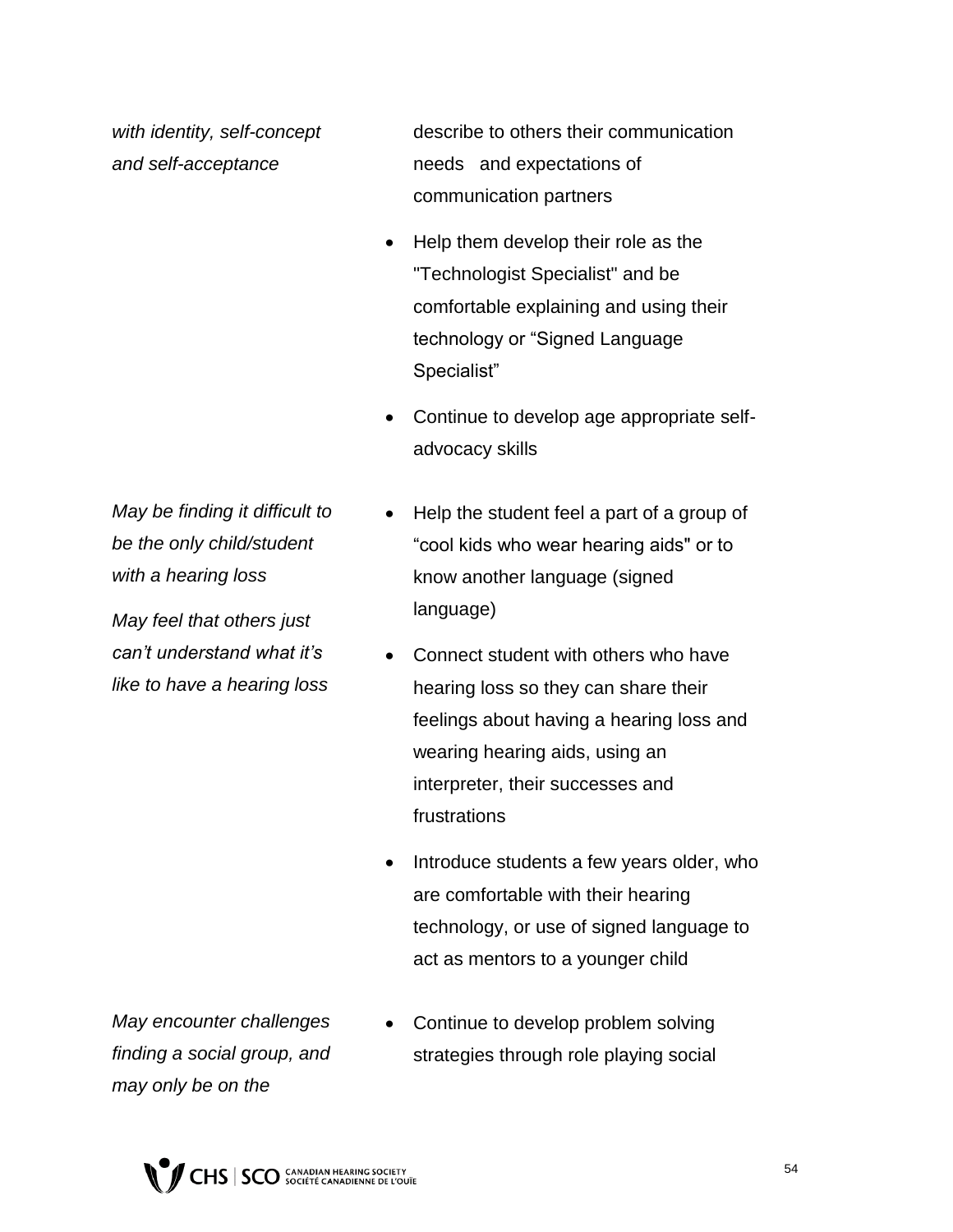*periphery of some friendships. They may often feel left out of conversations.* 

situations

- Include hearing peers in group discussions about the challenges of having a hearing loss so that they can better understand how peers perceive them and their hearing needs
- Help them see themselves as part of both the group of students who wear hearing technology and/or use signed language and those that do not have a hearing loss
- Encourage enrolment in activities where children can excel despite their hearing loss (e.g..: hockey, swimming, etc.)
- *May encounter bullying incidents, which affect concentration, academic performance and socialemotional development.*

*May be afraid to bring the incident to an adult because it may make the situation worse with their peers.* 

- Help students to be aware of bullying situations and develop strategies to deal with them
- Use a signal system when in need of peer or adult intervention
- Set up no-questions-asked procedure for child to remove him or herself from a situation where bullying behaviour occurs
- In school support zero tolerance for bullying incidences

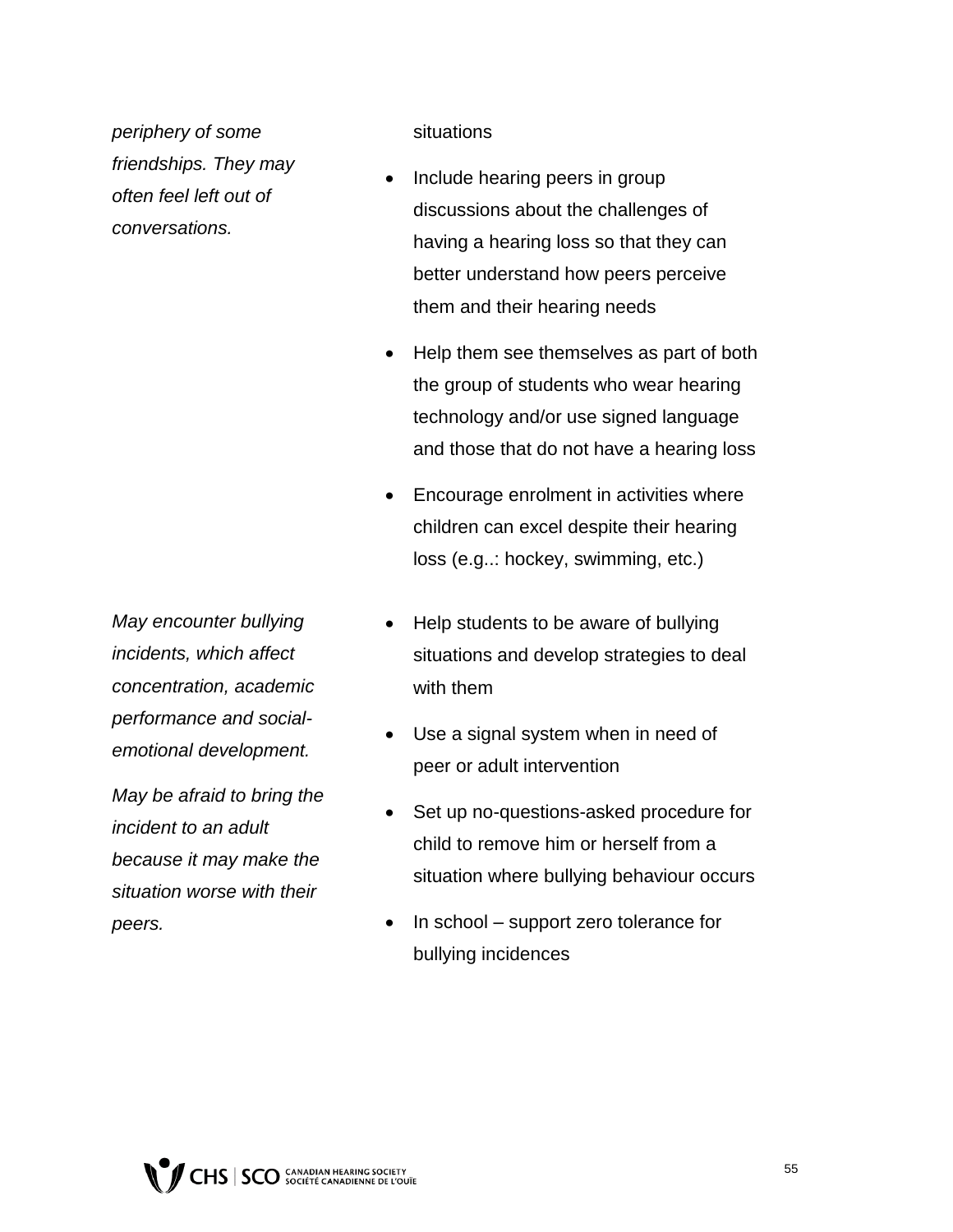*May be embarrassed to indicate others don't like them or ashamed that they can't stand up for themselves.*

*May also not want to worry parents.*

*May experience cyberbullying*

- Discuss the definition of cyberbullying: meaning text messages or emails, rumours sent by email or posted on social networking sites, and embarrassing pictures, videos, websites, or fake profiles.
- Explore safe ways to use technology
- Encourage reporting of cyberbullying so it can be dealt with

#### **References:**

- 1. Jamieson, J. *Hearing, Learning & Belonging: The Social Challenges – and Successes – of Hard of Hearing Students*. Presentation at VOICE conference
- 2. Sinclair C. *Mental Health for All Children*. http://www.hincksdellcrest.org/ABC/Welcome
- 3. Anderson, K. & Arnoldi. 2011 *Building Skills for Success in the Fast-Paced Classroom*. Butte Publications, USA

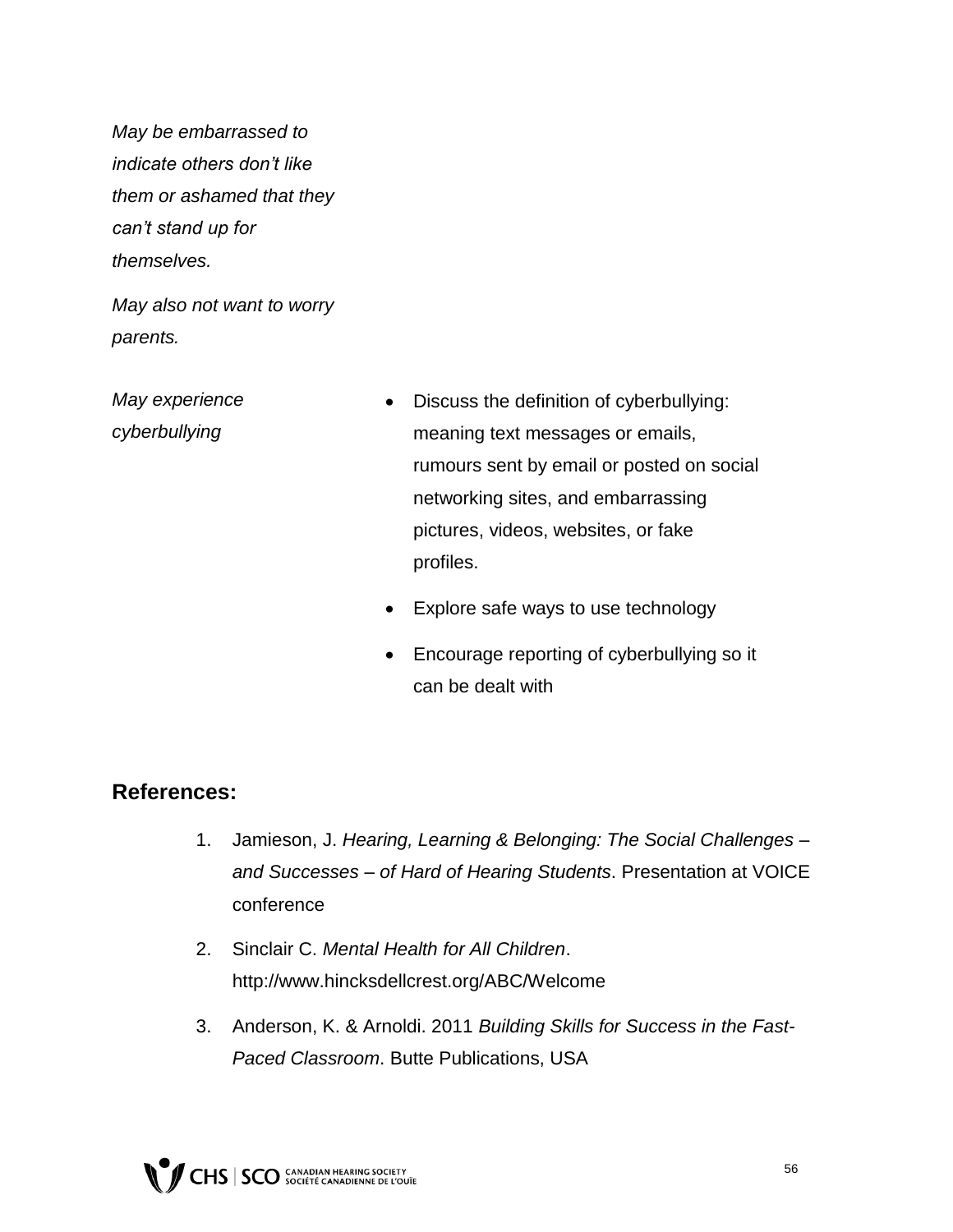#### **Resources:**

- 1. **Rule the School Self Advocacy Game** www.rule-the-school.com This game helps students with hearing loss to develop the knowledge and ability to speak up for themselves and their needs in regular classrooms in order to have equal access to their educational environment. Students learn and review vocabulary such as middle ear, audiogram, etc. and problem-solve commonly occurring scenarios in a board game format.
- 2. **Social Inferences Fun Deck** www.superduperinc.com Social stories designed to help students develop inference-making skills (e.g. How does that person feel? How do you know?).
- 3. **Supporting Success for Children with Hearing Loss**  http://successforkidswithhearingloss.com
- 4. **Stop Bullying.** http://www.stopbullying.gov
- 5. **Outsmart Your Worry Tool Kit for Kids.** http://toolkitsforkids.com/ Activities that address anxiety, fear, worry, and stress in teens. High School/Middle School Edition.
- 6. **Tool Kits for Kids** http://toolkitsforkids.com/

The High School/Middle School Edition Tool Kits targets the emotional challenges often confronting children aged 11-18. The kits contain 20 effective strategies to meet these challenges. Kits are designed for kids to use individually, or if preferred, with a parent or other help.

7. **What's the Problem?** http://successforkidswithhearingloss.com/building-skillsbook

A game to increase understanding of communication breakdowns.

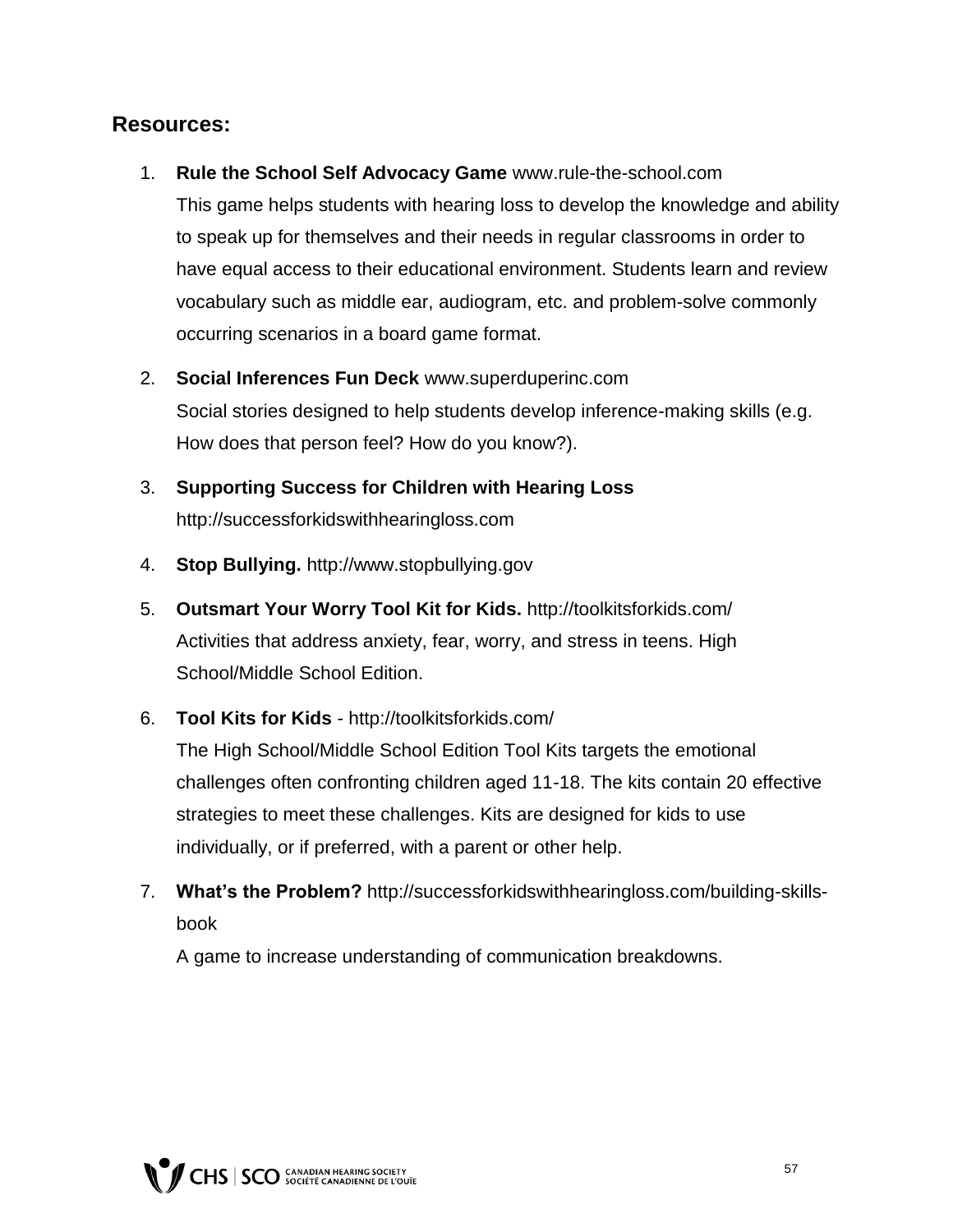### **Grades 8-12**

#### **Developmental Patterns for Adolescence (15 to 18)**

Teens worry about many things, such as doing well in school, making friends, peer pressure, family conflicts, or performance in extracurricular activities. They also worry about crime, illness, terrorism, or other dangers based on what they may have seen or heard in the media.

Teenagers continue to be focused on social acceptance, but with a greater concern for finding a group that reflects their chosen identity. Concerns about the larger world, moral issues, and their future successes are common.

Teenagers are also developing a sense of membership in a broader community, perhaps in sports teams or in clubs; preparing for personal and economic independence from parents; learning to take primary responsibility for own emotional and behavioural expression; developing a personal worldview that includes ethical values and a life philosophy.

#### **Possible effects of hearing loss on informal interactions**

*May reject hearing technology in an effort to fit in with peers*

*May reject anything they "felt was done to them" (e.g. having cochlear implant surgery)* 

#### **How parents and teachers can help**

- Continue to explore and discuss feelings of being a person with a hearing loss
- Encourage friendships with others who have a hearing loss
- Help the student take control of his technology, and identification of alerting devices on the market
- Encourage teens to take an active role in audiological appointments, reporting issues and

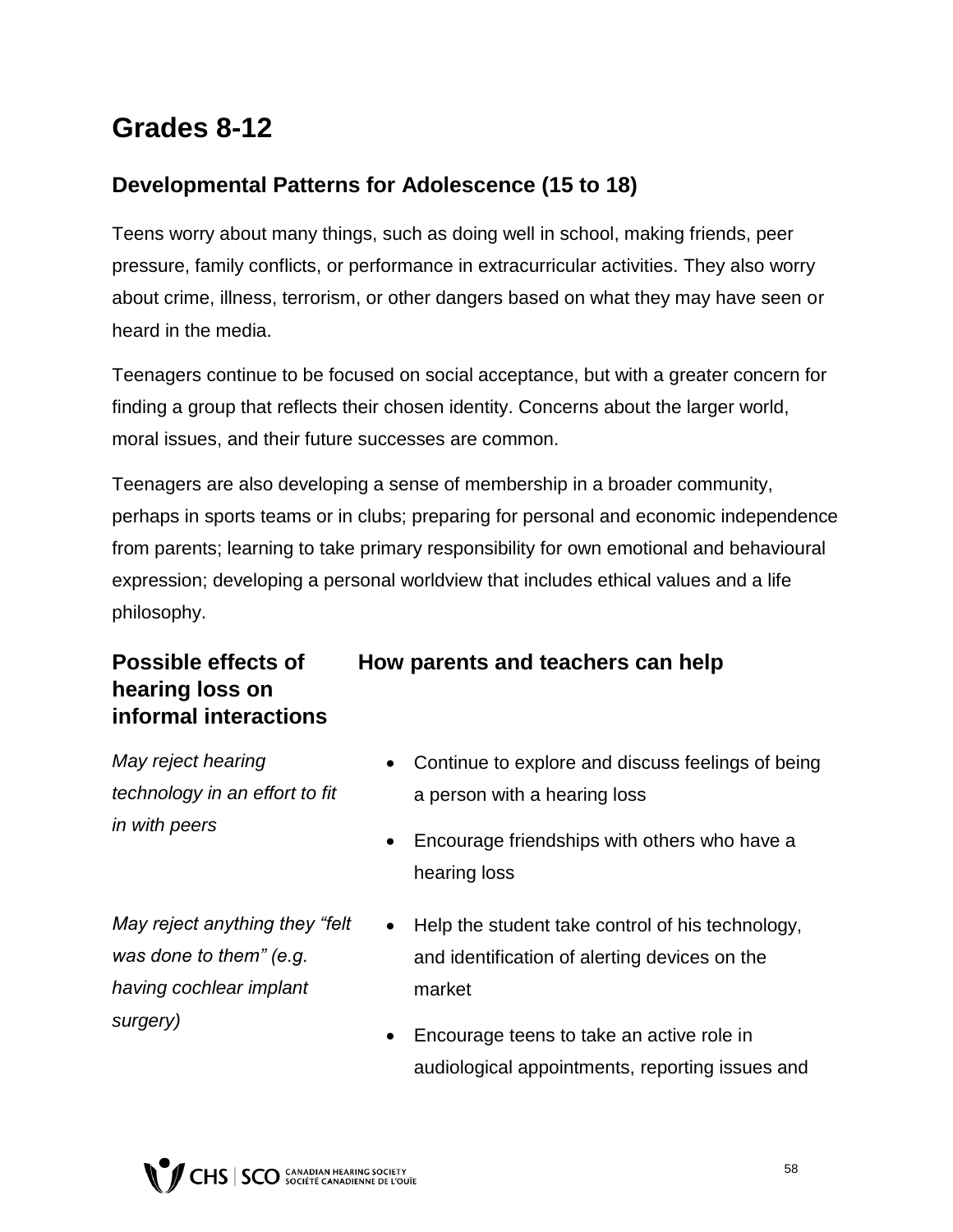asking questions directly to the audiologist (rather than having the parent lead the discussion)

*May withdraw socially if they feel they don't fit in*

- Encourage participation in sports, art, drama or other activity groups where students can be included because of their ability or interest
- Consider and encourage peer support group activities with others in order to share their experiences as students with hearing loss through conferences, after school activities.

*May became involved in illegal activities or substance abuse as a way to fit into a group*

- Provide opportunity to discuss activity choices and possible consequences
- Discuss alternative options and opportunities to feel part of a group
- Create a social group where the student can feel safe sharing experiences and issues
- Identify areas of interest or strengths and select groups that support those interests or strengths (e.g., sports, chess, drama)

*May feel left out of conversations if not aware of the current "in language"*

*May experience communication breakdown when interacting with peers* 

- Teach "cool language," figurative language and colloquial terms
- Continue to provide opportunities to develop social language practice scenarios and ways to enter conversations and to repair communication breakdowns

*May experience* • Discuss cyberbullying: meaning text messages or

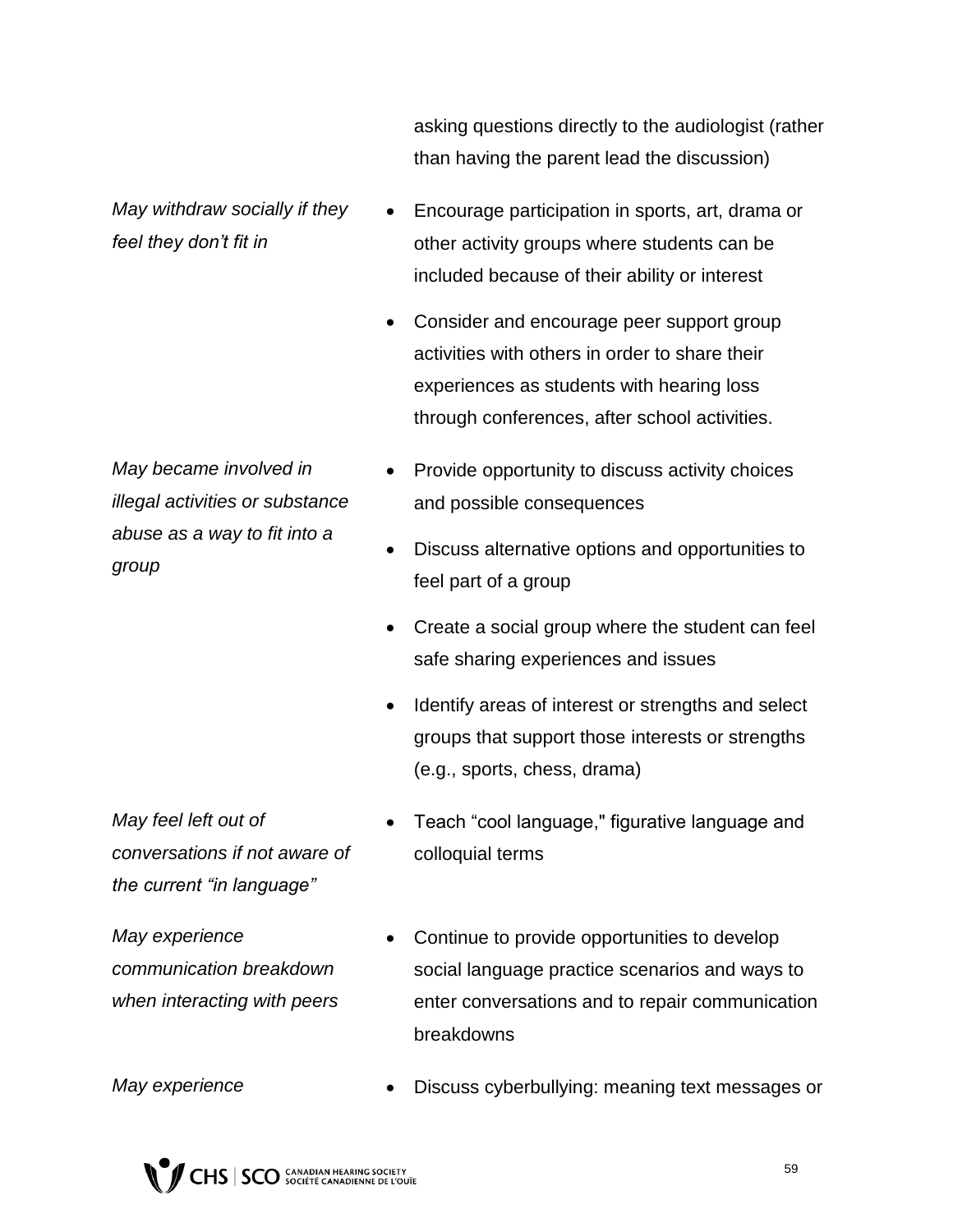- *cyberbullying* emails, rumours sent by email or posted on social networking sites, and embarrassing pictures, videos, websites, or fake profiles.
	- Explore safe ways to use technology
	- Encourage reporting of cyberbullying so it can be dealt with immediately

#### **References:**

- 1. Anderson, K. *Social needs & I hate my hearing aids* http://successforkidswithhearingloss.com/resources-for-professionals/socialneeds
- 2. Anderson, K. & Arnoldi. 2011 *Building Skills for Success in the Fast-Paced Classroom*. Butte Publications, USA
- 3. Chansky, T. *Worrywisekids* http://worrywisekids.org/
- 4. Sinclair C. *Mental Health for All Children*. http://www.hincksdellcrest.org/ABC/Welcome
- 5. http://www.hearingourway.com/#!kidsteens/ctzx
- 6. http://www.mindyourmind.ca/wellness/how-be-media-well

#### **Resources:**

1. **Ask & Answer Social Skills Games** www.superduperinc.com Games provide opportunities for students to develop and practice social skills in the areas of politeness, solving problems, initiating conversations, staying on topic, requesting information and understanding feelings (body language and what they mean).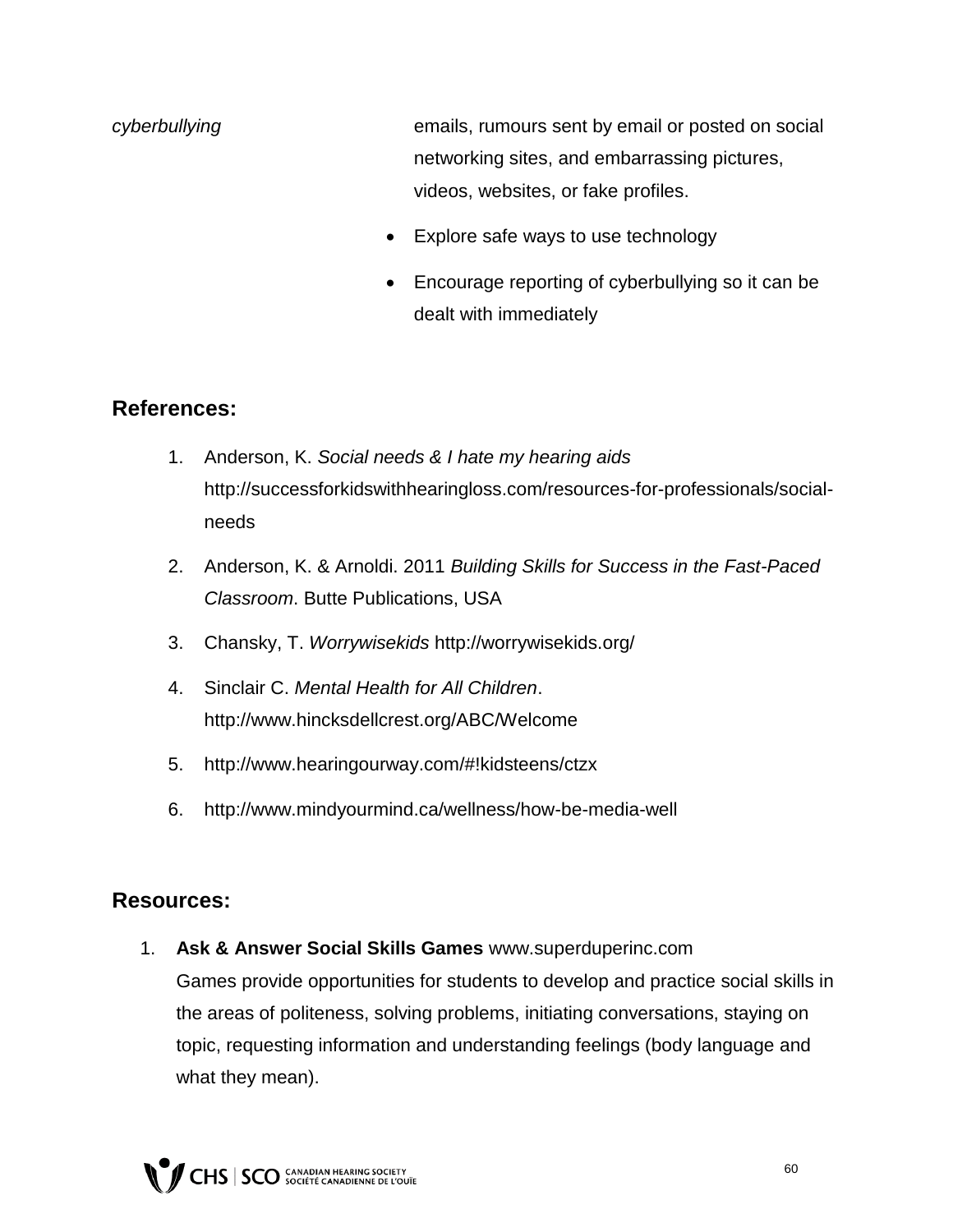- 2. **Outsmart Your Worry Tool Kit for Kids.** http://toolkitsforkids.com/ Activities that address anxiety, fear, worry, and stress in teens. High School/Middle School Edition
- 3. **Stop Bullying.** http://www.stopbullying.gov
- 4. **Tool Kits for Kids** http://toolkitsforkids.com/ The High School/Middle School Edition Tool Kits target the emotional challenges often confronting children ages 11-18. The kits contain 20 effective strategies to meet these challenges. Kits are designed for kids to use individually, or if preferred, with a parent or other helper.
- 5. **Cyberbullying**. www.cybertip.ca
- 6. **Canadian Centre for Child Protection** www.protectchildren.ca

### **Section 9: Collaborators and Contributors**

VOICE for Hearing Impaired Children was established in the early '60s by parents to offer support to other families with children who were deaf and hard of hearing. These Toronto parents wanted their children to be educated alongside their hearing peers in mainstream schools. VOICE chapters have spread throughout Ontario and associate chapters in other parts of Canada. Today, VOICE's principle objectives include providing hope and support to parents and inform them that children who are deaf or hard of hearing can learn to listen and speak. In particular, VOICE develops and implements programs and services encompassing parent support, public education, advocacy, and auditory-verbal therapy.

For more than 70 years, the Canadian Hearing Society (CHS) has served people who are culturally Deaf, oral deaf, deafened and hard of hearing. The CHS has tried to meet the needs of all the communities it serves. As an advocate, CHS has pressed for accessibility in workplaces, health care and education. As a service provider, the CHS offers a wide range of services and is the largest Canadian provider of services that

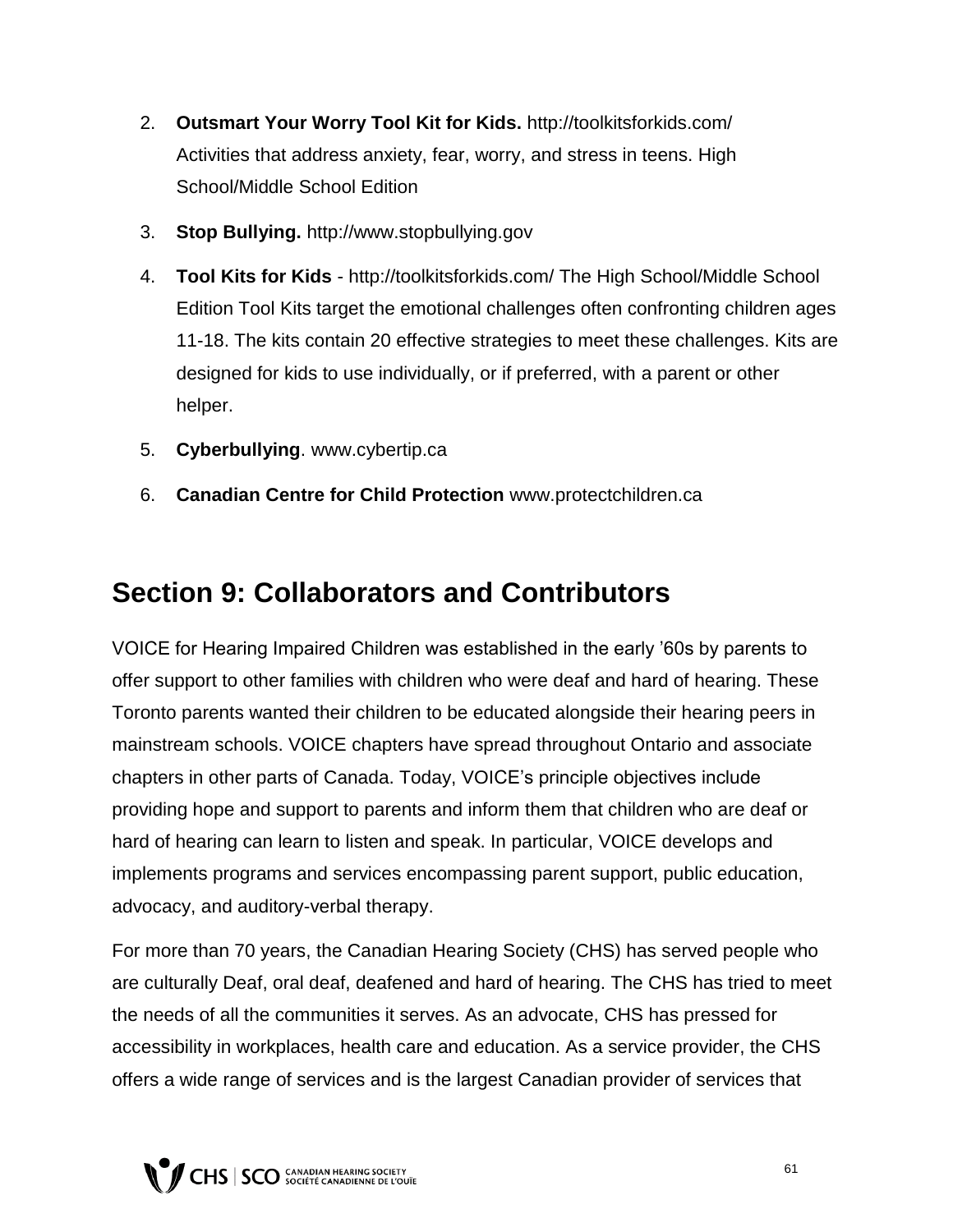remove barriers to communication, advance hearing health, and promote equity for people who are culturally Deaf, oral deaf, deafened and hard of hearing.

Both VOICE and CHS would like to acknowledge the tireless efforts of the following individuals who assisted in the creation of this Guide:

- Anita Bernstein, M.Sc. LSLS Cert AVT, Director of Therapy and Training Programs, VOICE for Hearing Impaired Children
- Cathy Chovaz, Ph.D., Assistant Professor, Department of Psychology, King's University College, at The University of Western Ontario
- Alice Eriks-Brophy, Ph.D., Graduate Coordinator, Associate Professor, Dept of Speech-Language Pathology, University of Toronto
- Rebecca Grundy, MSW., RSW, Program Director, Counselling Services, Canadian Hearing Society
- Gary Malkowski, M.A., L.H.D., Special Advisor to President, Public Affairs, Canadian Hearing Society
- Barbara O'Dea, Ph.D., Barrier-Free Education Initiatives Project, Canadian Hearing Society
- Rhonda Quesnel, Psychological Associate
- Leah Radziwon, research assistant, Childhood Hearing Loss Laboratory, University of Toronto

### **Section 10: Resources**

1. **Ask & Answer Social Skills Games** www.superduperinc.com Games provide opportunities for students to develop and practice social skills in the areas of politeness, solving problems, initiating conversations, staying on topic, requesting information and understanding feelings (body language and what they mean)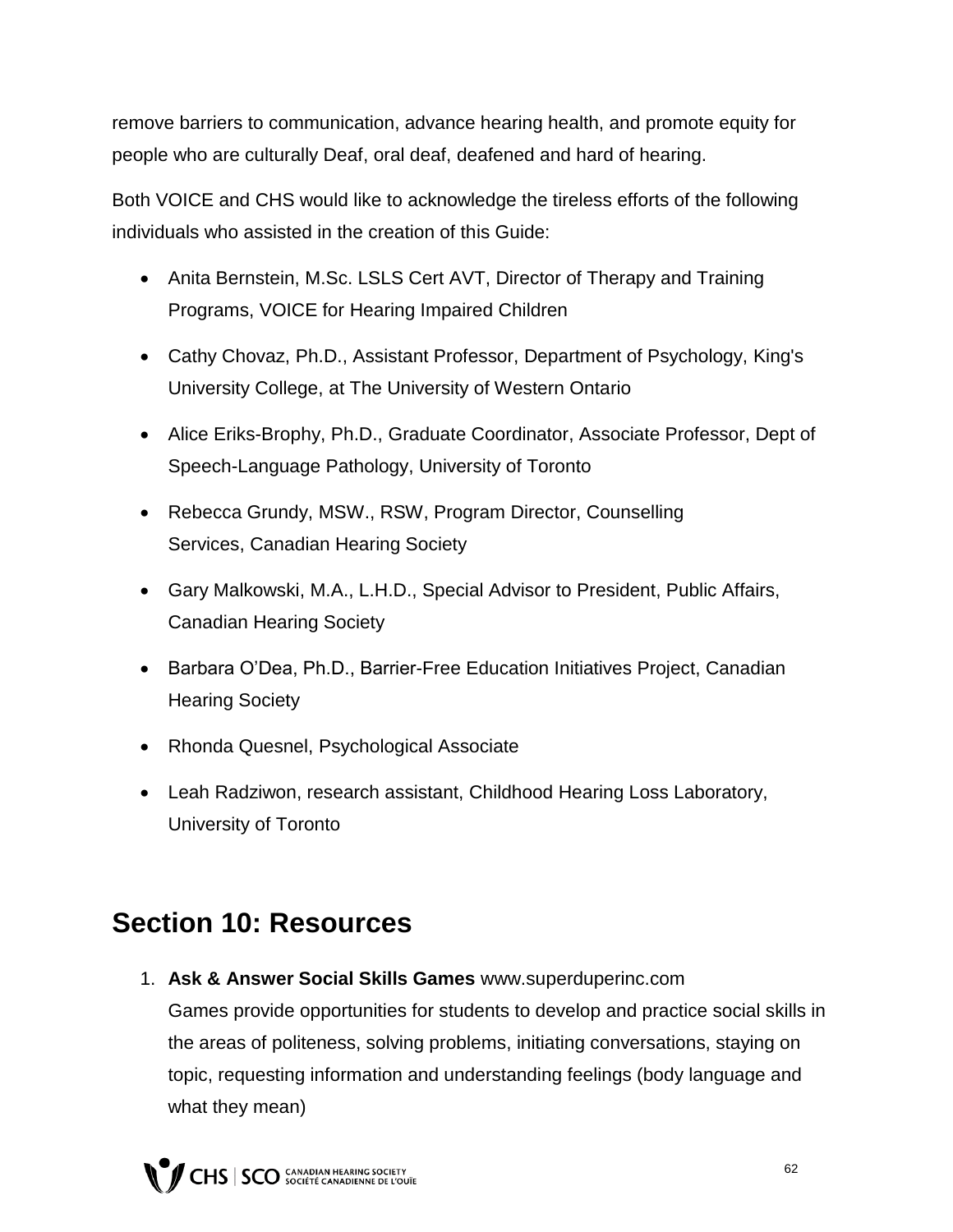#### 2. **Book Boosters!** www.rule-the-school.com

Companion to Oliver Gets a Hearing Aid and Oliver Gets FM. 25 activities containing 25 activities that Build self-advocacy, language and literacy skills.

#### 3. **Book Boosters!** www.rule-the-school.com

Companion to Sophie's Tales and I am the Boss of My Hearing Aid. 25 activities containing25 activities that Build self-advocacy, language and literacy skills.

- 4. **Canadian Centre for Child Protection** www.protectchildren.ca
- 5. **Cybertip.ca** Creates materials and resources for educators

#### 6. **Communicate Junior - The Social Skills Party Game!**

#### www.superduperinc.com

Game which provides practice with Recognizing Facial Expression, Conversation strategies, Eye contact, Listening, Ignoring, Sharing, Taking turns, interpreting body language and voice, intonation and pitch, Following Rules and Manners

#### 7. **Early Social Scenes for School** www.superduperinc.com

Pragmatics and social skills lessons containing a picture of everyday situations students encounter at school, follow-up questions for discussion and extension activities. Encourages increase in expressive language and problem solving skills through discussion on how to respond to each situation

#### 8. **Feeling Games for Early Childhood**

http://www.kidlutions.com/feelings\_games.html

- 9. **Fold and Say Social Skills Activity Booklets** www.superduperinc.com Create over 200 little books each describing a social situation at school, home or community and follow up question and answers.
- 10.**Hearing Aid TicTacToe Bingo (game and app)** www.rule-the-school.com A fun way to increase students' knowledge of hearing aid parts and teach the language needed to report problems with their hearing aids such as "My earmold is broken", "My tubing has water in it" or "You have to push the program button"

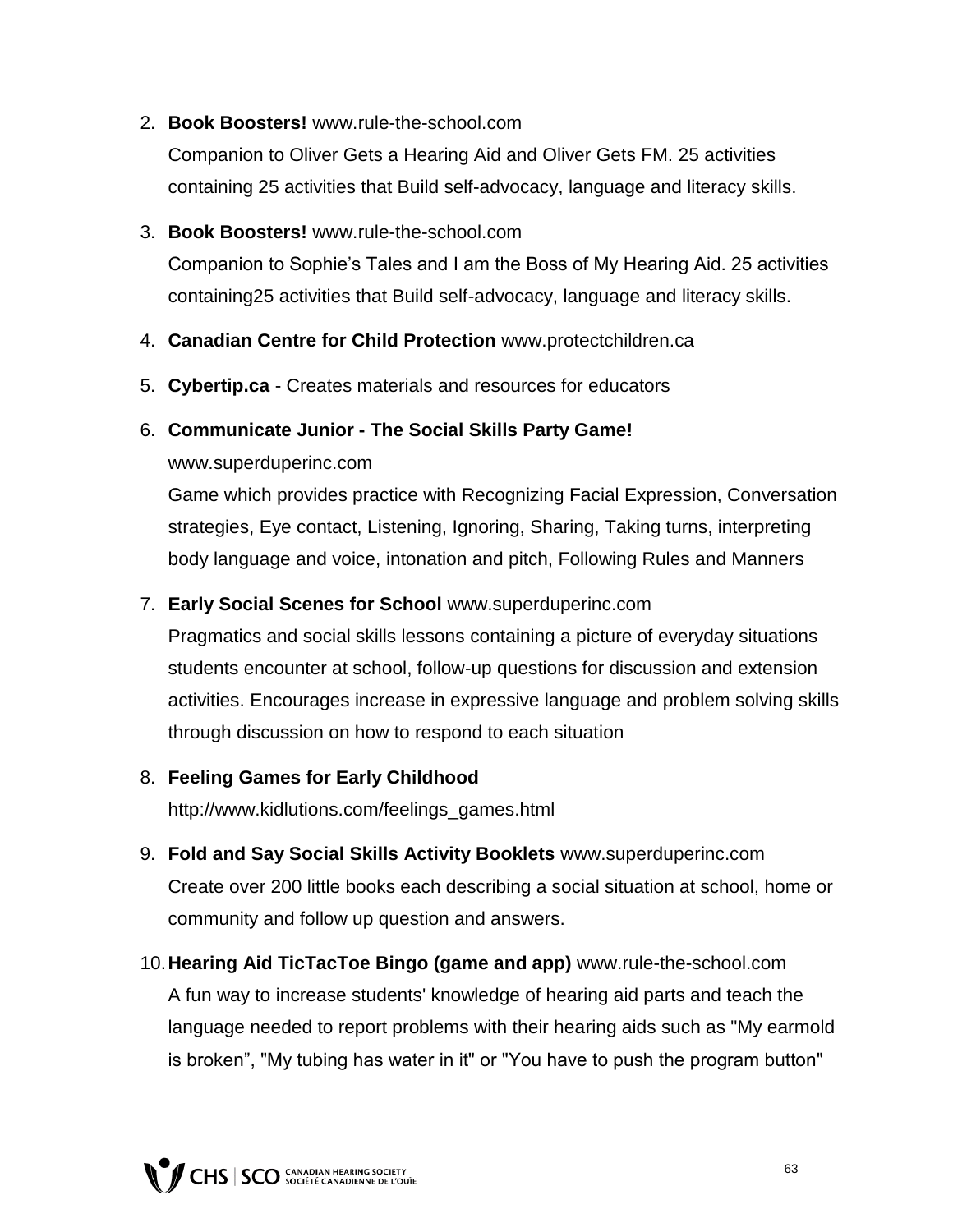#### 11.**Helping Hands** www.rule-the-school.com

A fun activity game focused on teaching students with hearing loss about their accommodations (sitting away from noisy areas, close to the teacher)

#### 12.**I'm the Boss of My Hearing Loss** www.rule-the-school.com

#### 13.**Kidlution,** www.kidlutions.com

Founded by Wendy Young, Kidlution aims to help kids and adults who care about them deal with behavior and emotional issues. Products build social-emotional skills, which are predictors of happiness in life. Games and resources designed for kids, parents, teachers and mental health professionals

#### 14.**Oliver Gets Hearing Aids** (free download at:

http://www.phonak.com/com/b2c/en/support/children\_and\_hearinginstruments/do wnloads.html)

Oliver is struggling at school and home to hear his friends and family. He sees an ear doctor who checks his hearing and fits him for hearing aids. Oliver loves his hearing aids and how much they help him.

#### 15.**Oliver Gets FM** (free download at:

http://www.phonak.com/com/b2c/en/support/children\_and\_hearinginstruments/do wnloads.html)

Even though Oliver is wearing his hearing aids, he is having a difficult time at school. His audiologist suggests an FM system. Oliver couldn't be happier about how helpful his FM system is at school and at home.

- 16.**Outsmart Your Worry Tool Kit for Kids.** http://toolkitsforkids.com/ Activities that address anxiety, fear, worry, and stress in teens. High School/Middle School Edition
- 17.**PATHS** www.channing-bete.com/prevention-programs/paths/paths.html. A comprehensive school based program with a curriculum designed to improve social competence and to reduce behavioural problems for children who are deaf and hard of hearing. It teaches self-esteem, interpersonal competencies, and assists students in achieving self-control, emotional recognition skills, social



64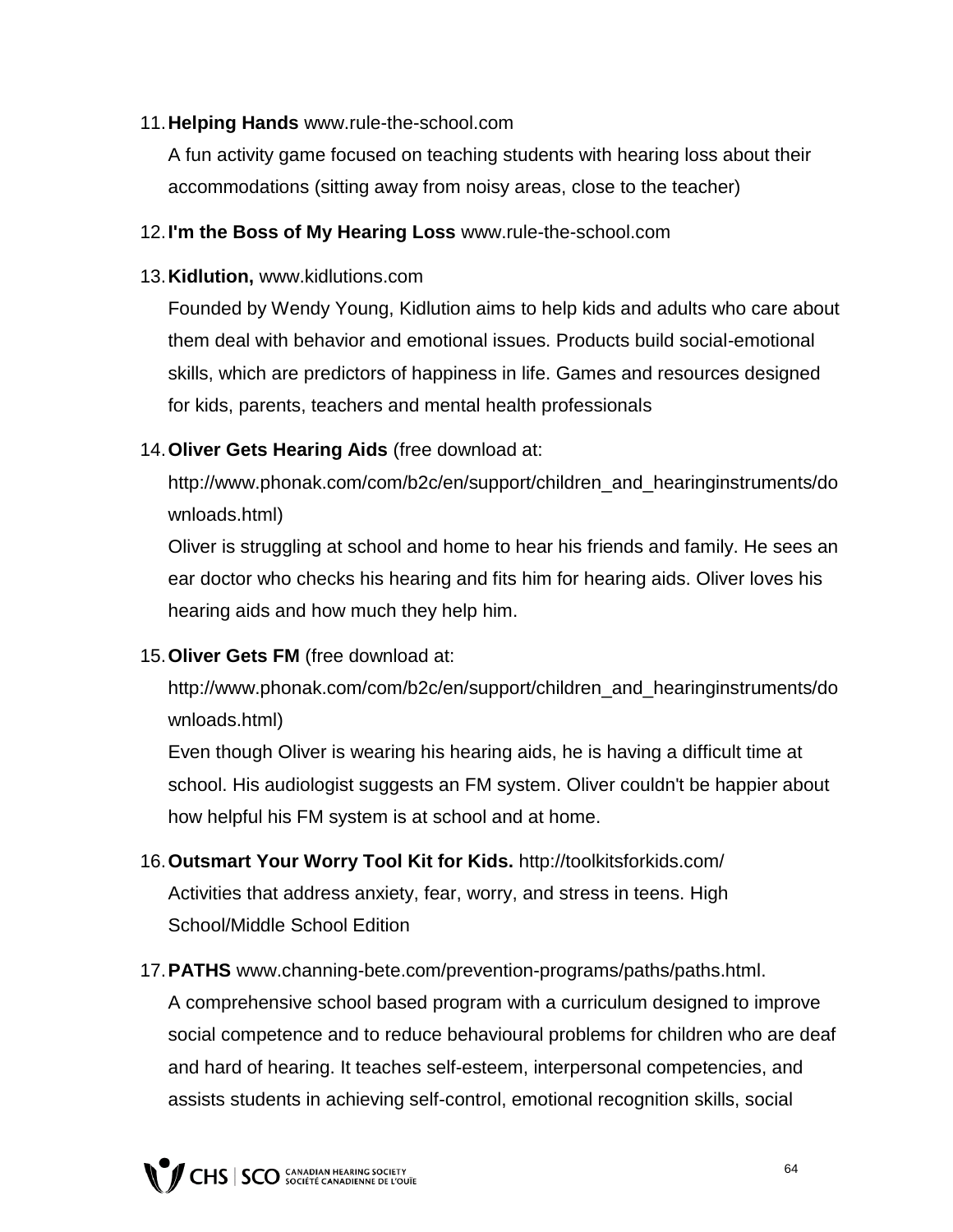problem solving skills, and fosters healthy identities. It provides parents with strategies to improve their child's emotional vocabulary, facilitate peer relationships, discuss issues pertaining to being deaf and hard of hearing, and set up informal social networks.

#### 18.**Positive Pragmatics Games** www.superduperinc.com

These game boards encourage students to improve their social communication skills. 10 game boards targeting pragmatic skills: giving information, persuasion, requesting, telephone etiquette, greetings and politeness markers, feelings, figurative language, appropriate interaction, topic maintenance, problem solving

19.**Practicing Pragmatics Fun Deck** www.superduperinc.com

- 20.**Rule the School Self Advocacy Game** www.rule-the-school.com This game helps students with hearing loss to develop the knowledge and ability to speak up for themselves and their needs in regular classrooms in order to have equal access to their educational environment. Students learn and review vocabulary such as middle ear, audiogram, etc. and problem solve commonly occurring scenarios in a board game format.
- 21.**Social Inferences Fun Deck** www.superduperinc.com Social stories designed to help students develop inference-making skills (e.g. How does that person feel – how do you know?).
- 22.**Social Scenes for Home, School and Community** www.superduperinc.com Pragmatic lessons to provide opportunity to discuss and practice appropriate behavior in in a variety of environments such as at the movie theatre, grocery store, on the phone, at school
- 23.**Social Scenes for Daily Living Skills and Feelings** www.superduperinc.com Pragmatic/social lessons that focus on the skills needed to be successful in the classroom. Scenes provide an opportunity for discussion around appropriate and inappropriate behavior responses. Some of the situations in this resource include daily living skills such as when to use a tissue; cover your mouth when you

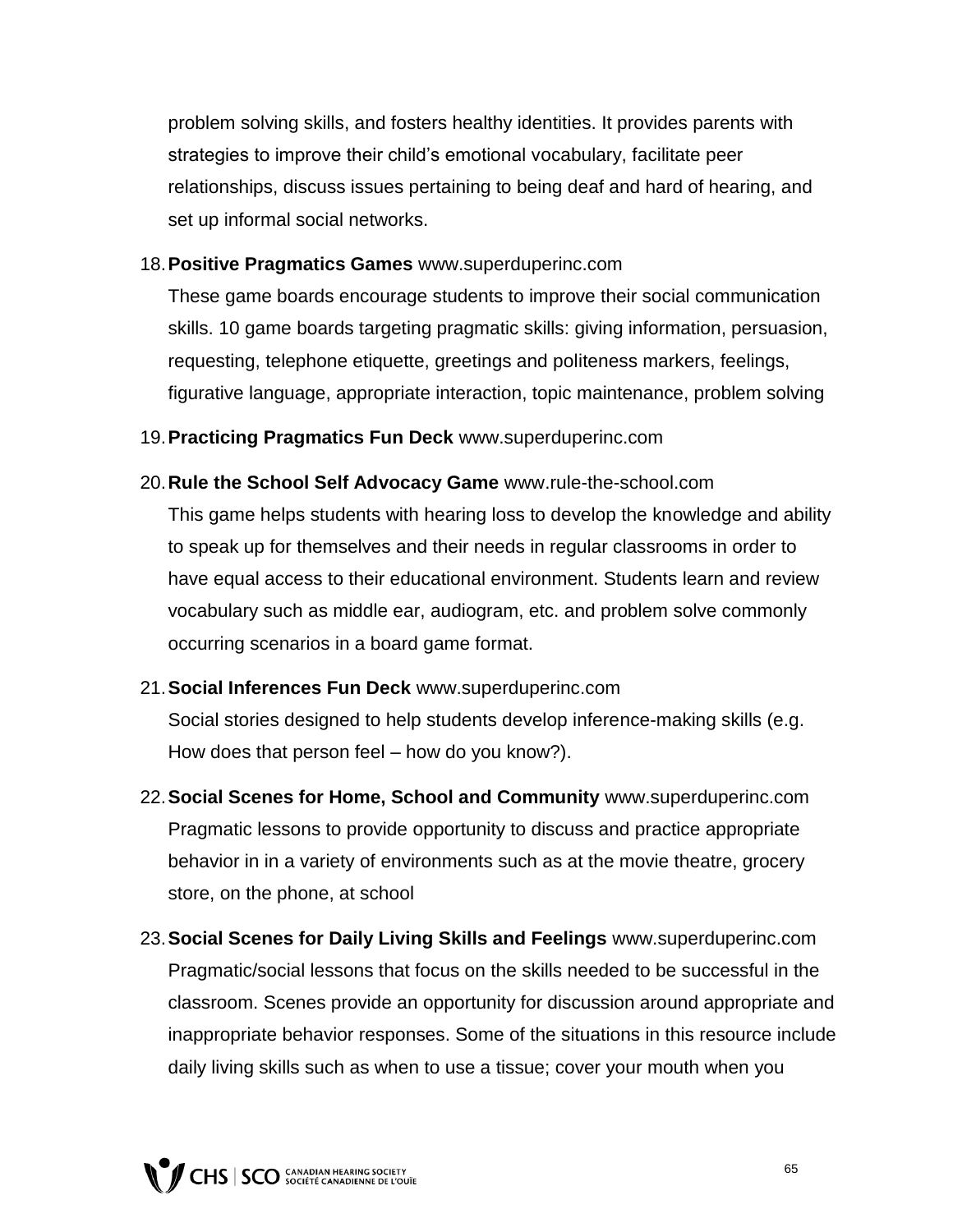sneeze; and feelings (e.g. what to do when you feel afraid; when feelings are hurt; when someone is being a bully, when excited).

#### 24.**Social Skills Chipper Chat** www.superduperinc.com

12 game boards of social stories designed to help students deal with social situations: politeness, responsibility, peer relations, compliance, assertiveness, staying focused, cooperation, body language, problem solving, self-management, social rituals, and language of negotiations

#### 25.**Sophie's Tales: Learning to Listen by Melanie Paticoff**

www.rule-the-school.com

The story of Sophie, a little dog who discovers she has a hearing loss and her journey to receiving a cochlear implant. Sophie understands that she is different from other dogs because she needs help to hear, her confidence and fun personality never waiver.

#### 26.**Sort and Say Feelings** www.superduperinc.com

Students talk about their emotions while matching a feeling tile to a feeling scene.

#### 27.**Supporting Success for Children with Hearing Loss**

http://successforkidswithhearingloss.com

#### 28.**Stop Bullying.** http://www.stopbullying.gov

#### 29.**Tools for Life:** http://toolsforlife.ca/

Relationship-building solutions are fun, highly interactive resources for use in schools, child care settings, homes and community agencies for 3-13 year-olds.

- Progressively develops self-understanding, self-management, interpersonal communication and relationship problem-solving skills.
- Comprises user-friendly curriculum or manual supported by age, gender, culture and language appropriate resources.
- Aids communication between school and home.